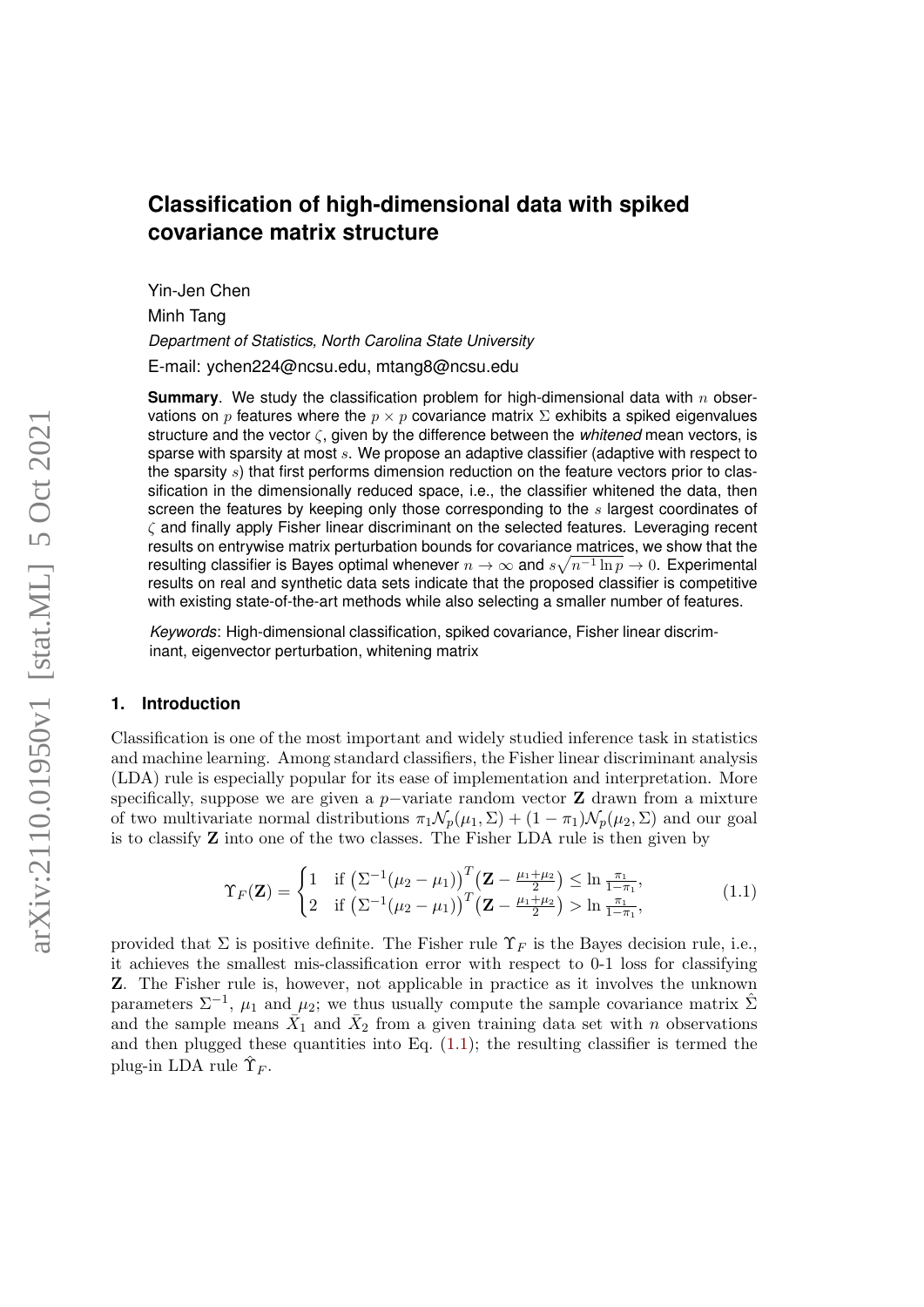2

Traditionally, the classification accuracy of  $\hat{\Upsilon}_F$  is justified in the large sample regime where  $n \to \infty$  with  $p \ll n$ . This theoretical justification is, however, no longer appropriate in the high-dimensional settings where  $n \leq p$  or even  $n \leq p$ , e.g., the sample covariance matrix  $\hat{\Sigma}$  is singular in these settings. Remarkably, [Bickel and Levina](#page-25-0) [\(2004\)](#page-25-0) proved that the error rate for  $\hat{\Upsilon}_F$  where we replace  $\Sigma^{-1}$  with the Moore–Penrose pseudoinverse of  $\hat{\Sigma}$  could be as bad as random guessing and that, furthermore, the naive Bayes (NB) rule which ignores the correlation structure in  $\Sigma$  usually outperforms  $\hat{\Upsilon}_F$ .

Continuing this line of inquiry, other independence rules (IR) have been proposed in [Tibshirani et al.](#page-27-0) [\(2002\)](#page-27-0) and [Fan and Fan](#page-25-1) [\(2008\)](#page-25-1). These classifiers suffer from two major drawbacks, namely (1) the accumulation of error in estimating  $\mu_1$  and  $\mu_2$  and (2) misspecification of the covariance matrix  $\Sigma$ . In particular [Fan and Fan](#page-25-1) [\(2008\)](#page-25-1) demonstrated that the noise accumulation in estimating  $\mu_1$  and  $\mu_2$  alone is sufficient to degrade the performance of IR classifiers. [Shao et al.](#page-27-1) [\(2011\)](#page-27-1) extended this result and show that the noise accumulation can also lead to the plug-in LDA classifier being, asymptotically, no better than random guessing even when  $\Sigma$  is known. These results indicate the need for assuming sparsity conditions on the features and the important role of features selection for mitigating the estimation errors associated with growing dimensionality. [Fan et al.](#page-25-2) [\(2012\)](#page-25-2) also showed that ignoring the correlations structure in  $\Sigma$  prevents IR classifiers from achieving Bayes optimality.

To address the above limitations of IR classifiers, [Shao et al.](#page-27-1) [\(2011\)](#page-27-1) proposed thresholding of both  $\Sigma$  and  $\mu_2 - \mu_1$ ; this is similar to the motivation for regularized covariance estimators in [Bickel and Levina](#page-25-3) [\(2009\)](#page-25-3). In contrast, [Cai and Liu](#page-25-4) [\(2011\)](#page-25-4); [Fan et al.](#page-25-2) [\(2012\)](#page-25-2); [Mai et al.](#page-26-0) [\(2012\)](#page-26-0); [Witten and Tibshirani](#page-27-2) [\(2011\)](#page-27-2) and [Cai and Zhang](#page-25-5) [\(2019\)](#page-25-5) imposed sparsity conditions on the discriminant direction  $\beta = \sum^{-1} (\mu_2 - \mu_1)$  and use penalized estimation approaches to recover  $\beta$ . [Cai and Liu](#page-25-4) [\(2011\)](#page-25-4) mentioned two major advantages of this framework. Firstly, the assumption of sparsity on  $\beta$  is less restrictive than assuming sparsity for both  $\Sigma$  (or  $\Sigma^{-1}$ ) and  $\mu_2 - \mu_1$  separately. Secondly,  $\Upsilon_F$  only uses  $\Sigma^{-1}$  and  $\mu_2 - \mu_1$  through their product  $\Sigma^{-1}(\mu_2 - \mu_1)$  and thus consistent estimation of  $\beta$  is sufficient. This framework leads to procedures and results that resemble those for high-dimensional linear regression even though the classification problem is generally not formulated in terms of a linear model plus noises. For example, [Cai and Liu](#page-25-4) [\(2011\)](#page-25-4) and [Cai and Zhang](#page-25-5) [\(2019\)](#page-25-5) considered a linear programming approach similar to the Dantzig selector [\(Candes and Tao,](#page-25-6) [2005\)](#page-25-6) while [Mai et al.](#page-26-0) [\(2012\)](#page-26-0) studied a sparse discriminant analysis rule that used the Lasso [\(Tibshirani,](#page-27-3) [1996\)](#page-27-3). Nevertheless, it had been observed, empirically, that these approaches can lead to classification rules that select a larger number of features than necessary, and one possible explanation is due to the correlations among the coordinates of the sparse estimate  $\hat{\beta}$  as induced by the correlation structure in Σ.

In this paper we take a different approach for addressing the curse of dimensionality when  $n \simeq p$  or  $n \ll p$  by first performing dimension reduction on the feature vectors prior to classification in the dimensionally reduced space. Since dimension reduction is an important and ubiquitous pre-processing step in high-dimensional data analysis, there is a sizable number of work devoted to these type of classifiers. In particular as LDA is a linear classifier, it is usually combined with other linear algebraic dimension reduction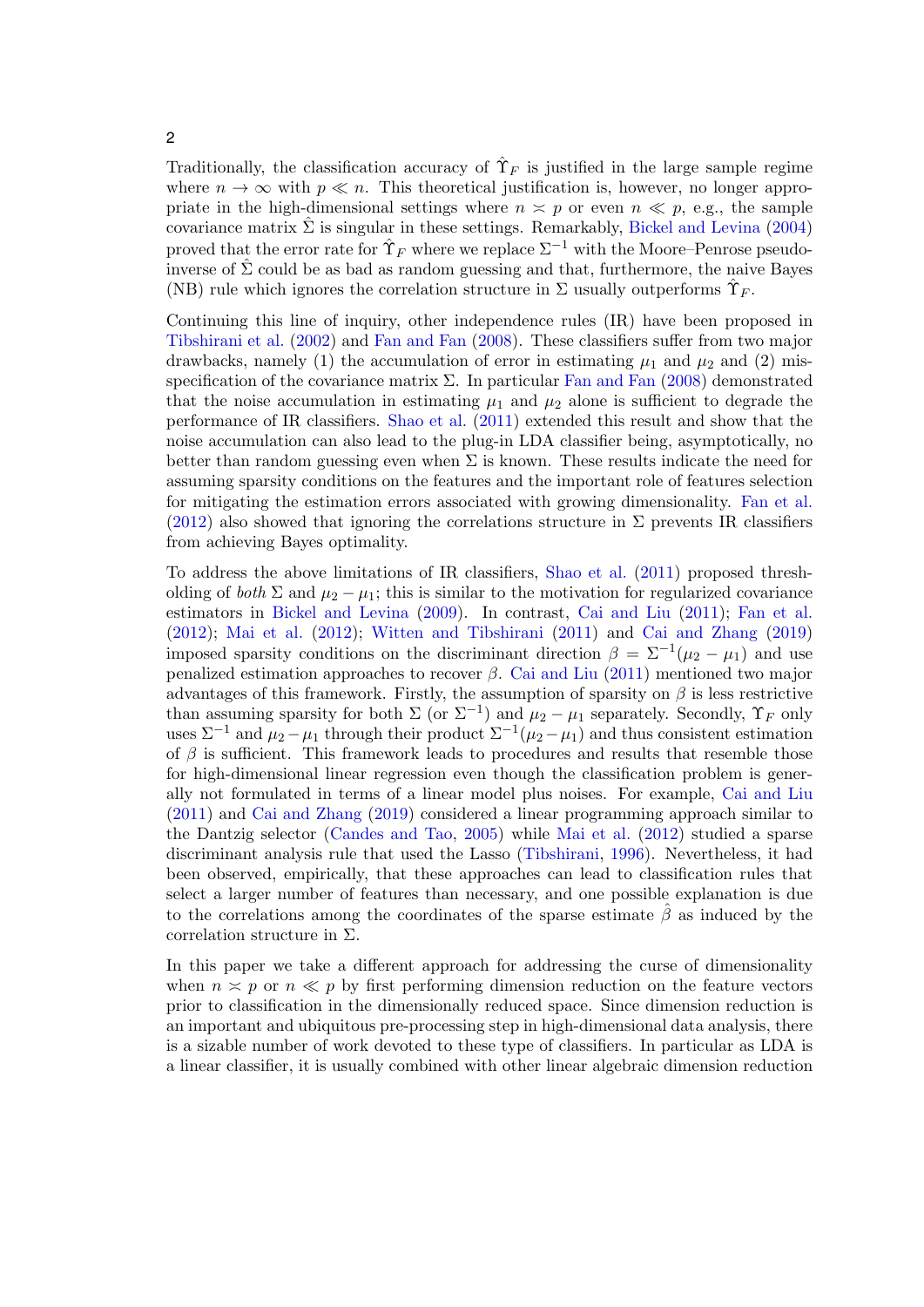techniques, with the most prominent being principal component analysis (PCA). For example Section 9.1 of [Jolliffe](#page-26-1) [\(2002\)](#page-26-1) provides a detailed review of combining LDA with different variants of PCA in the low-dimensional setting while [Niu et al.](#page-26-2) [\(2015\)](#page-26-2) proposed the use of reduced rank LDA together with class-conditional PCA in the highdimensional settings. In terms of applications, [Belhumeur et al.](#page-24-0) [\(1997\)](#page-24-0); [Zhao et al.](#page-27-4) [\(1998\)](#page-27-4) and [Prasad et al.](#page-26-3) [\(2010\)](#page-26-3) discussed the use of LDA and PCA in the context of face and images recognition, respectively.

While classifiers based on combining PCA with LDA arise quite naturally, their theoretical properties in the high-dimensional setting remain an open problem. In particular the analysis of these classifiers require possibly different techniques and assumptions compared to those based on direct estimation of the discriminant direction  $\beta$ . More specifically consistency results for  $\beta$  are usually based on ideas from high-dimensional regression and thus adhered to assumptions on bounded and concentrated eigenvalues of  $\Sigma$ , see e.g., [Bickel and Levina](#page-25-0) [\(2004\)](#page-25-0); [Cai and Zhang](#page-25-5) [\(2019\)](#page-25-5); [Fan and Fan](#page-25-1) [\(2008\)](#page-25-1); [Shao et al.](#page-27-1) [\(2011\)](#page-27-1). However [Wang and Fan](#page-27-5) [\(2017\)](#page-27-5) noted that the bounded eigenvalues assumptions disregard the strong signals (eigenvalues) in the data and might be problematic in fields such as genomics, economics and finance. These assumptions are nevertheless imposed mainly due to the limitation of quantifying the estimation error for  $\Sigma$  in terms of the spectral norm difference for  $\Sigma - \Sigma$ . In contrast the idealized setting for dimension reduction via PCA is when  $\Sigma$  contains a small subset of signal eigenvalues that accounts for most of the variability in  $\Sigma$ . This idealized setting for PCA is also distinct from the idealized setting for graphical models wherein  $\Sigma^{-1}$  is typically assumed to be sparse.

In summary, our contributions in this paper are as follows. We propose a classifier that first perform dimension reduction on the features vectors prior to performing classification in the dimensionally reduced space; see Section [2.](#page-3-0) We then study the theoretical properties of the proposed classifier under a widely-adopted model for covariance matrix estimation in high-dimensional data, namely the spiked eigenvalues structure where  $\Sigma$  contains a few large and/or diverging eigenvalues that are well-separated from the remaining "small" eigenvalues. In particular we show in Section [3](#page-11-0) that the proposed classifier achieves the Bayes optimal mis-classification error rate of the Fisher LDA rule  $\Upsilon_F$  when  $n \to \infty$  and  $n^{-1} \ln p \to 0$ . This is, to the best of our knowledge, the first Bayes optimal consistency result for classification after performing dimension reduction via PCA. We then demonstrate empirically, for both simulated and real data, that the resulting classifier selects fewer features while also having error rates that are competitive with existing classifiers based on estimating the discriminant direction  $\beta$ . The theoretical and numerical results provide a clear example of the synergy linking dimension reduction with classification. The proposed classifier can also be extended to (1) classify data from  $K \geq 3$  classes or (2) classify data where the feature vectors are elliptical distributed but not necessarily multivariate normal.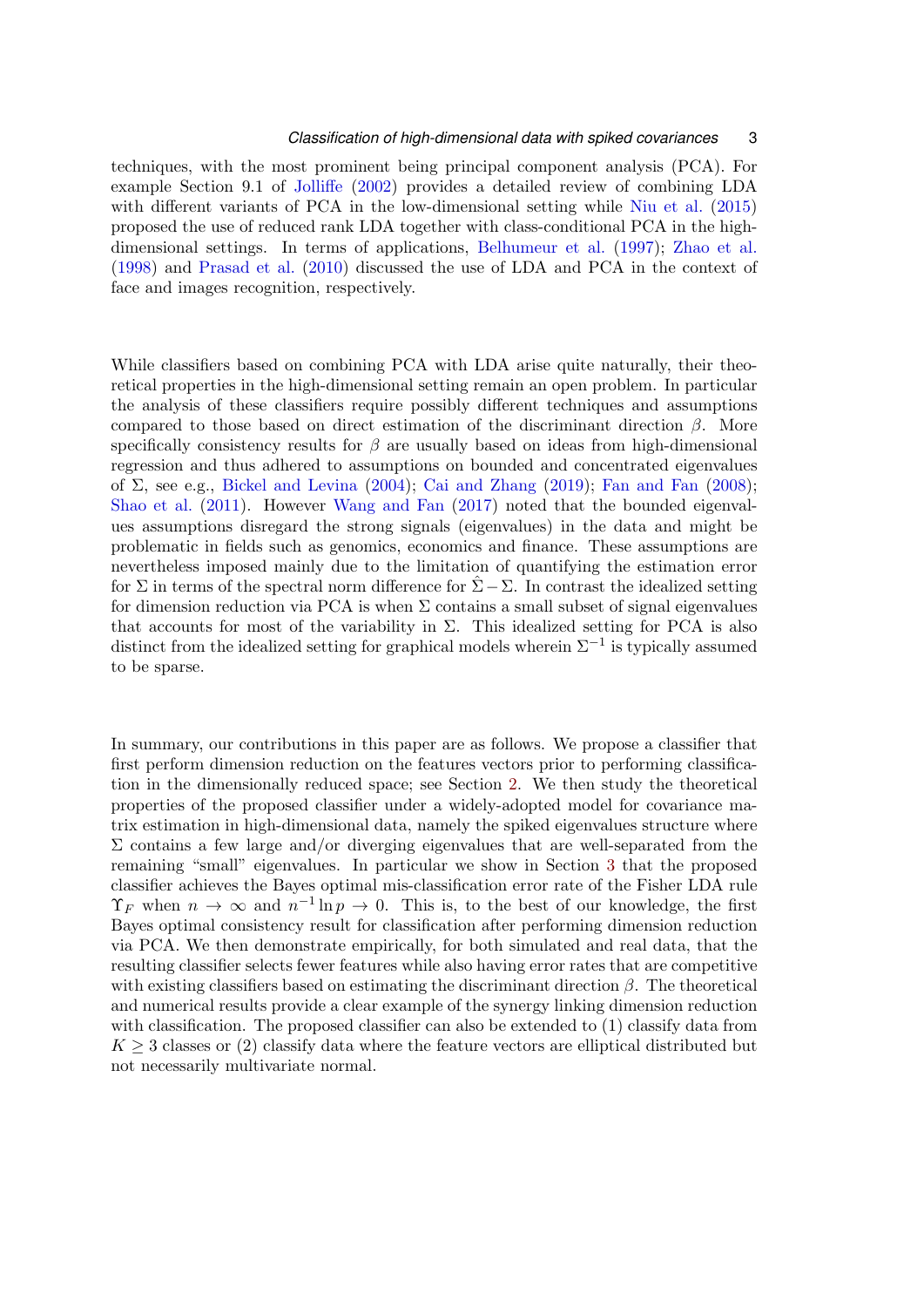### <span id="page-3-0"></span>**2. Methodology**

### *2.1. Notation and settings*

For a vector  $x \in \mathbb{R}^p$ , the conventional  $\ell_0$  quasi-norm and the  $\ell_1$ ,  $\ell_2$  and  $\ell_\infty$  norms are denoted by  $||x||_0$ ,  $||x||_1$ ,  $||x||_2$  and  $||x||_{\infty}$ , respectively. For  $p \in \mathbb{N}$ , we denote by  $[p]$  the set  $\{1, ..., p\}$ . Given  $x \in \mathbb{R}^p$  and a non-empty set  $\mathcal{A} \subset [p]$ , we denote by  $x_{\mathcal{A}} = (x_j, j \in \mathcal{A})$ the *column* vector obtained by keeping only the elements in  $x$  whose indices belong to  $\mathcal{A}$ . The symbol ' $\circ$ ' represents the Hadamard product. For  $i \in [p], \mathbf{e}_i^{(p)}$  $i^{(p)}$  is the *i*<sup>th</sup> standard basis vector of  $\mathbb{R}^p$  and  $\mathbf{1}_p$  is a vector in  $\mathbb{R}^p$  whose elements are all 1; we also write  $e_i$ and 1 when the choice of p is clear from context and  $\mathcal{I}_p$  stands for the identity matrix in  $\mathbb{R}^{p \times p}$ . For  $x, y \in \mathbb{R}^p$ , the standard Euclidean inner product between x and y is denoted as  $\langle x, y \rangle := y^{\top} x$ . For a matrix  $M \in \mathbb{R}^{p \times q}$ , the Frobenius norm and spectral norm of M are written as  $||M||_F$  and  $||M||_2$ , respectively. The two-to-infinity norm of M is defined as

$$
||M||_{2\to\infty} := \sup_{||x||_2=1} ||Mx||_{\infty}.
$$
\n(2.1)

Let  $M_i$  denote the *i*th row of M. Proposition [1](#page-29-0) in the appendix implies that  $||M||_{2\to\infty}$  =  $\max_i \|M_i\|_2$  where  $\|M_i\|_2$  denote the  $\ell_2$  norm of  $M_i$ . We note the relationship  $\|M\|_{2\to\infty} \leq$  $||M||_2 \le ||M||_F$ . Let  $tr(M)$  denote the trace of a square matrix M. The effective rank of a square matrix M is defined as  $\mathbf{r}(M) := \mathbf{tr}(M) / ||M||_2$ ; the effective rank of a matrix is a useful surrogate measure for its complexity, see e.g., [Vershynin](#page-27-6) [\(2012\)](#page-27-6). Let  $\mathcal{O}(\cdot)$ ,  $\mathcal{O}(\cdot)$  and  $\Theta(\cdot)$  represent the standard big-O, little-o and big-theta relationships. Finally,  $1(\mathcal{A})$  and  $|\mathcal{A}|$  denote the indicator function of a set  $\mathcal{A}$  and its cardinality, respectively.

In the subsequent discussion we shall generally assume, unless specified otherwise, that we have access to training sets  $\{X_{11}, \ldots, X_{1n_1}\}$  and  $\{X_{21}, \ldots, X_{2n_1}\}$  whose elements are independently and identically distributed random vector from the p−variate distributions  $\mathcal{N}_p(\mu_1, \Sigma)$  (class 1) and  $\mathcal{N}_p(\mu_2, \Sigma)$  (class 2). The sample means for each class and the pooled sample covariance matrix are denoted as

$$
\bar{X}_i = \frac{1}{n_i} \sum_{j=1}^{n_i} X_{ij}, \qquad i = 1, 2,
$$
\n(2.2)

$$
\hat{\Sigma} = \frac{1}{n} \sum_{i=1}^{n} \sum_{j=1}^{n_i} (X_{ij} - \bar{X}_i)(X_{ij} - \bar{X}_i)^\top, \qquad n := n_1 + n_2.
$$
 (2.3)

On numerous occasions we also need a variant of the sample covariance matrix where we replace the sample means with the true means. We denote this matrix as

<span id="page-3-2"></span>
$$
\hat{\Sigma}_0 = \frac{1}{n} \sum_{i=1}^2 \sum_{j=1}^{n_i} (X_{ij} - \mu_i)(X_{ij} - \mu_i)^\top.
$$
\n(2.4)

## <span id="page-3-1"></span>*2.2. Linear discriminant analysis and whitening matrix*

Let  $\Sigma$  be a  $p \times p$  positive definite matrix. The whitening matrix or sphering W matrix is a linear transformation satisfying  $WW^{\top} = \Sigma^{-1}$  and is generally used to decorrelate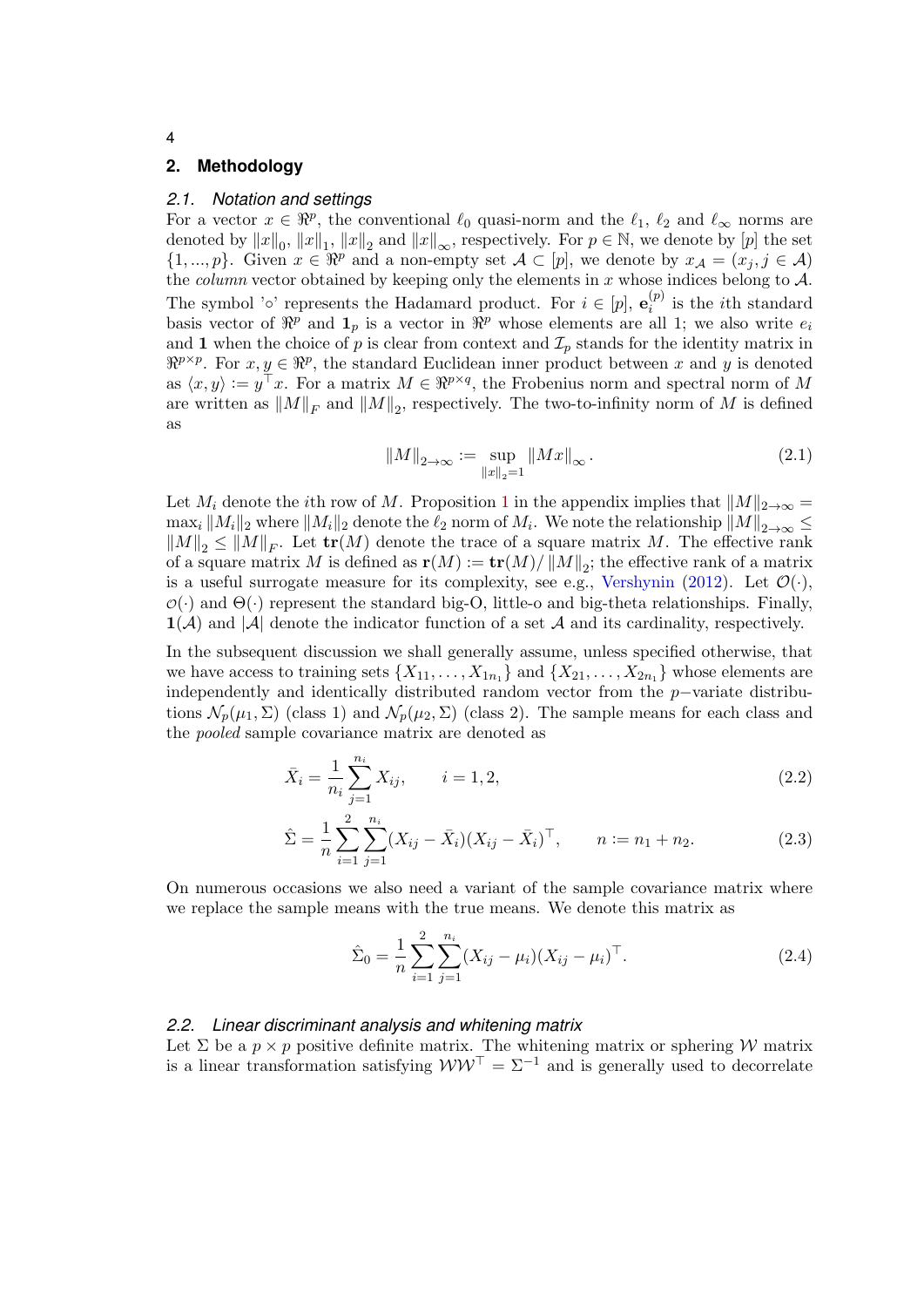random variables and scale their variances to 1. The whitening transformation is unique only up to orthogonal transformation, i.e., if  $W$  is a whitening transformation then  $WT$ is also a whitening transformation for any  $p \times p$  orthogonal matrix T; see [Kessy et al.](#page-26-4) [\(2015\)](#page-26-4) for a comparison between several common choices of whitening transformation. In this paper we take the whitening transformation to be  $\mathcal{W} = \Sigma^{-1/2}$ . Note that  $\Sigma^{-1/2}$ is the whitening transformation that minimizes the expected mean square error between the original data and the whitened data [\(Eldar and Oppenheim,](#page-25-7) [2003\)](#page-25-7). Given  $W$ , we define the *whitened* direction as  $\zeta = \mathcal{W}(\mu_2 - \mu_1)$  and the whitened set  $\mathcal{S}_{\zeta} = \{j : \zeta_j \neq 0\}.$ We referred to the elements of  $\mathcal{S}_{\zeta}$  as the whitened coordinates or variables. The Fisher linear discriminant rule is then equivalent to

$$
\Upsilon_F(\mathbf{Z}) = \begin{cases} 1 & \text{if } \zeta^\top \big(\mathcal{W}(\mathbf{Z} - \frac{\mu_1 + \mu_2}{2})\big) = \zeta_{\mathcal{S}_\zeta}^\top \big(\mathcal{W}(\mathbf{Z} - \frac{\mu_1 + \mu_2}{2})\big)_{\mathcal{S}_\zeta} \le \ln \frac{\pi_1}{1 - \pi_1}, \\ 2 & \text{otherwise,} \end{cases} \tag{2.5}
$$

where  $\mathbf{Z} \sim \pi_1 \mathcal{N}_p(\mu_1, \Sigma) + (1 - \pi_1) \mathcal{N}_p(\mu_2, \Sigma)$ . Recall that, for a vector  $\xi$  and a set of indices A, the vector  $\xi_A$  is obtained from  $\xi$  by keeping only the elements indexed by A. Since  $\beta = \sum^{-1}(\mu_2 - \mu_1)$  is the Bayes direction, a significant portion of previous research is devoted to recovering  $\beta$  and the discriminative set  $\mathcal{S}_{\beta} = \{j : \beta_j \neq 0\}$ . We refer to the elements of  $S_\beta$  as the discriminative coordinates or variables. We emphasize that in general the discriminative set and whitened set are not the same, except for when  $\Sigma$  has certain special structures, e.g.,  $\Sigma$  being diagonal.

If  $p \ll n$  then the empirical whitening matrix  $\hat{W} = \hat{\Sigma}^{-1/2}$  is well-defined and the empirical whitened variables  $\hat{\zeta} = \hat{\mathcal{W}}(\bar{X}_2 - \bar{X}_1)$  are approximately decorrelated in the plug-in LDA rule, i.e., by the law of large numbers,  $\hat{W}\Sigma \hat{W} \to \mathcal{I}_p$  and hence  $\text{Var}[\hat{\zeta}] \approx c\mathcal{I}$ for some constant c. In contrast, the coordinates of the estimated discriminant direction  $\hat{\beta}$  are not decorrelated since  $\text{Var}[\hat{\beta}] \approx c\Sigma^{-1}$ . It is thus easier to quantify the impact of any arbitrary whitened feature toward the classification accuracy than to quantify the impact for an arbitrary raw feature. We illustrate this point by considering the following simulation example.

<span id="page-4-0"></span>**Example 1.** We generate  $n_1 = n_2 = 500$  samples from the bivariate normal distribution with  $\mu_1 = (0, 0)^\top$ ,  $\mu_2 = (1, 0)^\top$  and common covariance matrix:

$$
\Sigma = \begin{pmatrix} 1 & 0.9 \\ 0.9 & 1 \end{pmatrix}.
$$

Figure [1](#page-5-0) shows that the synthetic data fall within the ellipses centered at the sample mean of each class while the sphering step scales the data and rotates the ellipses (decorrela-tion). Example [1](#page-4-0) is the conventional low-dimensional setting where  $p = 2$  and  $n = 1000$ ; the sample covariance matrix  $\hat{\Sigma}$  is non-singular and the Bayes direction is estimated by  $\hat{\Sigma}^{-1}(\bar{X}_2 - \bar{X}_1)$  and similarly for the estimated whitened direction  $\hat{\zeta} = \hat{\Sigma}^{-1/2}(\bar{X}_2 - \bar{X}_1)$ . The following procedure compares the impact on classification accuracy when we select the raw features by hard thresholding the estimated discriminant direction versus when we select the whitened features by hard thresholding the estimated whitened direction.

**Step** 1: Hard threshold  $\hat{\beta}$  and  $\hat{\zeta}$  to keep only the largest, in magnitude, coordinate.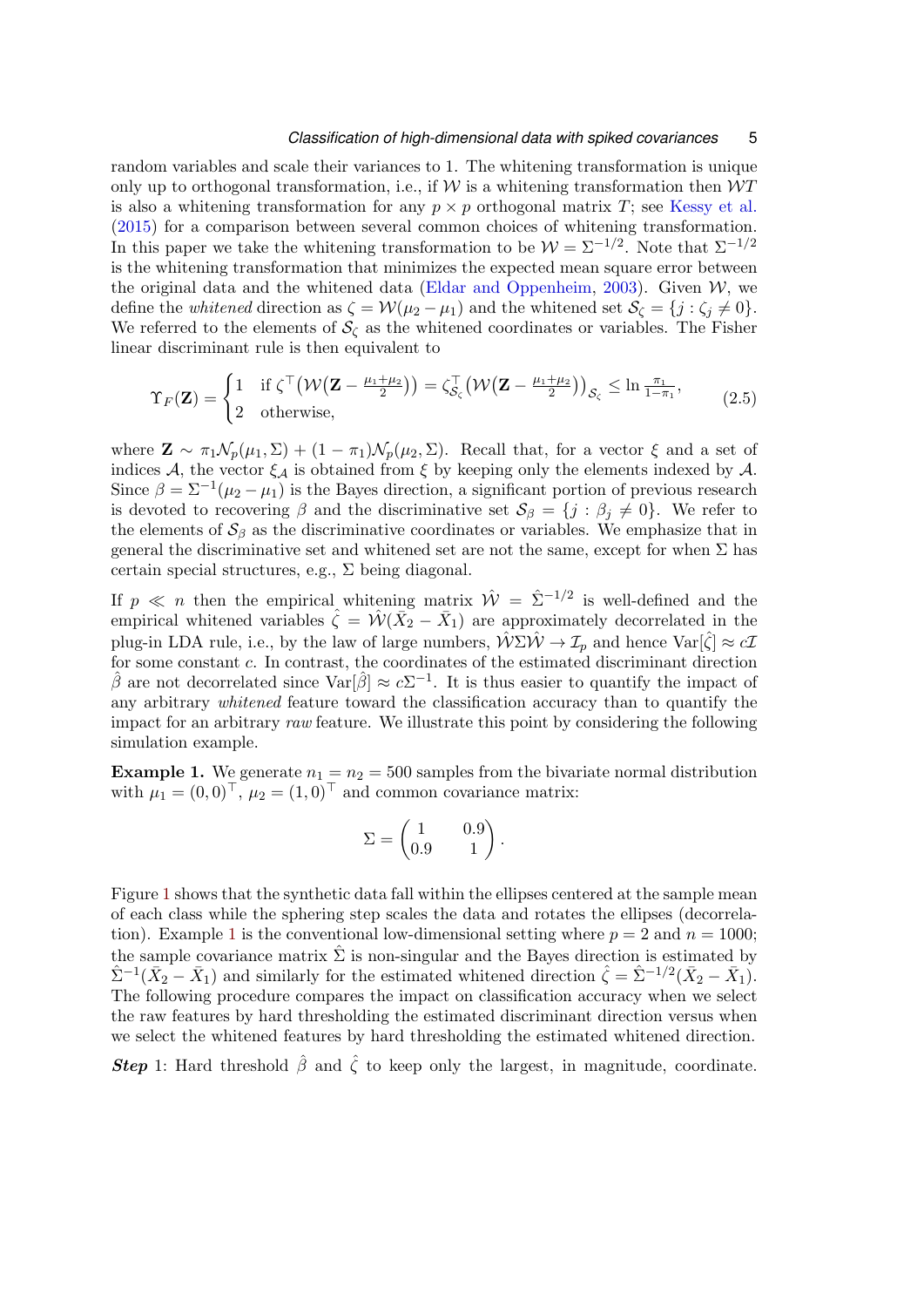

<span id="page-5-0"></span>**Fig. 1.** (a) The synthetic data fall within the ellipses centered at centroids of each class. (b) the sphring process amounts to scaling the data and rotating the ellipses.

Assume without loss of generality that it is the first coordinate for both  $\hat{\beta}$  and  $\hat{\zeta}$ . Now let  $\hat{\nu} = \frac{1}{\|\hat{\beta}\|_2}$  $(\hat{\beta}_1, 0)^T$  and  $\hat{\nu}_{\zeta} = \frac{1}{\|\hat{\zeta}\|_2} (\hat{\zeta}_1, 0)^T$ .

**Step 2:** Project the data and whitened data onto  $\hat{\nu}$  and  $\hat{\nu}_{\zeta}$ , respectively, then classify using the plugin-LDA rules

$$
\text{Raw data }\hat{\Upsilon}_{\hat{\nu}}(\mathbf{Z}) = \begin{cases} 1, \hat{\nu}^T(\mathbf{Z} - \frac{\bar{X}_1 + \bar{X}_2}{2}) \leq 0, \\ 2, \hat{\nu}^T(\mathbf{Z} - \frac{\bar{X}_1 + \bar{X}_2}{2}) > 0 \end{cases}
$$
\n
$$
\text{Whitened data }\hat{\Upsilon}_{\hat{\nu}_{\zeta}}(\mathbf{Z}) = \begin{cases} 1, \hat{\nu}_{\zeta}^T \hat{\mathcal{W}}(\mathbf{Z} - \frac{\bar{X}_1 + \bar{X}_2}{2}) \leq 0, \\ 2, \hat{\nu}_{\zeta}^T \hat{\mathcal{W}}(\mathbf{Z} - \frac{\bar{X}_1 + \bar{X}_2}{2}) > 0. \end{cases}
$$

Figure [2](#page-6-0) compares the in-sample classification accuracy, based on one realization of  $n_1 = n_2 = 500$  samples, for the plug-in LDA classifier with different projection directions  $\hat{\nu}$  and  $\hat{\nu}_{\zeta}$ . Figure [2](#page-6-0) suggests that the accuracy of  $\hat{\nu}_{\zeta}$  is substantially higher than that of  $\hat{\nu}$ . To confirm this, we replicate the above experiment 1000 times and compute the average error rate. The results are given in Table [1](#page-6-1) for the plug-in LDA using the projection directions  $\hat{\nu}$ ,  $\hat{\nu}_{\zeta}$  and  $\hat{\beta}$ . Note that the plug-in LDA rule using  $\hat{\beta}$  and  $\hat{\zeta}$  are identical for the case  $p < n$ . The false positives rate (FPR) and the false negative rate (FNR) in Table [1](#page-6-1) are computed by labeling data from class 1 and class 2 as true negatives and true positives, respectively. Table [1](#page-6-1) indicates that projection onto  $\beta$  (equivalently projection of whitened data onto  $\zeta$ ) yields the best performance among all three directions. This is expected since we lose information when we obtain  $\hat{\nu}$  and  $\hat{\nu}_{\zeta}$  by thresholding  $\hat{\beta}$  and  $\hat{\zeta}$ .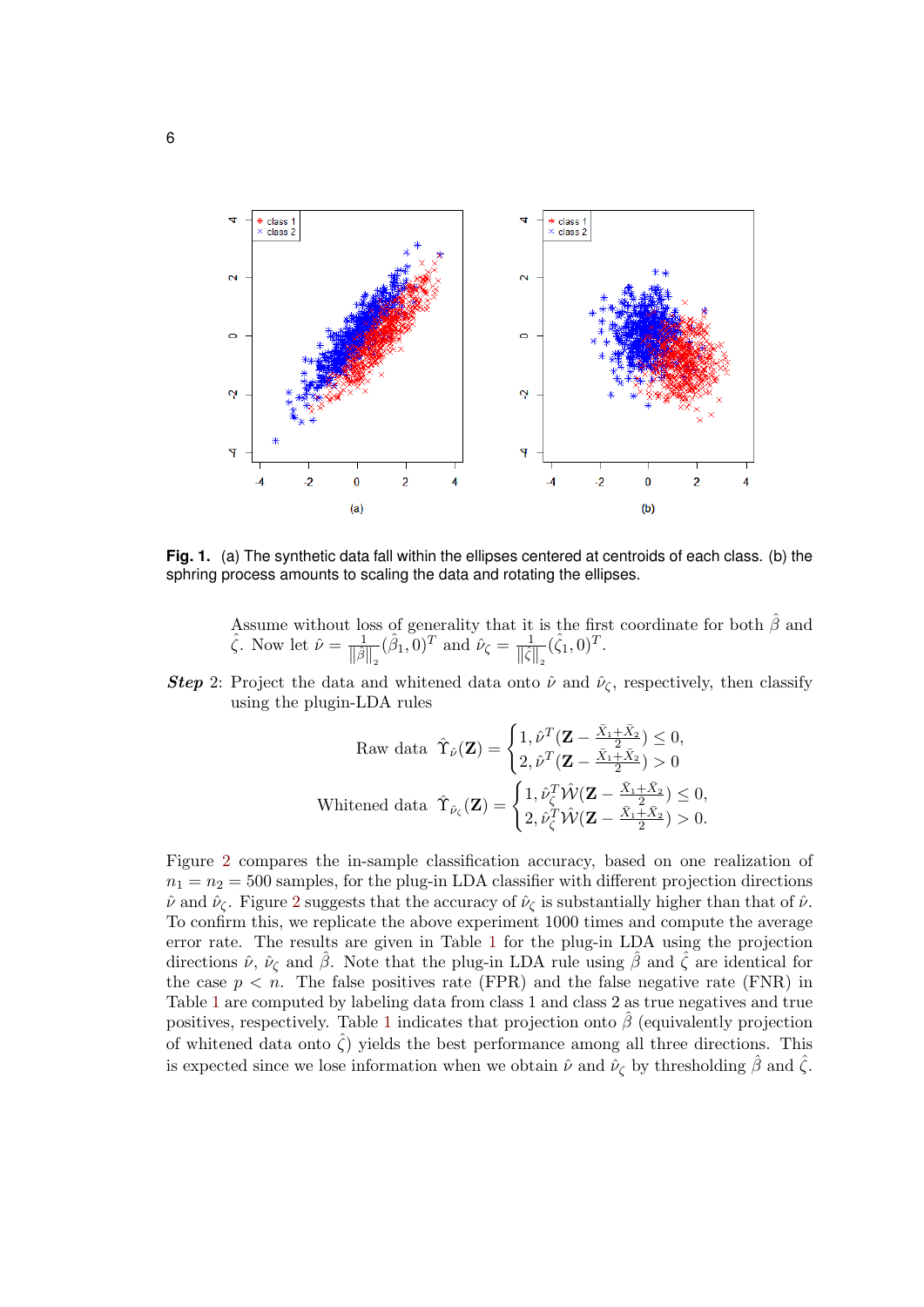

<span id="page-6-0"></span>**Fig. 2.** (a) The synthetic data projected onto the first element of the estimated Bayes direction  $\hat{\nu}$  (b) The synthetic data projected onto the first element of the estimated whitened direction  $\hat{\nu}_{\zeta}$ 

<span id="page-6-1"></span>**Table 1.** Average error rate, FPR and FNR of the plug-in LDA using the projection directions  $\hat{\nu}$ ,  $\hat{\nu}_{\zeta}$  and  $\hat{\beta}$ . The provided numbers are in percentages and are based on 1000 replications of Example 1.

| Error rate                                    | 30.88 | 16.55 | 12.56 |
|-----------------------------------------------|-------|-------|-------|
| False positive rate                           | 30.90 | 16.57 | 12.54 |
| False negative rate $\vert$ 30.86 16.52 12.58 |       |       |       |

 $\overline{a}$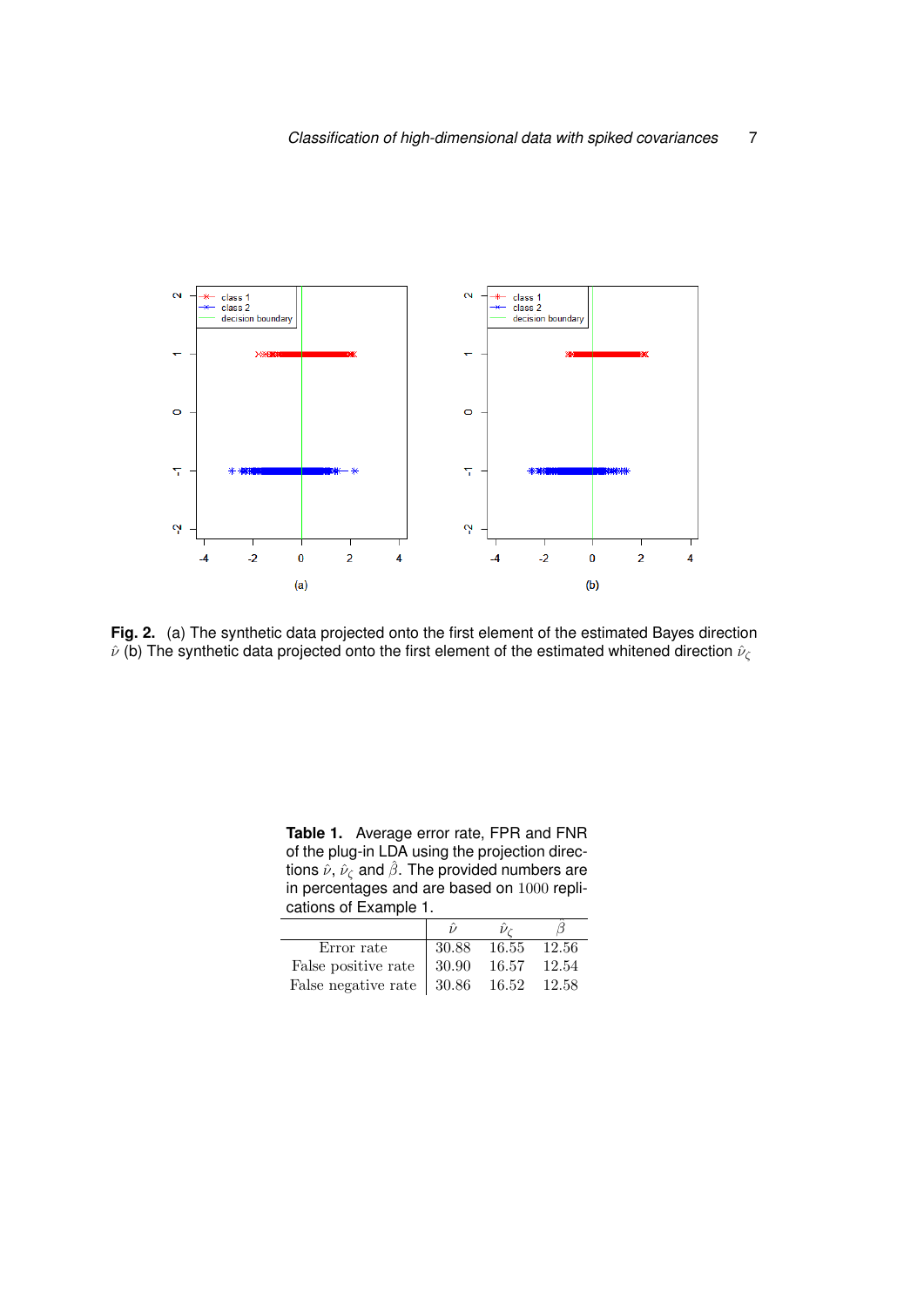Nevertheless, the loss in accuracy when using  $\hat{\nu}_\zeta$  is much smaller compared to using  $\hat{\nu}$ , and this is due mainly to the (approximate) orthogonality of the whitened features. Note that classification using  $\hat{\nu}$  (correspondingly  $\hat{\nu}_{\zeta}$ ) can also be viewed as first projecting the data (correspondingly whitened data) into 1 dimension followed by learning a plug-in LDA rule in R.

### *2.3. Combining LDA and PCA*

We see from the example in Section [2.2](#page-3-1) that thresholding of the whitened direction can lead to better classification accuracy compared to thresholding of the discriminant direction. Furthermore both approaches can be viewed under the framework of first performing dimension reduction and then doing classification in the lower-dimensional spaces with the main difference being that that thresholding of the discriminant direction corresponds to dropping a subset of the raw features while thresholding of the whitened direction corresponds to dropping a subset of the *whitened* features. Taking this perspective, we are thus interested in estimation of the whitening matrix  $W$ .

When  $n \geq p$  then the sample covariance matrix  $\hat{\Sigma}$  is generally ill-conditioned and if  $n < p$  then  $\hat{\Sigma}$  is singular. The estimation of either the precision matrix  $\Sigma^{-1}$  or the whitening matrix W is thus challenging in these regimes, especially since  $\Sigma^{-1}$  and W both contains  $O(p^2)$  entries. An universal approach to address this difficulty is to reduce the number of parameters needed for estimating  $\Sigma$ , for example by either assuming that  $\Sigma$  has a parametric form (so that  $\Sigma$  can be estimated parametrically), or by introducing regularization terms and induce certain structures in the estimate  $\Sigma$ .

The use of regularized estimators for covariance matrices are popular in high-dimensional classification, see e.g., [Bickel and Levina](#page-25-3) [\(2009\)](#page-25-3); [Shao et al.](#page-27-1) [\(2011\)](#page-27-1), and theoretical analysis for these estimators are usually based on assumptions about the sparsity of either  $\Sigma$  or  $\Sigma^{-1}$  and then bounding the estimation error in terms of the spectral norm differences  $\|\hat{\Sigma}^{-1} - \Sigma^{-1}\|$  or  $\|\hat{\Sigma} - \Sigma\|$ . There are, however, several drawbacks to this approach. Firstly, quantifying the estimation error in terms of the spectral norm can be quite loose and the resulting bounds might not capture the difference in geometry between the eigenspaces of Σ and that of the perturbed matrix  $\hat{\Sigma}$ . In particular [Johnstone](#page-26-5) [\(2001\)](#page-26-5) observed that for high-dimensional data, the first few largest eigenvalues of the sample covariance matrix  $\Sigma$  are always larger than those for Σ. Secondly, while the assumption of sparsity in either  $\Sigma$  or  $\Sigma^{-1}$  is not always appropriate, [Cai and Liu](#page-25-4) [\(2011\)](#page-25-4) noted that it is generally not feasible to consistently estimate  $\Sigma$  or  $\Sigma^{-1}$  under the spectral norm without sparsity conditions on Σ.

In this paper, we assume a different structure for  $\Sigma$  wherein  $\Sigma$  contains a few leading eigenvalues (the spike) that are well-separated from the remaining eigenvalues (the bulk). More specifically, we assume that  $\Sigma$  satisfies the following condition.

<span id="page-7-0"></span>**Condition 1** (Spiked covariance matrix). Let  $\mathbf{u}_1 \dots \mathbf{u}_d$  be orthonormal vectors in  $\mathbb{R}^p$  and assume that the covariance matrix  $\Sigma$  for the p-variate normal distributions  $\mathcal{N}_p(\mu_1, \Sigma)$  and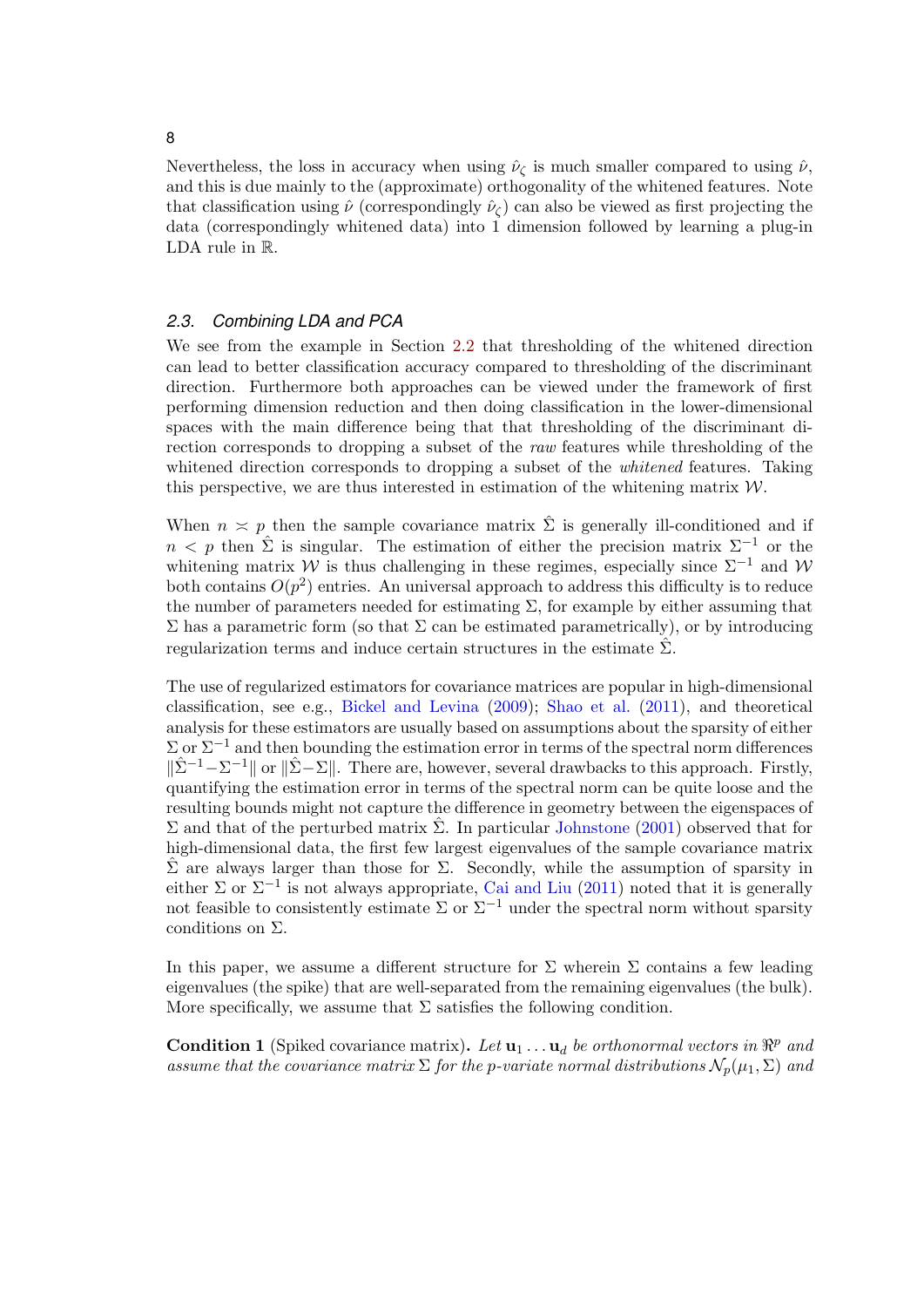$\mathcal{N}_p(\mu_2, \Sigma)$  is of the form

$$
\Sigma = \sum_{k=1}^{d} \lambda_k \mathbf{u}_k \mathbf{u}_k^T + \sigma^2 \mathcal{I}_p = \mathcal{U} \Lambda \mathcal{U}^T + \sigma^2 \mathcal{I}_p.
$$
 (2.6)

Here  $\Lambda = diag(\lambda_k)$  is a  $d \times d$  diagonal matrix, and  $\mathcal{U} = (\mathbf{u}_k)$ ,  $k \in [d]$  is a  $p \times d$ orthonormal matrix. We assume implicitly that  $\lambda_1 \geq \cdots \geq \lambda_d > 0$ ,  $\sigma > 0$  and  $d \ll p$ .

Covariance matrices with spiked structures have been studied extensively in the highdimensional statistics literature, see e.g., [Johnstone](#page-26-5) [\(2001\)](#page-26-5) and Chapter 11 of [Yao et al.](#page-27-7) [\(2015\)](#page-27-7), and there is a significant number of results for consistent estimation of  $U$  under the assumption that the support of  $U$  is sparse, e.g., either that the number of non-zero rows of U is small compared to p or that the  $\ell_q$  quasi-norm, for some  $q \in [0, 1]$ , of the columns of U are bounded. The case when  $q = 0$  and  $q > 0$  correspond to "hard" and "soft" sparsity constraints, respectively; see for example [Berthet and Rigollet](#page-24-1) [\(2012\)](#page-24-1); [Birnbaum et al.](#page-25-8) [\(2012\)](#page-25-8); [Cai et al.](#page-25-9) [\(2013\)](#page-25-9); [Vu and Lei](#page-27-8) [\(2012\)](#page-27-8) and the references therein. In contrasts to the above cited results, in this paper we do not impose sparsity conditions on U but instead assume that U have bounded coherence, namely that the maximum  $\ell_2$ norm of the rows of U are of order  $O(p^{-1/2})$ ; see Assumption [4](#page-12-0) for a precise statement. The resulting matrix  $\Sigma$  will no longer be sparse. The main rationale for assuming bounded coherence is that the spiked eigenvalues  $\Lambda$  can now even grow linearly with p. There is thus a large gap between the spiked eigenvalues and the bulk eigenvalues, and this justifies the use of PCA as a pre-processing step.

If  $\Sigma$  satisfies Condition [1](#page-7-0) then the whitening matrix is given by

$$
\mathcal{W} = \mathcal{U} \mathcal{D} \mathcal{U}^{\top} + \frac{1}{\sigma} (\mathcal{I}_p - \mathcal{U} \mathcal{U}^T)
$$

where  $\mathcal{D} = \text{diag}(\eta_k)$  is a  $d \times d$  diagonal matrix with diagonal entries  $\eta_k = (\lambda_k + \sigma^2)^{-1/2}$ . The above form for  $W$  suggests the following estimation procedure for  $W$ .

- (a) Extract the d largest eigenvalues and corresponding eigenvectors of the pooled sample covariance matrix  $\hat{\Sigma}$ . Let  $\hat{\Lambda}$  denote the diagonal matrix of these d largest eigenvalues and  $\hat{U}$  denote the  $p \times d$  orthornormal matrix whose columns are the corresponding eigenvectors.
- (b) Estimate the non-spiked eigenvalues by

<span id="page-8-0"></span>
$$
\hat{\sigma}^2 = \frac{\text{tr}(\hat{\Sigma}) - \text{tr}(\hat{\Lambda})}{p - d}.
$$
\n(2.7)

(c) Let  $\hat{\mathcal{D}} = (\hat{\Lambda} + \hat{\sigma}^2 \mathcal{I}_d)^{-1/2}$  and estimate W by  $\hat{\mathcal{W}} = \hat{\mathcal{U}} \hat{\mathcal{D}} \hat{\mathcal{U}}^T + \hat{\sigma}^{-1} (\mathcal{I}_p - \hat{\mathcal{U}} \hat{\mathcal{U}}^T)$ .

Although the sample covariance matrix  $\hat{\Sigma}$  is generally a poor estimate of  $\Sigma$  when  $n \ll p$ , the eigenvectors  $U$  corresponding to the largest eigenvalues of  $\Sigma$  are nevertheless accurate estimates of  $U$ . In particular, [Fan et al.](#page-26-6) [\(2018\)](#page-26-6) and [Cape et al.](#page-25-10) [\(2019\)](#page-25-10) provide uniform error bound for  $\min_T ||\hat{U}T - \mathcal{U}||_{2\to\infty}$  where the minimum is taken over all  $d \times d$  orthogonal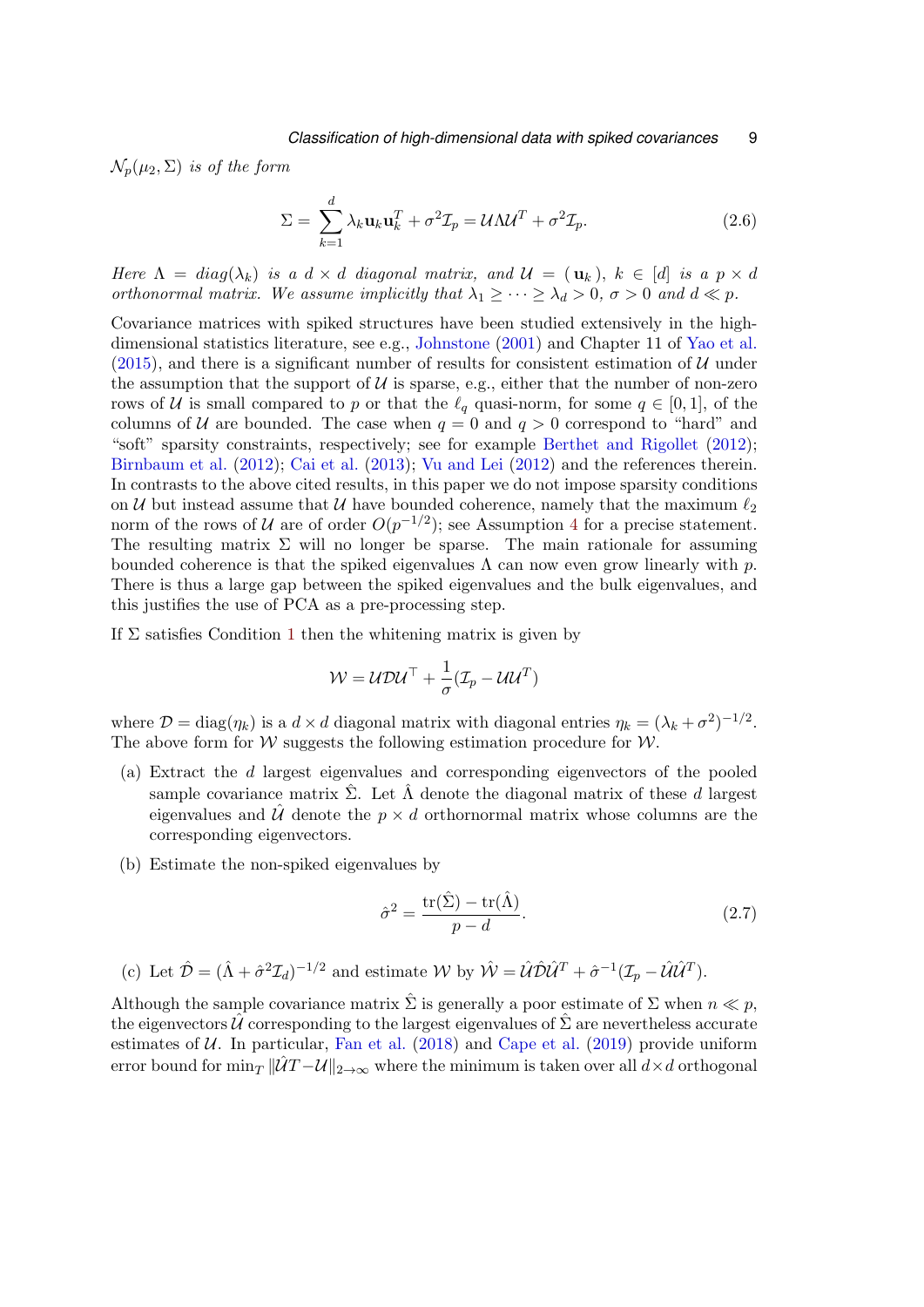transformations T; see also Theorem [1](#page-12-1) of the current paper. We can thus transform  $\hat{\mathcal{U}}$ by an orthogonal transformation T so that the resulting (transformed) rows of  $\hat{U}$  are uniformly close to the corresponding rows of  $\mathcal{U}$ .

Given the above estimate for  $W$ , we now introduce our PCLDA classifier.

Algorithm 1: PCLDA rule

**Input:**  $\bar{X}_1$ ,  $\bar{X}_2$ ,  $\hat{\Sigma}$  and the test sample **Z** 

Output:  $\hat{\Upsilon}_{\text{PCLDA}}(\mathbf{Z})$ 

- **Step 1:** Perform PCA on the feature vectors for the training data. Extract the d largest principal components to obtain  $W$ .
- **Step** 2: Take  $\tilde{X}_i = \hat{\mathcal{W}} \bar{X}_i$ ,  $i = 1, 2$  and  $\tilde{X}_a = 0.5(\tilde{X}_1 + \tilde{X}_2)$ . Let  $\hat{\zeta} = \tilde{X}_2 \tilde{X}_1$  and form the indices set  $\hat{\mathcal{S}}$  by selecting the s largest coordinates of  $\hat{\zeta}$  in absolute values.
- **Step** 3: Given the test sample **Z**, take  $\tilde{\mathbf{Z}} = \hat{\mathcal{W}} \mathbf{Z}$  and plug the sub-vector of  $\hat{\zeta}$ ,  $\tilde{\mathbf{Z}}$  and  $\tilde{X}_a$  corresponding to the indices in  $\hat{\mathcal{S}}$  into the Fisher discriminant rule, i.e.,

<span id="page-9-0"></span>
$$
\hat{\Upsilon}_{\text{PCLDA}}(\mathbf{Z}) = \begin{cases} 1 & \text{if } \hat{\zeta}_{\hat{S}}^{\top} \left[ \tilde{\mathbf{Z}} - \tilde{X}_a \right]_{\hat{\mathcal{S}}} \leq \ln \frac{n_1}{n_2}, \\ 2 & \text{otherwise} \end{cases} \tag{2.8}
$$

The above description of PCLDA contains two tuning parameters, namely  $d$ , the number of principal components in the PCA step and s, the number of coordinates of estimated whitened direction  $\zeta$  that we preserve. The choices for d and s correspond to the number of spiked eigenvalues in  $\Sigma$  and the sparsity level of the whitened direction  $\zeta$ . We show in Section [3](#page-11-0) that, under certain mild conditions, one can consistently estimate d and s and hence the PCLDA classifier is adaptive with respect to d and s.

We now discuss the relationship between PCLDA and two other relevant classifiers, namely the features annealed independence rule (FAIR) of [Fan and Fan](#page-25-1) [\(2008\)](#page-25-1) and the LDA with CAT scores (CAT-LDA) of [Zuber and Strimmer](#page-27-9) [\(2009\)](#page-27-9). FAIR is the independence rule applied to the features prescreened by the two-sample t test while CAT-LDA scores decorrelate  $t$  statistics by whitening the *sample correlation* matrix  $\text{diag}(\hat{\Sigma})^{-1/2} \hat{\Sigma} \text{diag}(\hat{\Sigma})^{-1/2}$ ; CAT-LDA is motivated by the observation that accounting for correlations is essential when analyzing proteomic and metabolic data. If there are no correlation or if the correlations are negligible, i.e., when  $\Sigma$  is diagonal or approximately diagonal, then PCLDA is essentially equivalent to both FAIR and CAT-LDA. However, when the correlations are not negligible, the performance of IR classifiers such as FAIR degrades significantly due to mis-specification of the covariance structure [\(Fan et al.,](#page-25-2) [2012\)](#page-25-2). The decorrelation idea shared by PCLDA and CAT-LDA are quite similar as they both apply a whitening transformation before doing LDA; the choice of whitening matrices are, however, different between the two approaches. In particular CAT-LDA uses the asymmetric whitening transformation  $Corr(\Sigma)^{-1/2}$  diag $(\Sigma)^{-1/2}$  where  $Corr(\Sigma)$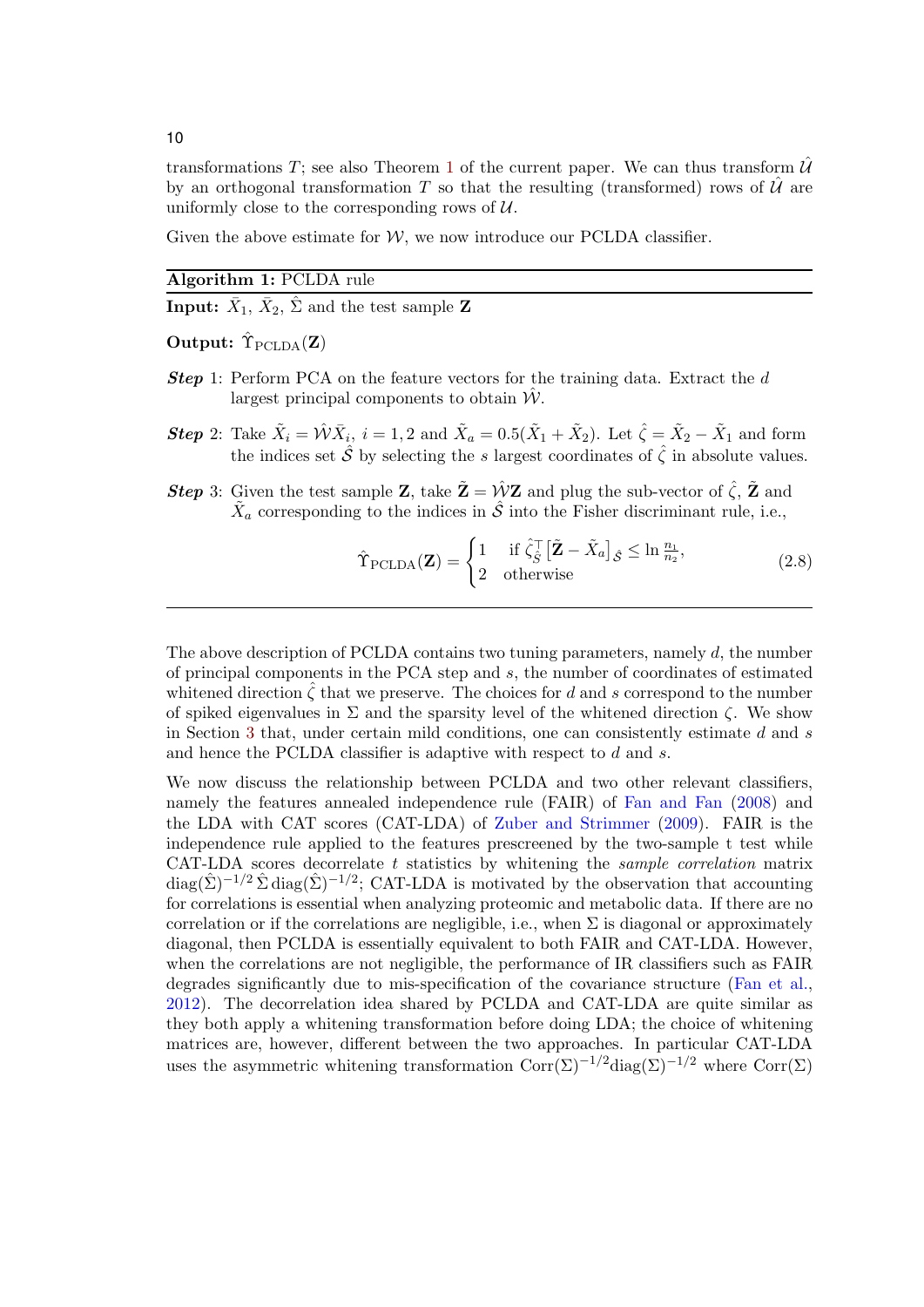is the matrix of correlations. The choice of whitening transformation is not important if  $\Sigma$  is known or if we are in the low-dimensional setting where  $p \ll n$  for which consistent estimation of  $\Sigma$  is straightforward. It is only when  $p \gg n$  when the different regularization strategies used in CAT-LDA and PCLDA lead to possibly different behaviors for the resulting classifiers; see for example the numerical comparisons given in Section [4](#page-14-0) of the current paper. Finally we view the theoretical results in Section [3](#page-11-0) as not only providing justification for PCLDA but also serve as examples of theoretical analysis that can be extended to other classifiers in which dimension reduction is done prior to performing LDA. Indeed, to the best of our knowledge, there are no theoretical guarantees for the error rate of the CAT-LDA classifier in the high-dimensional setting.

We end this section by noting that our paper is also not the first work to study highdimensional classification under spiked covariance matrices of the form in Condition [1.](#page-7-0) In particular [Hao et al.](#page-26-7) [\(2015\)](#page-26-7) examined the effects of spiked eigenvalues when trying to find an orthogonal transformation T of the discriminant direction  $\beta$  so that  $T\beta$  is sparse. More specifically they show that if  $\Sigma$  is known then T can be computed using the eigen-decomposition of the matrix  $\Sigma_{\rm rot}$  where

$$
\Sigma_{\rm rot} = \Sigma + \gamma \Delta \mu \Delta \mu^T, \qquad \text{for a given } \gamma > 0. \tag{2.9}
$$

Recall that  $\Delta \mu = \mu_2 - \mu_1$  is the vector of mean differences between the two classes. Let  $U_{\text{rot},m}$  be the  $p \times m$  matrix whose columns consist of the orthonormal eigenvectors of  $\Sigma_{\rm rot}$  corresponding to the m largest eigenvalues. When  $m = p$  then the matrix  $\mathcal{U}_{\rm rot, p}$ diagonalizes  $\Sigma_{\rm rot}$  and [Hao et al.](#page-26-7) [\(2015\)](#page-26-7) showed that  $\mathcal{U}_{rot,p}$  also sparsifies  $\beta$  in that

<span id="page-10-1"></span><span id="page-10-0"></span>
$$
\left\| \mathcal{U}_{rot,p}^T \beta \right\|_0 \le d + 1,\tag{2.10}
$$

whenever  $\Sigma$  satisfies the spiked covariance assumption in Condition [1.](#page-7-0) Eq. [\(2.10\)](#page-10-0) suggests that we should rotate the data before performing classification.

When  $\Sigma$  is unknown [Hao et al.](#page-26-7) [\(2015\)](#page-26-7) propose the following procedure for estimating  $U_{\text{rot},m}$  for some choice of  $m \leq \min\{n,p\}$ ; here  $\gamma > 0$  is a user-specified parameter.

- **Step** 1: Perform PCA on  $\hat{\Sigma}_{\text{rot}} = \hat{\Sigma} + \gamma (\bar{X}_2 \bar{X}_1)(\bar{X}_2 \bar{X}_1)^{\top}$  to extract the m largest principal components. Let  $\hat{\mathcal{U}}_{rot,m}$  be the resulting  $p \times m$  matrix.
- **Step 2:** Rotate the training sets to  $\{\hat{\mathcal{U}}_{rot,m}^{\top}X_{i1},\ldots,\hat{\mathcal{U}}_{rot,m}^{\top}X_{in_i}\}\$  where  $\hat{\mathcal{U}}_{rot,m}^{\top}X_{ij}\in\mathbb{R}^m$ for  $i \in \{1, 2\}$  and  $j \in \{1, 2, \ldots, n_i\}.$
- Step 3: Apply some discriminant direction based LDA method such as [Cai and Liu](#page-25-4) [\(2011\)](#page-25-4); [Fan et al.](#page-25-2) [\(2012\)](#page-25-2); [Mai et al.](#page-26-8) [\(2015\)](#page-26-8) on the rotated dataset  $\{\hat{\mathcal{U}}_{rot,m}^{\top}X_{ij}\}.$

We will use this pre-processing step in some of our numerical experiments in Section [4.](#page-14-0)

Finally we emphasize that the theoretical results of [Hao et al.](#page-26-7) [\(2015\)](#page-26-7) are presented only in the context where  $\Sigma$  is known as the main objective of [Hao et al.](#page-26-7) [\(2015\)](#page-26-7) is in delineating different approaches for sparsifying  $\beta$  and they thus explicitly chose not to address the important issue of how the estimation error for  $\mathcal{U}_{\text{rot},m}$  impacts the classification accuracy.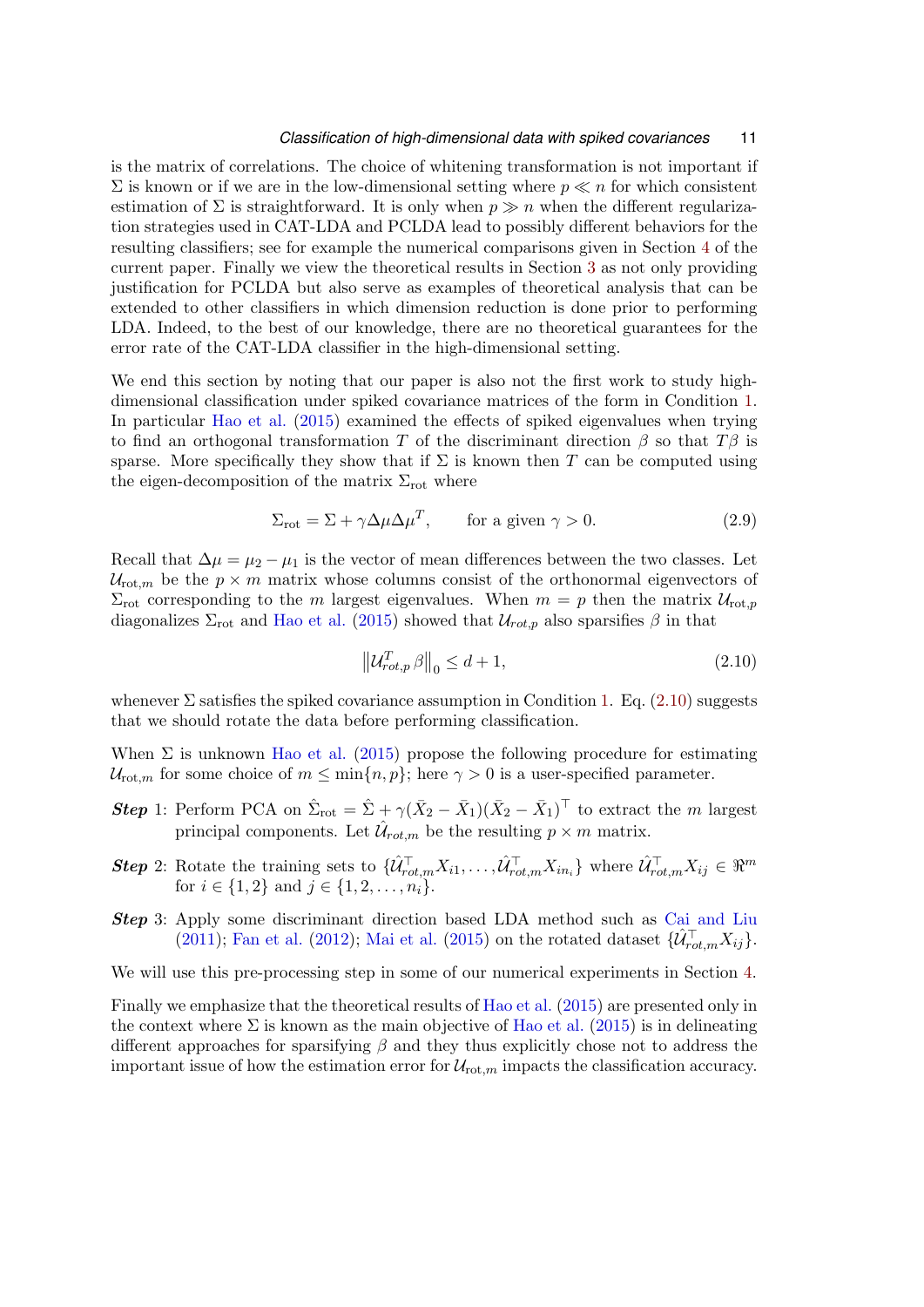## <span id="page-11-0"></span>**3. Theoretical properties**

In this section we derive theoretical properties of the PCLDA rule for the case where the features vector  $X$  is sampled from a mixture of two multivariate Gaussians. Extensions of these results to the case where X is a mixture of  $K \geq 2$  elliptical but not necessarily multivariate normal distributions are discussed in Section [5.1](#page-20-0) and Section [5.2.](#page-21-0)

If  $X \sim \pi_1 \mathcal{N}(\mu_1, \Sigma) + (1 - \pi_1) \mathcal{N}(\mu_2, \Sigma)$  then the Fisher's rule  $\Upsilon_F$  has error rate

<span id="page-11-3"></span>
$$
R_F = \pi_1 \Phi\left(-\frac{1}{2} \|\zeta\|^2 + \|\zeta\|^{-1} \ln \frac{1 - \pi_1}{\pi_1}\right) + (1 - \pi_1) \Phi\left(-\frac{1}{2} \|\zeta\|^2 - \|\zeta\|^{-1} \ln \frac{1 - \pi_1}{\pi_1}\right). (3.1)
$$

Here  $\Phi$  is the cumulative distribution function for  $\mathcal{N}(0,1)$  and  $\zeta = \Sigma^{-1/2}(\mu_2 - \mu_1)$  is the whitened direction, see e.g., [Ripley](#page-27-10) [\(1996,](#page-27-10) Section 2.1). We note that  $R_F$  is the smallest mis-classification error achievable by any classifier  $\hat{\Upsilon}$  and, furthermore, is monotone decreasing as  $\|\zeta\|$  increases. More specifically, if  $\|\zeta\|_2 \to 0$  then  $R_F \to \min\{\pi_1, 1 - \pi_1\}$ and  $\Upsilon_F$  is no better than assigning every data point to the most prevalent class while if  $\|\zeta\|_2 \to \infty$ , then  $R_F \to 0$  and  $\Upsilon_F$  achieves perfect accuracy. The cases where  $R_F \to 0$ or  $R_F \to \min\{\pi_1, 1 - \pi_1\}$  as  $p \to \infty$  are not interesting and hence, in this paper, we will only focus on the case where  $0 < ||\zeta|| < \infty$ . We therefore make the following assumption.

<span id="page-11-1"></span>**Condition 2.** Let  $|\mathcal{S}_{\zeta}| = s_0 > 0$ . Recall that  $S_{\zeta}$  is the set of indices i for which  $\zeta_i \neq 0$ . Let  $\mathcal{C}_0 > 0$ ,  $M > 0$  and  $\mathcal{C}_\zeta > 0$  be constants not depending on p such that  $s_0 \leq M$  and

$$
\min_{j \in S_{\zeta}} |\zeta_j| > C_0, \qquad \max \left\{ \|\Sigma^{-1/2} \mu_1\|_2, \|\Sigma^{-1/2} \mu_2\|_2 \right\} < C_{\zeta}.
$$

Condition [2](#page-11-1) implies  $0 < s_0 \mathcal{C}_0 < ||\zeta||_2 < 2\mathcal{C}_\zeta < \infty$ .

Our theoretical results are large-sample results in which the sample sizes  $n_1$  and  $n_2$  for the training data increase as the dimension  $p$  increases. The next assumption specifies the asymptotic relationships among these quantities and the eigenvalues of  $\Sigma$ .

<span id="page-11-2"></span>**Condition 3.** Let  $\sigma > 0$  be fixed and that, for sufficiently large p,  $n_1, n_2$  and p satisfy

$$
\frac{n_1}{n_2} = \Theta(1), \quad \ln p = o(n).
$$

Furthermore, for sufficiently large p, the spiked eigenvalues  $\lambda_1, \ldots, \lambda_d$  satisfy

$$
\lambda_k = \mathcal{O}(p), \qquad \text{for all } k \in [d].
$$

If  $\Sigma$  satisfies Condition [3](#page-11-2) then  $\mathbf{tr}(\Sigma) = \mathcal{O}(p)$  and  $\mathbf{r}(\Sigma) = ||\Sigma||/\text{tr}(\Sigma) = \mathcal{O}(1)$ . Recall that  $r(\Sigma)$  is the *effective* rank of  $\Sigma$ . Condition [3](#page-11-2) also implies that the spiked eigenvalues of  $\Sigma$ are unbounded as p increases and this assumption distinguishes our theoretical results from existing results in the literature wherein it is generally assumed that the eigenvalues of  $\Sigma$  are bounded; see [Bickel and Levina](#page-25-0) [\(2004\)](#page-25-0); [Cai and Zhang](#page-25-5) [\(2019\)](#page-25-5); [Fan and Fan](#page-25-1) [\(2008\)](#page-25-1); [Shao et al.](#page-27-1) [\(2011\)](#page-27-1) for a few examples of results under the bounded eigenvalues assumption. However, while the bounded eigenvalues value assumption is prevalent, it can also be problematic for high-dimensional data; see [Fan et al.](#page-25-11) [\(2013\)](#page-25-11); [Wang and Fan](#page-27-5)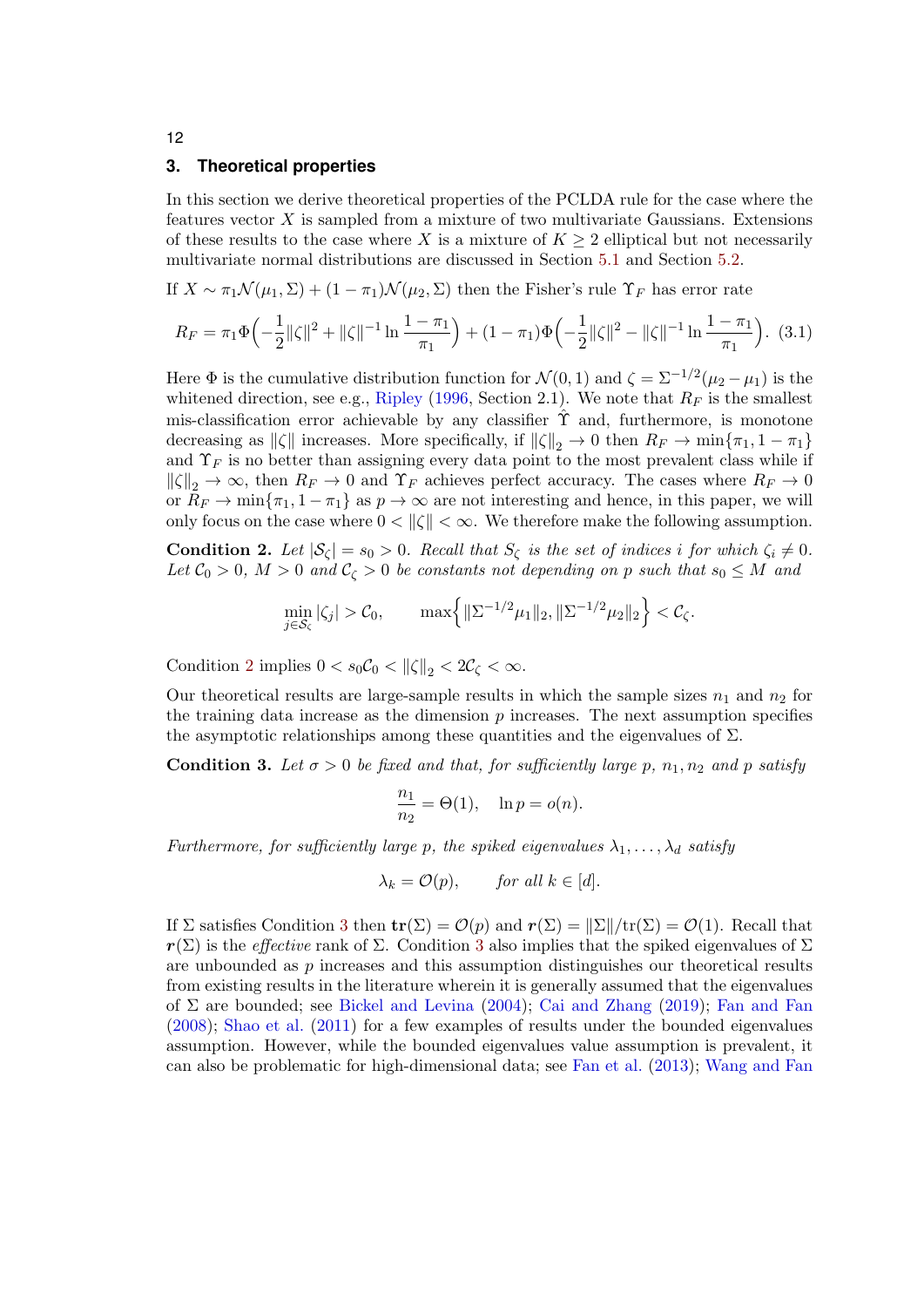[\(2017\)](#page-27-5) for some insightful discussions of this issue. Our work is thus one of a few to consider divergent eigenvalues in the context of high-dimensional classification.

If  $\Sigma$  has a spiked eigenvalues structure as in Condition [1](#page-7-0) then W is given by

<span id="page-12-2"></span>
$$
\mathcal{W} = \Sigma^{-1/2} = \mathcal{U}(\Lambda + \sigma^2 \mathbf{I})^{-1/2} \mathcal{U}^\top + \sigma^{-1} (\mathbf{I} - \mathcal{U}\mathcal{U})^\top
$$
(3.2)

and an appropriate estimate for  $W$  is

<span id="page-12-3"></span>
$$
\hat{\mathcal{W}} = \hat{\mathcal{U}} (\hat{\Lambda} + \hat{\sigma}^2 \mathbf{I})^{-1/2} \hat{\mathcal{U}}^\top + \hat{\sigma}^{-1} (\mathbf{I} - \hat{\mathcal{U}} \hat{\mathcal{U}}^\top) \tag{3.3}
$$

where  $\hat{\Lambda}$  is the diagonal matrix containing the d largest eigenvalues of the *pooled* covariance matrix,  $\hat{U}$  is the  $p \times d$  orthonormal matrix whose columns are the corresponding eigenvectors, and  $\hat{\sigma}^2$  is the estimate of  $\sigma^2$  as given in Eq. [\(2.7\)](#page-8-0). We now make the following assumption on  $\mathcal{U}$ .

<span id="page-12-0"></span>**Condition 4.** (Bounded Coherence) There exists a positive constant  $C_{\mathcal{U}} \geq 1$  independent of n and p such that

$$
\|\mathcal{U}\|_{2\to\infty}\leq \mathcal{C}_{\mathcal{U}}\sqrt{\frac{d}{p}}.
$$

The bounded coherence assumption appears frequently in matrix estimation and random matrix theory. The motivation behind this assumption is as follows. Since every column in U has  $\ell_2$  norm equal to 1, the entries of U are, on average, of order  $1/\sqrt{p}$ . Condition [4](#page-12-0) guarantees that the maximum entry is also of order  $1/\sqrt{p}$ . That is to say, the entries of  $U$  are sufficiently homogeneous, i.e., delocalized. For more discussions about the bounded coherence assumption in the context of matrix completion and covariance matrix estimation, see [Cand`es and Recht](#page-25-12) [\(2009\)](#page-25-12); [Fan et al.](#page-26-6) [\(2018\)](#page-26-6), and for discussion about eigenvectors delocalization in random matrix theory, see [Bloemendal](#page-25-13) [et al.](#page-25-13)  $(2014)$ ; [Rudelson and Vershynin](#page-27-11)  $(2016)$ . Finally we note that if U satisfies the bounded coherence assumption then there exists a constant  $C > 0$  such that

$$
\Sigma_{ii} \leq C\Big(\frac{\lambda_1}{p} + \sigma^2\Big), \quad \forall i \in [p].
$$

Hence, if  $\lambda_1$  satisfies Condition [3](#page-11-2) then  $\max_{i\in[p]} \Sigma_{ii} = \mathcal{O}(1)$ . In summary, the bounded coherence assumption allows for the spiked eigenvalues  $\lambda_1, \ldots, \lambda_d$  of the covariance matrix  $\Sigma$  to diverge with p while also guaranteeing that the entries of  $\Sigma$  remains bounded, i.e., each variable in  $X$  has finite variance.

We next state a result on the estimation accuracy of  $\hat{\mathcal{U}}$ . This result is a slight extension of an earlier result in [Cape et al.](#page-25-10) [\(2019\)](#page-25-10). More specifically, in [Cape et al.](#page-25-10) [\(2019\)](#page-25-10) the authors assume that the feature vectors  $X$  has mean 0 and hence the sample covariance matrix is simply  $\frac{1}{n}\mathbf{X}^{\top}\mathbf{X}$ . In this paper we used the *pooled* sampled covariance matrix which requires first centering the feature vectors by the sample means of each class.

<span id="page-12-1"></span>**Theorem 1.** Let **X** be a  $n \times p$  matrix where the rows  $X_1, \ldots, X_n$  are i.i.d sample from  $\pi_1 \mathcal{N}(\mu_1, \Sigma) + (1 - \pi_1) \mathcal{N}(\mu_2, \Sigma)$  where  $\Sigma$  satisfies Condition [3](#page-11-2) and Condition [4.](#page-12-0) Let  $\mathcal{U}$ be the matrix of eigenvectors corresponding to the d largest eigenvalues of the pooled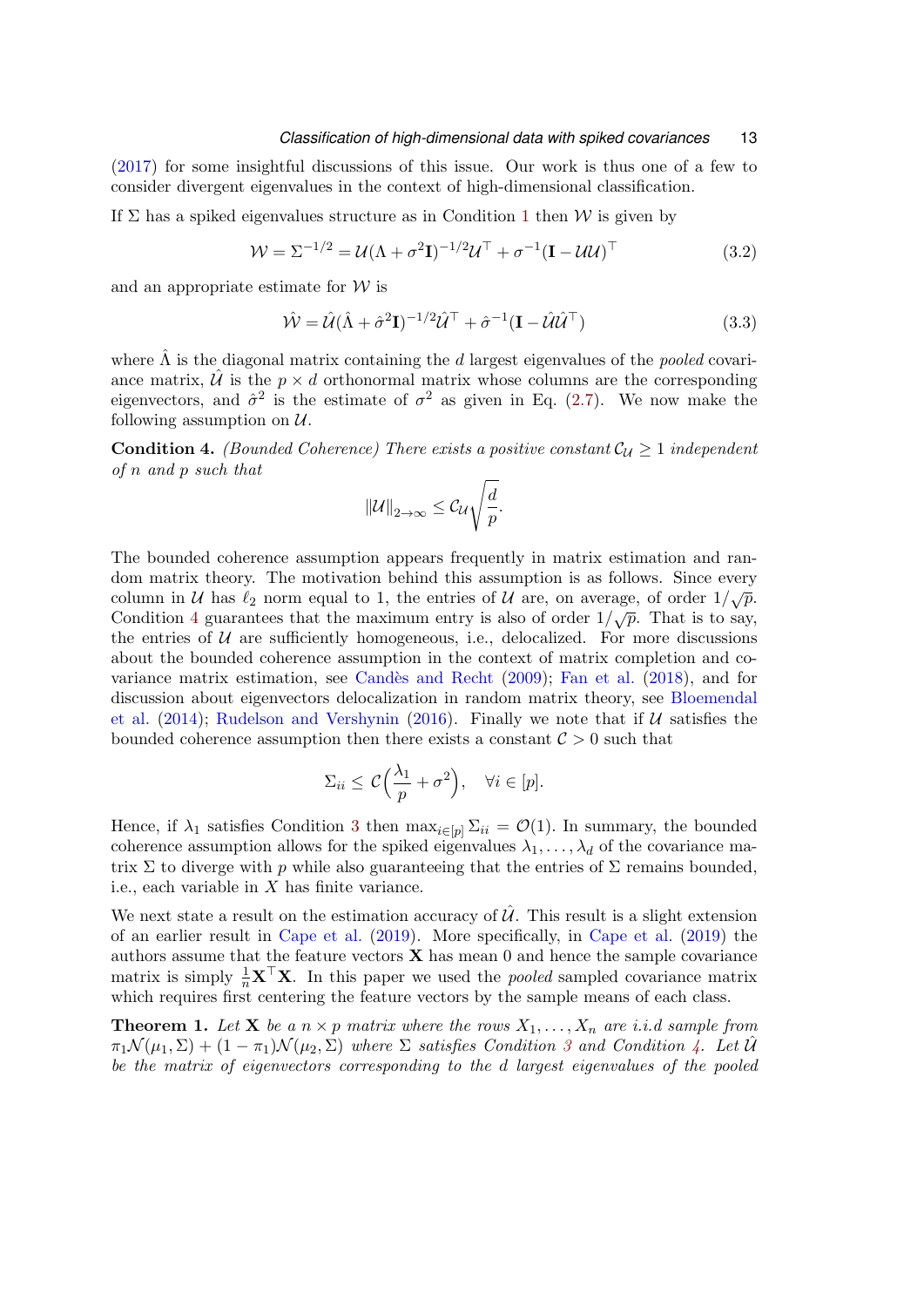sampled covariance matrix  $\hat{\Sigma}$ . Then there exists a  $d \times d$  orthogonal matrix  $\Xi_{\mathcal{U}}$  and a constant  $C > 0$  such that with probability at least  $1 - \mathcal{O}(p^{-1}),$ 

<span id="page-13-2"></span>
$$
\left\|\hat{\mathcal{U}} - \mathcal{U}\Xi_{\mathcal{U}}\right\|_{2\to\infty} \leq \mathcal{C}\sqrt{\frac{d^3 \max\{\mathbf{r}(\Sigma), \ln p\}}{np}}.\tag{3.4}
$$

We now consider the classification accuracy of the PCLDA rule. Recall that the main idea behind the PCLDA rule is that we first construct an estimate  $\zeta$  for the whitened direction  $\zeta$  and then project our *whitened* data onto the d largest coordinates, in magnitude, of  $\zeta$ . Now recall Eq. [\(3.1\)](#page-11-3); in particular the Bayes error rate  $R_F$  is a monotone decreasing function of  $\|\zeta\|$  and hence, to achieve  $R_F$  it is only necessary to recover the indices in  $S_{\zeta} = \{i: \zeta_i \neq 0\}$ . Therefore the error rate for PCLDA rule will converge to the Bayes error rate  $R_F$  provided that we can (1) bound the estimation error  $\hat{\zeta} - \zeta$  and then (2) show that there exists a thresholding procedure for  $\hat{\zeta}$  that perfectly recovers  $S_{\zeta}$ . We first provide a bound, in  $\ell_{\infty}$  norm, for  $\hat{\zeta} - \zeta$ .

<span id="page-13-0"></span>**Theorem 2.** Under Condition [1-](#page-7-0)[4,](#page-12-0) there exists a constant  $C > 0$  such that with probability at least  $1 - \mathcal{O}(p^{-1}),$ 

<span id="page-13-3"></span>
$$
\|\hat{\zeta} - \zeta\|_{\infty} \leq \mathcal{C} \sqrt{\frac{\ln p}{n}}.\tag{3.5}
$$

We next consider the recovery of  $\mathcal{S}_{\zeta}$ . From Condition [2,](#page-11-1) we have  $\zeta_i \neq 0$  if and only if  $\zeta_i > C_0$  for some constant  $C_0$  not depending on p. Therefore, by Theorem [2,](#page-13-0) if  $\hat{\zeta}_i = O((n^{-1} \ln p)^{1/2})$  then with high probability  $\zeta_i = 0$ . We therefore consider the estimate  $\zeta$  obtained by hard thresholding  $\hat{\zeta}$  as follows

$$
\tilde{\zeta}_j = \hat{\zeta}_j \mathbf{1}(|\hat{\zeta}_j| > t_n), \qquad j \in [p] \tag{3.6}
$$

where  $t_n = C(\ln p/n)^{\alpha}$  for some constant  $C > 0$  and  $0 < \alpha < \frac{1}{2}$ . Given  $\tilde{\zeta}$ , define the corresponding active set  $\tilde{S} = \{j : \tilde{\zeta}_j \neq 0\}$ . The mis-classification rate for the PCLDA rule, conditional on the training data  $\{X_{11}, \ldots, X_{1n_1}\}\$  and  $\{X_{11}, \ldots, X_{1n_1}\}\$ , is then

$$
\hat{R}_{\text{PCLDA}} = \Pr(\text{label}(\mathbf{Z}) \neq \hat{\Upsilon}_{\text{PCLDA}}(\mathbf{Z}) \mid \{X_{11}, \dots, X_{1n_1}\}, \{X_{21}, \dots, X_{2n_2}\}) \tag{3.7}
$$

The following result shows that  $\tilde{S}$  recovers  $S_{\zeta}$  exactly and hence  $\hat{R}_{\text{PCLDA}} \to R_F$ , i.e., the PCLDA rule is asymptotically Bayes-optimal.

<span id="page-13-1"></span>**Theorem 3.** Suppose that  $\mathbf{Z} \sim \pi_1 \mathcal{N}_p(\mu_1, \Sigma) + (1 - \pi_1) \mathcal{N}_p(\mu_2, \Sigma)$  where  $\pi_1 \in (0, 1)$ . Suppose Condition [1](#page-7-0) through Condition  $\frac{1}{4}$  $\frac{1}{4}$  $\frac{1}{4}$  are satisfied. We then have

$$
\Pr(\tilde{S} \neq \mathcal{S}_{\zeta}) = \mathcal{O}(p^{-2}).\tag{3.8}
$$

Furthermore, suppose that  $\ln p = \mathcal{O}(n)$ . We then have

$$
|\hat{R}_{\text{PCLDA}} - R_F| \longrightarrow 0 \tag{3.9}
$$

almost surely as  $n, p \rightarrow \infty$ .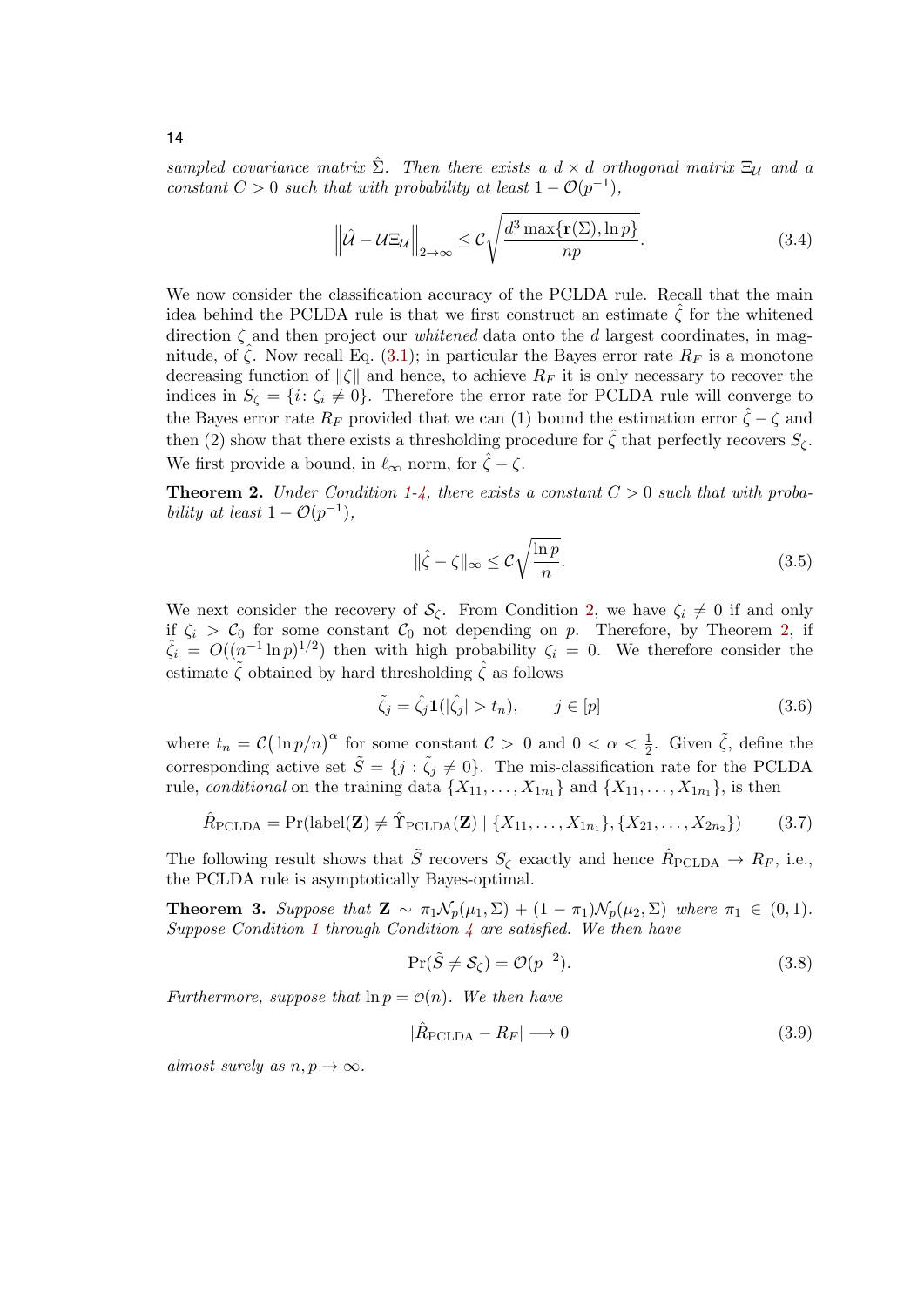Remark 1. Theorem [2](#page-13-0) and Theorem [3](#page-13-1) appear, at first blush, quite similar to the results in [Mai et al.](#page-26-0) [\(2012\)](#page-26-0) for lassoed LDA using the discriminant direction  $\beta = \sum^{-1} (\mu_1 - \mu_2)$ . However the underlying assumptions behind these results are very different. In particular the lassoed LDA relies on the irrepresentable condition analogous to that in [Zhao](#page-27-12) [and Yu](#page-27-12) [\(2006\)](#page-27-12) to achieve variable selection consistency. The discriminative variables therefore cannot be highly correlated with the irrelevant variables. In contrast, the results for PCLDA do not assume an irrepresentable condition and furthermore Condition [1](#page-7-0) only assume boundedness of the non-spiked eigenvalues but allows for diverging spiked eigenvalues.

### <span id="page-14-0"></span>**4. Numerical results**

In this section we present simulation results and real data analysis to demonstrate the performance of the PCLDA rule. For comparisons we also considered the nearest shrunken centroids method (NSC) of [Tibshirani et al.](#page-27-0) [\(2002\)](#page-27-0), the sparse linear discriminant analysis (SLDA) of [Shao et al.](#page-27-1) [\(2011\)](#page-27-1), the direct sparse discriminant analysis (DSDA) of [Mai et al.](#page-26-0) [\(2012\)](#page-26-0), the adaptive linear discriminant analysis (AdaLDA) of [Cai](#page-25-5) [and Zhang](#page-25-5) [\(2019\)](#page-25-5) and the LDA rule with CAT scores (CAT-LDA) of [Zuber and Strim](#page-27-9)[mer](#page-27-9) [\(2009\)](#page-27-9); note that CAT-LDA uses a different sphering transformation compared to the proposed PCLDA rule. There are three other commonly used classifiers that are not included in our comparisons, namely the naive Bayes rule, the linear programming discriminant (LPD) [\(Cai and Liu,](#page-25-4) [2011\)](#page-25-4) and the regularized optimal affine discriminant (ROAD)[\(Fan et al.,](#page-25-2) [2012\)](#page-25-2). We omit these classifiers because (1) the naive Bayes rule is a special case of the NSC rule without soft thresholding the mean vectors (2) [Mai and Zou](#page-26-9) [\(2013\)](#page-26-9) showed that the ROAD classifier is equivalent to the DSDA classifier and (3) [Cai](#page-25-5) [and Zhang](#page-25-5) [\(2019\)](#page-25-5) showed that the AdaLDA rule is a refinement of the LPD rule, i.e., compared to the LPD rule, the AdaLDA rule allows for "heteroscedastic constraints" and requires no tuning parameters.

Implementations of the DSDA and CAT-LDA rules are based on the [TULIP](https://cran.r-project.org/web/packages/TULIP/index.html) and [sda](https://cran.r-project.org/web/packages/sda/) library in R while the implementation of the AdaLDA rule is based on Matlab codes from [ADAM.](https://github.com/linjunz/ADAM) We also consider the rotation pre-processing step of [Hao et al.](#page-26-7) [\(2015\)](#page-26-7), which yields the transformed data  $\{U_{\text{rot},n}^{\top}X_{11},\ldots,U_{\text{rot},n}^{\top}X_{1n_1}\}$  and  $\{U_{\text{rot},n}^{\top}X_{21},\ldots,U_{\text{rot},n}^{\top}X_{2n_1}\}$ based on Matlab codes from [HDRotation](http://bicmr.pku.edu.cn/~dongbin/Publications.html) with  $\gamma = 0.25$  in Eq. [\(2.9\)](#page-10-1) (corresponding to  $\rho$  in their code). These transformed data are then used as input to the DSDA and AdaLDA rules; we denote the resulting classifiers as DSDA(rot) and AdaLDA(rot).

### *4.1. Simulated examples*

We evaluate the performance of the PCLDA rule using three different simulation settings. For each simulation setting we set the number of features to  $p = 800$  and we generate  $n_1 = n_2 = 100$  data points from each class for the training data and also generate  $n_1 = n_2 = 100$  data points from each class for the testing data. The classification accuracy of the classifiers in each simulation setting are computed based on 200 Monte Carlo replications. For the mean vectors of the two classes, we set  $\mu_1 = \mathbf{0}_{800}^T$  and  $\mu_2 = (\mathbf{1}_{10}^T, \mathbf{0}_{790}^T)^T$ , i.e., the vector  $\mu_2$  contains 10 non-zero entries with values all equal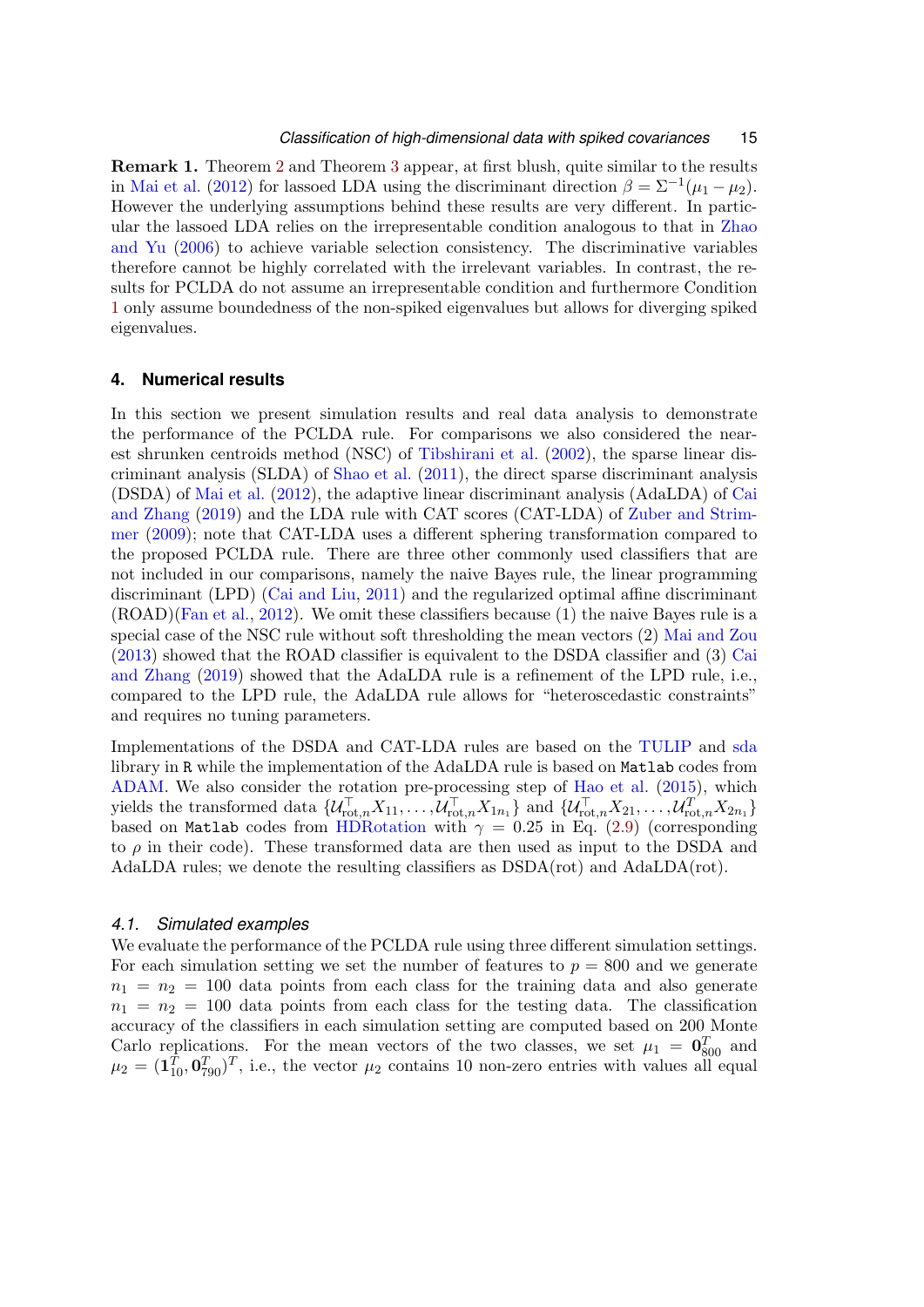to 1.

We consider the following models for the covariance matrix  $\Sigma$ . These models were considered previously in [Cai and Liu](#page-25-4) [\(2011\)](#page-25-4); [Cai and Zhang](#page-25-5) [\(2019\)](#page-25-5); [Fan et al.](#page-25-2) [\(2012\)](#page-25-2); [Mai et al.](#page-26-0) [\(2012\)](#page-26-0), among others.

- (a) Model 1 (equal correlation): Here  $\Sigma = (\sigma_{ij})_{p \times p} = \rho \mathbf{1} \mathbf{1}^{\top} + (1 \rho) \mathbf{I}$ , i.e.,  $\sigma_{ij} = \rho$  for  $i \neq j$  and  $\sigma_{ij} = 1$  for  $i = j$ . With this covariance structure  $\Sigma$ , the discriminant direction  $\beta = \sum^{-1} (\mu_1 - \mu_0)$  and the whitened direction  $\zeta = \sum^{-1/2} (\mu_1 - \mu_0)$  are non-sparse, i.e., all the entries of  $\beta$  and  $\zeta$  are non-zero.
- (b) Model 2 (block diagonal with equal correlation) Here  $\Sigma = (\sigma_{ij})_{p \times p}$  is assumed to be a block diagonal matrix with two blocks of size  $20 \times 20$  and  $(p-20) \times (p-20)$ . Both diagonal blocks are also of the form  $\rho \mathbf{1} \mathbf{1}^{\top} + (1 - \rho) \mathbf{I}$  where the correlation  $\rho$ is the same for both blocks. The discriminant direction  $\beta$  and whitened direction ζ are sparse in this model, with β and ζ both having 20 non-zero entries.
- (c) Model 3 (random correlation) Here  $\Sigma = \mathcal{L}\mathcal{L}^T + c_{\mathcal{L}}\mathcal{I}_p$  where  $\mathcal{L} \in \mathbb{R}^{p \times 10}$  with  $\mathcal{L}_{ij}$ generated from  $\mathcal{N}(0,1)$  and  $c_{\mathcal{L}} = \min_{i \in [p]} [\mathcal{L} \mathcal{L}^T]_{ii}$ . We emphasize that in this setting we generate a new  $\mathcal L$  for every Monte Carlo replicate. For further comparison, we also consider  $\mathcal{L}_{ij}$  generated from the uniform distribution on [−1, 1] and the Student's t-distribution with 5 degrees of freedom. The discriminant direction  $\beta$ and  $\zeta$  are generally non-sparse in this model, i.e., all of their entries are non-zero.

The tuning parameters for the algorithms listed above are chosen using five-fold CV. In particular, the SLDA rule of [Shao et al.](#page-27-1) [\(2011\)](#page-27-1) typically requires two tuning parameters, namely one parameter for the number of non-zero entries in  $\mu_1 - \mu_2$  and the other parameter for the number of non-zero entries in  $\Sigma$ . For simplicity we shall assume that the sparsity of  $\mu_1 - \mu_2$  is known when implementing SLDA and thus the only tuning parameter required is for estimating  $\Sigma$ ; following [Cai and Zhang](#page-25-5) [\(2019\)](#page-25-5), this tuning parameter is selected among the possible values of  $\{\sqrt{n^{-1}\ln p}, 1.5\sqrt{n^{-1}\ln p}, ..., 5\sqrt{n^{-1}\ln p}\}\$  using five-fold cross validation (CV). The proposed PCLDA rule in this paper also requires two tuning parameters, namely (1) the number of spikes d in the estimation of  $\Sigma$  and (2) the sparsity level s in  $\zeta$ . These tuning parameters are selected as follows. The number of spikes  $d$  is chosen so as to account for at least 90% of the total variability as given by  $\mathbf{tr}(\hat{\Sigma})$ , i.e., we chose d so that  $(\sum_{i=1}^d \hat{\lambda}_i)/\mathbf{tr}(\hat{\Sigma}) \geq 0.9$ ; here  $\hat{\lambda}_1 \geq \hat{\lambda}_2 \geq \ldots$  are the eigenvalues of the pooled sampled covariance matrix  $\hat{\Sigma}$ . The sparsity level s is chosen among the candidate set  $s \in \{1, 2, ..., 30\}$  using five-fold CV. Similarly, the number of features in CAT-LDA is selected among the top  $\{1, 2, \ldots, 30\}$  features ranked by CAT scores using five-fold CV.

For data generated according to Model 1, Table [2](#page-16-0) and Table [3](#page-16-1) show that the PCLDA rule achieves the highest accuracy while using only a small number of features compared to the other classifiers. Note that although CAT-LDA also apply a whitening transformation before performing LDA, the accuracy of CAT-LDA is much worse compared to that for PCLDA. The DSDA and DSDA(rot) classifiers have slightly better accuracies compared to those for the AdaLDA and AdaLDA(rot) classifiers; recall that the DSDA(rot) and AdaLDA(rot) classifiers first applied the rotation pre-processing step of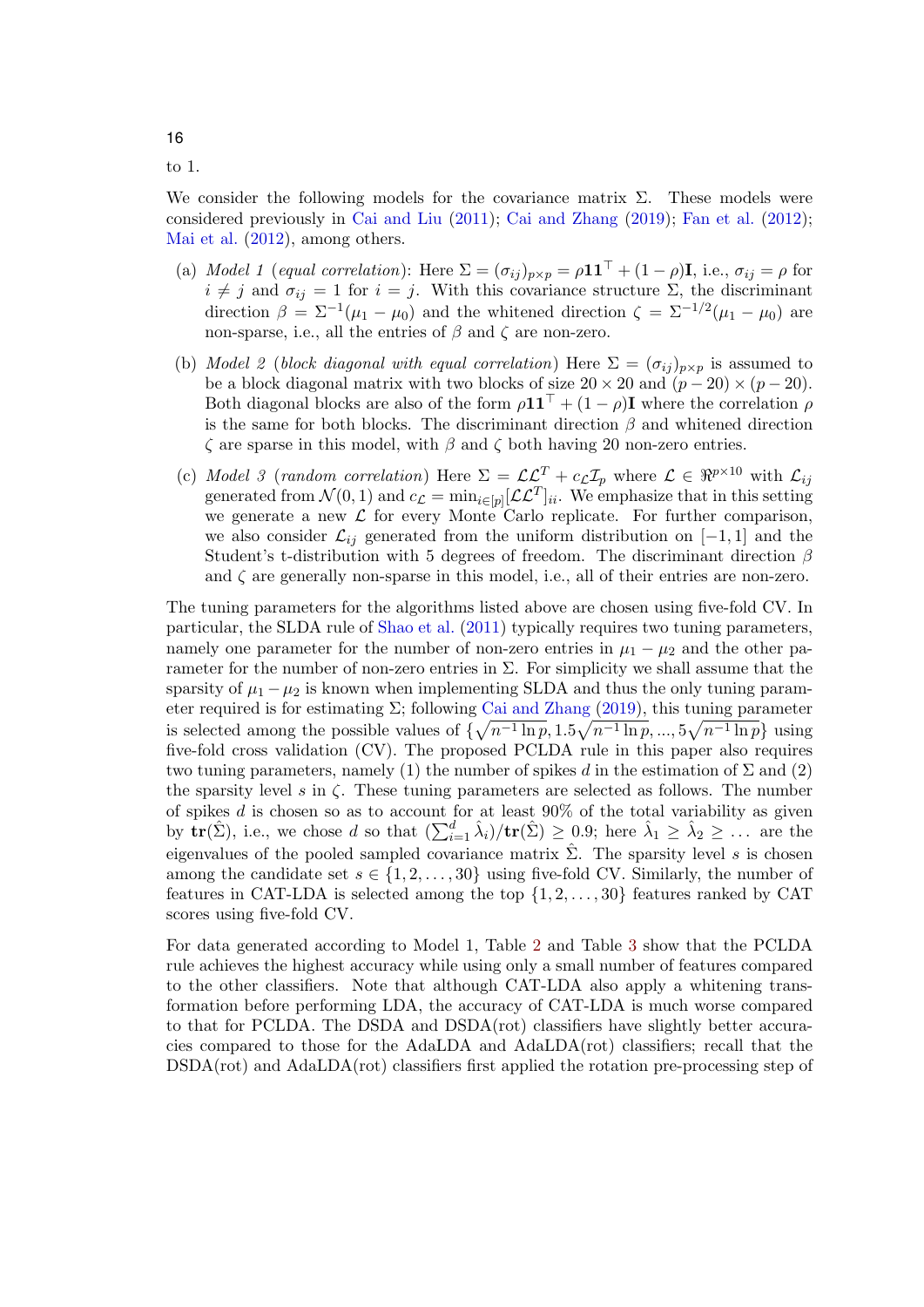*Classification of high-dimensional data with spiked covariances* 17

| $\rho$       | 0.50        | 0.60         | 0.70         | 0.80        | 0.90 <sub>1</sub> |  |  |
|--------------|-------------|--------------|--------------|-------------|-------------------|--|--|
| Oracle       | 1.37(0.87)  | 0.61(0.53)   | 0.19(0.30)   | 0.19(0.30)  | 0.00(0.00)        |  |  |
| <b>PCLDA</b> | 1.74(1.00)  | 1.00(0.82)   | 0.55(0.67)   | 0.55(0.67)  | 0.22(0.39)        |  |  |
| CAT-LDA      | 7.18(2.22)  | 4.70(1.77)   | 2.60(1.34)   | 1.10(0.88)  | 0.38(0.56)        |  |  |
| <b>DSDA</b>  | 3.27(1.47)  | 1.96(1.08)   | 0.74(0.62)   | 0.76(0.65)  | 0.00(0.04)        |  |  |
| DSDA(rot)    | 6.31(1.83)  | 3.26(1.27)   | 1.16(0.83)   | 0.30(0.41)  | 0.01(0.06)        |  |  |
| AdaLDA       | 4.15(1.61)  | 2.62(1.24)   | 1.22(0.91)   | 0.31(0.42)  | 0.00(0.04)        |  |  |
| AdaLDA(rot)  | 7.04(2.07)  | 3.70(1.26)   | 1.19(0.79)   | 0.13(0.26)  | 0.00(0.00)        |  |  |
| <b>SLDA</b>  | 17.97(3.53) | 14.46 (2.99) | 11.14(2.43)  | 11.14(2.43) | 1.64(0.92)        |  |  |
| NSC-         | 20.38(8.53) | 22.60(8.38)  | 24.64 (8.36) | 24.64(8.36) | 29.26(8.04)       |  |  |

<span id="page-16-0"></span>**Table 2.** Misclassification rate (%) with standard deviations (%) in parentheses for equal correlation setting (model 1)

<span id="page-16-1"></span>**Table 3.** Average number of nonzero coefficients with standard deviations in parentheses for equal correlation setting (model 1)

|              | 0.50            | 0.60           | 0.70          | 0.80           | 0.90          |
|--------------|-----------------|----------------|---------------|----------------|---------------|
| <b>PCLDA</b> | 12.04(4.53)     | 11.31(4.10)    | 9.52(4.01)    | 9.52(4.01)     | 3.68(0.98)    |
| CAT-LDA      | 24.85 (3.74)    | 24.70(3.58)    | 24.60(3.97)   | 22.29(3.93)    | 15.45(2.39)   |
| DSDA         | 96.20(31.06)    | 106.42(32.57)  | 117.15(30.52) | 117.05 (29.97) | 96.48(8.66)   |
| DSDA(rot)    | 33.78 (32.71)   | 36.88(38.13)   | 57.23(61.02)  | 147.57 (66.97) | 176.29(5.08)  |
| $\rm AdaLDA$ | 46.54(5.95)     | 45.84(5.25)    | 46.72(6.41)   | 47.86(5.88)    | 48.65(5.02)   |
| AdaLDA(rot)  | 5.68(1.82)      | 5.57(1.84)     | 5.86(1.82)    | 7.83(2.54)     | 19.85(9.96)   |
| SLDA         | 728.84 (226.63) | 788.16 (95.69) | 799.96 (0.21) | 799.96 (0.21)  | 799.96 (0.21) |

[Hao et al.](#page-26-7) [\(2015\)](#page-26-7) before running DSDA and AdaLDA on the transformed data. The NSC classifier has the largest mis-classification error; this is a consequence of the NSC rule ignoring the correlation structure in  $\Sigma$ . Finally, the oracle classifier correspond to the LDA rule where  $\pi_1, \mu_0, \mu_1$  and  $\Sigma$  are all known, i.e., the error rate for the oracle classifier is the Bayes error rate from Eq. [\(3.1\)](#page-11-3).

<span id="page-16-3"></span>**Remark 1.** Recall that for Model 1, all entries of the discriminant direction  $\beta$  and the whitened direction  $\zeta$  are non-zero. These entries however can be classified into those representing strong signals vs weak signals based on their magnitudes; see Table [4.](#page-16-2) The strong signals appear in the first 10 entries of  $\beta$  (similarly  $\zeta$ ) and the remaining  $p - 10$ entries of  $\beta$  (similarly  $\zeta$ ) correspond to the weak signals. For example, if  $\rho = 0.5$  then the first 10 entries of  $\beta$  are all equal to 1.98 and the remaining  $p = 10$  entries are all equal to −0.02. From Table [3](#page-16-1) we see that the PCLDA rule kept all of the coordinates corresponding to the strong signals and only added a few coordinates corresponding to the weak signals; this explains the small number of features used in the PCLDA rule.

| setting (model 1). See the discussion in Remark 1 |         |         |         |         |         |  |
|---------------------------------------------------|---------|---------|---------|---------|---------|--|
|                                                   | 0.50    | 0.60    | 0.70    | 0.80    | 0.90    |  |
| strong signal $\beta$                             | 1.98    | 2.47    | 3.29    | 4.94    | 9.88    |  |
| strong signal $\zeta$                             | 1.40    | 1.56    | 1.80    | 2.21    | 3.12    |  |
| faint signal $\beta$                              | $-0.02$ | $-0.03$ | $-0.04$ | $-0.06$ | $-0.12$ |  |
| faint signal $\zeta$                              | $-0.02$ | $-0.02$ | $-0.02$ | $-0.03$ | $-0.04$ |  |

<span id="page-16-2"></span>**Table 4.** Strong and faint signals for equal correlation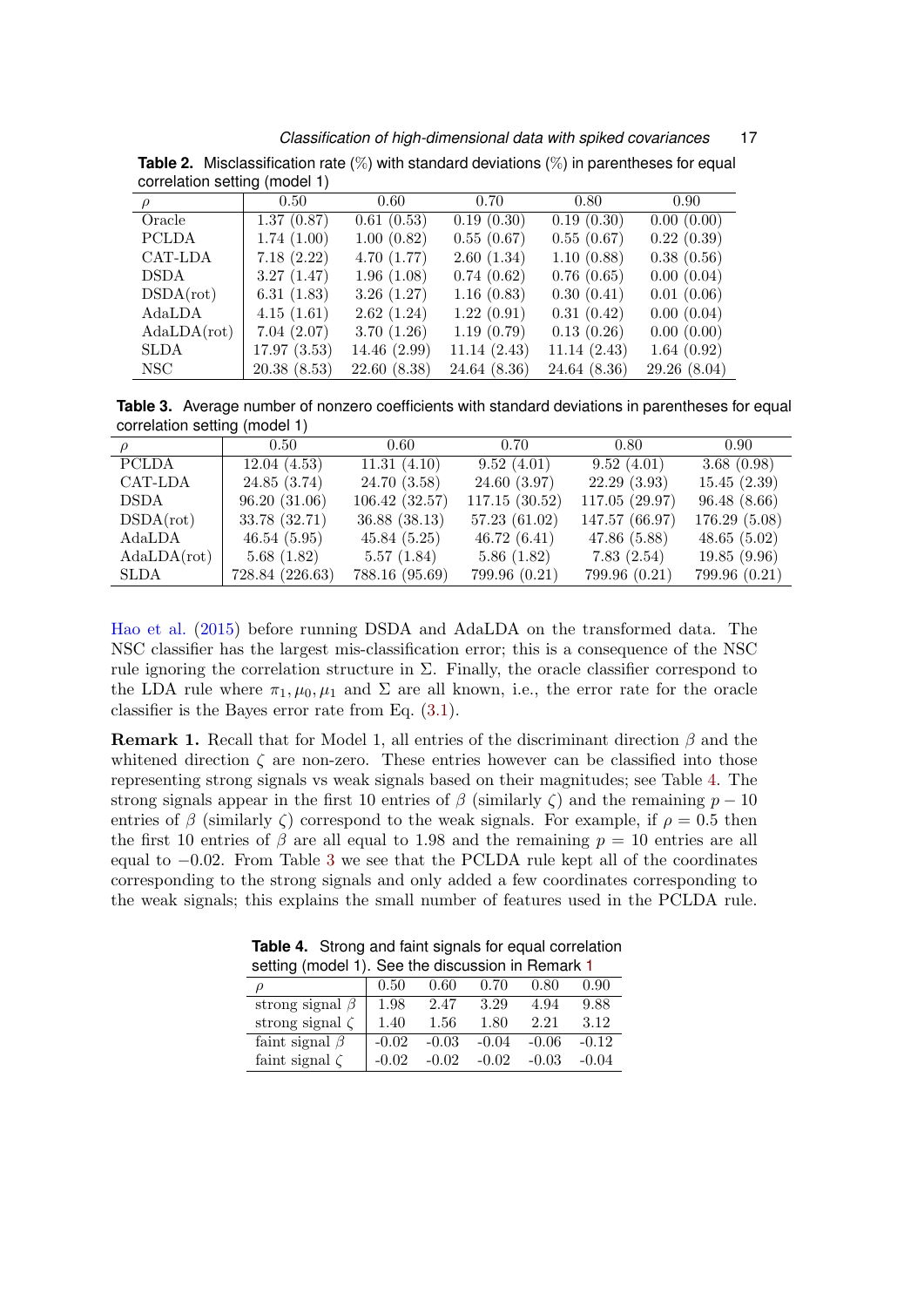In contrast, the DSDA and SLDA rules include a large number of (noisy) features with weak signals.

For Model 2, Table [5](#page-18-0) shows that SLDA performs slightly better than the PCLDA rule and DSDA rule. However, from Table [6,](#page-18-1) we see that the SLDA rule also selects a much larger number of features compared to both the PCLDA and DSDA rules. Recall that, for model 2, both  $\beta$  and  $\zeta$  contains exactly 20 non-zero entries and hence the SLDA rule is selecting a large number of extraneous, non-informative features; a similar, albeit much less severe, phenomenon is observed for the DSDA rule. Table [5](#page-18-0) and Table [6](#page-18-1) shows that the PCLDA, CAT-LDA, and AdaLDA rules have comparable accuracy with a similar number of selected features. The NSC rule once again has the largest misclassification error due to it ignoring the correlation structure in  $\Sigma$ . Finally we see that the rotation pre-processing step described in [Hao et al.](#page-26-7) [\(2015\)](#page-26-7) lead to a substantial loss in accuracy for the DSDA and AdaLDA rules; to understand why this happens, we need to extend the theoretical analysis in [Hao et al.](#page-26-7) [\(2015\)](#page-26-7) (which assume that  $\Sigma$  and  $\mathcal{U}_{\text{rot},p}$ ) are known) to the current setting where  $\Sigma$  and  $\mathcal{U}_{\text{rot},p}$  have to be estimated. We leave this investigation for future work.

Finally for Model 3, Table [7](#page-18-2) and Table [8](#page-19-0) show that the PCLDA rule has both the highest accuracy as well as the smallest number of selected features among all the considered classifiers; the DSDA classifier has a slightly worse accuracy and also selected a much larger number of features, when compared to PCLDA. The SLDA classifier now has the worst accuracy and also selects almost all  $p = 800$  features, and this is a consequence of  $\Sigma$  being a dense matrix with high probability. The mis-classification error for the AdaLDA and AdaLDA(rot) rules are also quite large, and we surmise that this is due to the numerical instability when solving the linear programming problem in AdaLDA. Indeed, the condition numbers for  $\Sigma$  are, in general, quite large; Table [13](#page-28-0) presents the summary statistics for these conditions numbers using the same 200 Monte Carlo replicates as that for generating Table [7.](#page-18-2) Following the suggestion in [Cai and Zhang](#page-25-5) [\(2019\)](#page-25-5), we replace the sample covariance matrix  $\hat{\Sigma}$  used in the optimization problem for AdaLDA and AdaLDA(rot) (see Eq. (8) and Eq. (9) in [Cai and Zhang](#page-25-5) [\(2019\)](#page-25-5)) with the matrix  $\tilde{\Sigma} = \hat{\Sigma} + \sqrt{n^{-1} \ln p} \,\mathcal{I}_p$ ; the resulting classifiers are denoted as AdaLDA(reg) and AdaLDA(rot + reg), respectively. Table [7](#page-18-2) however shows that using  $\tilde{\Sigma}$  lead only to a negligible gain in accuracy. Finally we observe that the rotation pre-processing step once again leads to a substantial loss in accuracy for the DSDA and AdaLDA classifiers.

### *4.2. Real data analysis*

We now assess the performance of our proposed procedure PCLDA on two popular gene expression data sets for leukaemia and lung cancer. The leukaemia dateset [\(Golub](#page-26-10) [et al.,](#page-26-10) [1999\)](#page-26-10) includes  $p = 7128$  gene measurements on 72 patients with either acute lymphoblastic leukemia (ALL) or acute myeloid leukemia (AML) and we wish to classify patients into either ALL or AML based on their gene expressions. The training set consists of the gene expressions for  $n_1 = 27$  patients with ALL and  $n_2 = 11$  patients with AML while the test set contains the gene expression data for 20 patients with ALL and 14 patients with AML. The lung cancer data was originally analyzed in [Gordon](#page-26-11) [et al.](#page-26-11) [\(2002\)](#page-26-11) and we use a version of the data wherein the predictor variables with low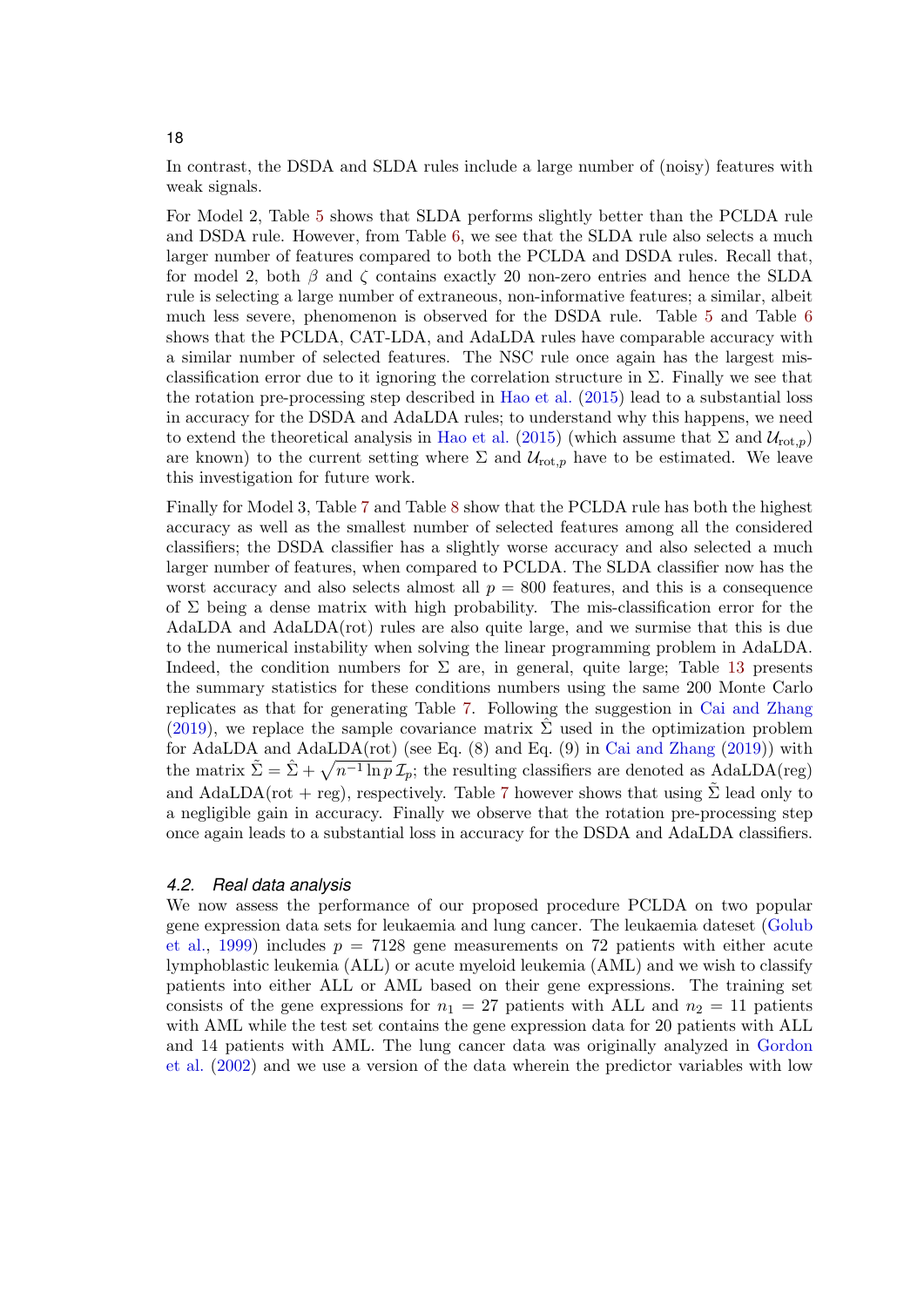| $\rho$       | 0.50        | $0.60\,$      | 0.70        | 0.80         | $0.90\,$    |
|--------------|-------------|---------------|-------------|--------------|-------------|
| Oracle       | 5.30(1.71)  | 5.21(1.52)    | 5.34(1.64)  | 5.48(1.62)   | 5.40(1.74)  |
| <b>PCLDA</b> | 9.08(2.71)  | 8.61(2.59)    | 8.30(2.55)  | 8.26(2.45)   | 8.12(2.58)  |
| CAT-LDA      | 10.08(3.00) | 9.36(2.57)    | 9.31(2.50)  | 9.25(2.59)   | 9.21(2.89)  |
| DSDA         | 9.63(2.61)  | 9.62(2.64)    | 9.50(2.66)  | 9.58(2.67)   | 9.47(2.42)  |
| DSDA(rot)    | 20.64(4.16) | 20.52(3.99)   | 20.75(4.18) | 21.02(4.44)  | 20.90(4.40) |
| $\rm AdaLDA$ | 12.70(2.99) | 13.06(3.39)   | 13.88(3.45) | 13.75(3.48)  | 14.68(3.86) |
| AdaLDA(rot)  | 23.91(3.79) | 23.81 (3.72)  | 24.33(4.10) | 23.89 (3.92) | 24.12(3.94) |
| <b>SLDA</b>  | 6.99(2.89)  | 6.66 $(1.92)$ | 6.71(2.17)  | 6.62(1.97)   | 6.56(1.90)  |
| NSC-         | 25.14(3.11) | 26.47(3.31)   | 28.61(3.35) | 29.59(3.24)  | 30.52(3.82) |

<span id="page-18-0"></span>**Table 5.** Misclassification rate (%) with standard deviations (%) in parentheses for block diagonal setting (model 2)

<span id="page-18-1"></span>**Table 6.** Average number of nonzero coefficients with standard deviations in parentheses for block diagonal setting (model 2)

|              | 0.50            | 0.60            | 0.70            | 0.80            | 0.90            |
|--------------|-----------------|-----------------|-----------------|-----------------|-----------------|
| <b>PCLDA</b> | 20.19(4.87)     | 20.48(5.06)     | 20.48(4.88)     | 20.96(4.96)     | 20.58(4.44)     |
| CAT-LDA      | 20.02(4.95)     | 19.86(4.31)     | 20.05(4.62)     | 20.32(4.21)     | 20.33(4.54)     |
| <b>DSDA</b>  | 50.28(26.61)    | 50.74(28.92)    | 47.48 (25.77)   | 43.66(22.42)    | 45.15(23.78)    |
| DSDA(rot)    | 51.02(39.23)    | 46.13(29.09)    | 51.93(36.08)    | 45.56(31.15)    | 49.62(33.50)    |
| AdaLDA       | 19.45(2.37)     | 18.53(2.23)     | 17.93(2.27)     | 17.40(2.20)     | 16.85(2.07)     |
| AdaLDA(rot)  | 14.40(3.14)     | 14.81(3.53)     | 15.16(3.40)     | 15.69(3.99)     | 14.97(3.84)     |
| <b>SLDA</b>  | 405.98 (390.84) | 320.17 (380.33) | 210.99 (336.12) | 242.19 (352.81) | 172.00 (309.62) |

<span id="page-18-2"></span>**Table 7.** Misclassification rate (%) with standard deviations (%) in parentheses for random correlation setting (model 3)

 $\overline{a}$ 

| $\mathcal{U}(-1,1)$ | $\mathcal{N}(0,1)$ | $\mathbf{t}_5$ . |
|---------------------|--------------------|------------------|
| 5.07(2.40)          | 12.39(4.17)        | 13.72(5.00)      |
| 11.93(4.04)         | 23.67(6.13)        | 25.68(6.82)      |
| 7.32(3.05)          | 16.92(5.21)        | 17.90(5.49)      |
| 18.51(6.37)         | 31.81(7.11)        | 33.65(7.28)      |
| 17.94(6.03)         | 44.55(7.12)        | 47.89(5.10)      |
| 23.00 (7.49)        | 39.29(6.11)        | 42.52(6.28)      |
| 29.48 (7.58)        | 47.49 (4.52)       | 48.96(4.04)      |
| 21.23(7.43)         | 38.93 (6.60)       | 42.52(6.28)      |
| 50.10(4.40)         | 49.98(4.25)        | 50.09(3.70)      |
| 30.30(6.28)         | 44.55(5.16)        | 46.70 (4.49)     |
|                     |                    |                  |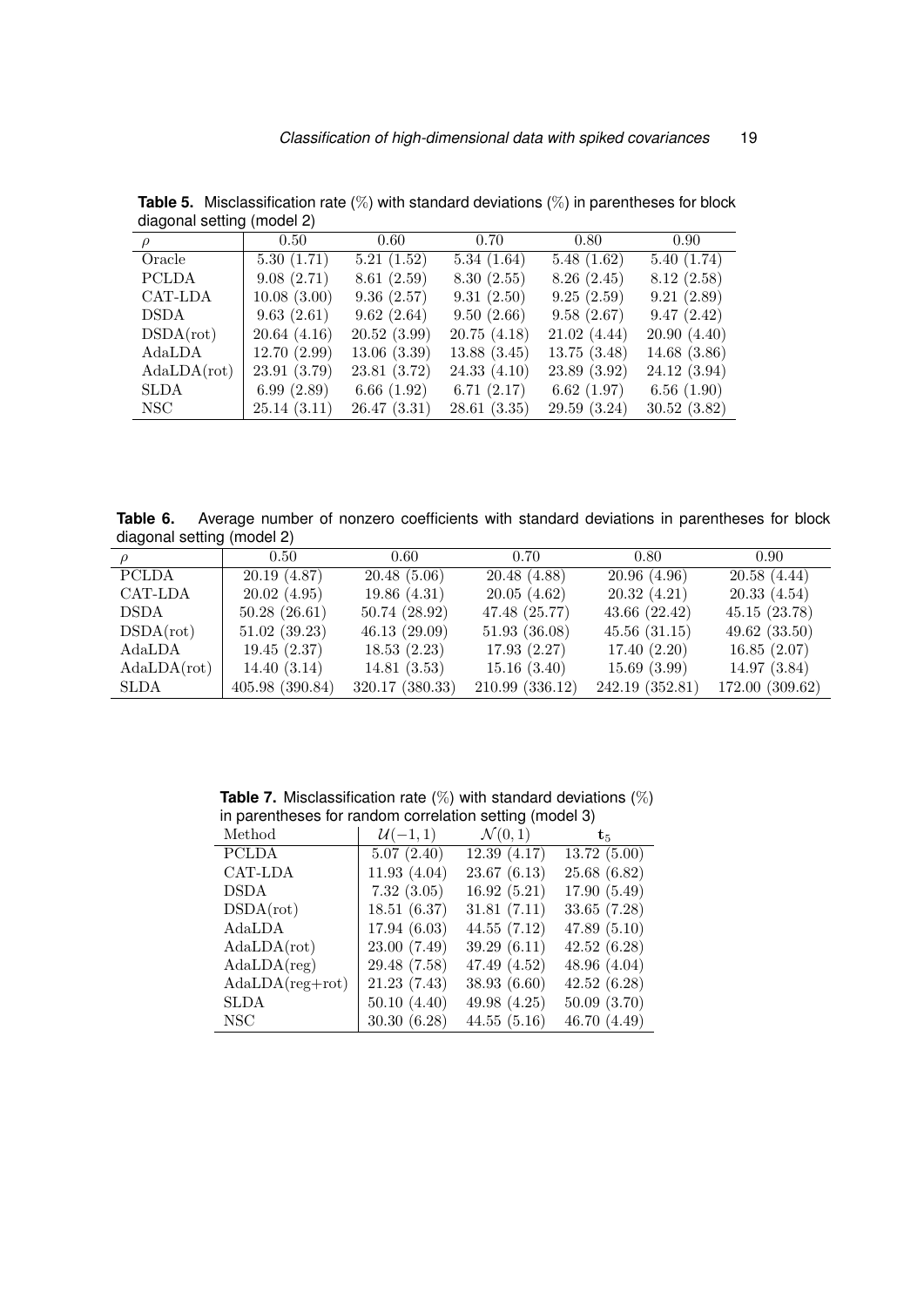| Method               | $\mathcal{U}(-1,1)$ | $\mathcal{N}(0,1)$ | $t_{5}$         |
|----------------------|---------------------|--------------------|-----------------|
| <b>PCLDA</b>         | 11.93(4.10)         | 11.48(3.88)        | 11.37(3.92)     |
| CAT-LDA              | 21.19(6.51)         | 20.64(6.88)        | 20.75(6.90)     |
| <b>DSDA</b>          | 66.00 (31.92)       | 65.63 (34.45)      | 64.91 (30.51)   |
| DSDA(rot)            | 51.08 (34.82)       | 71.94 (41.64)      | 77.56 (49.29)   |
| AdaLDA               | 15.99(2.32)         | 10.46(1.97)        | 8.51(2.22)      |
| Ad a LDA(rot)        | 14.62 $(4.61)$      | 19.08(3.93)        | 16.26(3.43)     |
| Ad a LDA (reg)       | 11.38(1.77)         | 8.50(2.00)         | 7.12(1.96)      |
| $Ad a LDA (reg+rot)$ | 9.86(4.71)          | 15.99(3.63)        | 16.26(3.43)     |
| <b>SLDA</b>          | 799.51(1.31)        | 800.00 (0.07)      | 800.00 (0.00)   |
| <b>NSC</b>           | 12.21(8.47)         | 55.38 (131.65)     | 102.89 (192.83) |

<span id="page-19-0"></span>**Table 8.** Model size with standard deviations in parentheses for random correlation setting (model 3)

<span id="page-19-1"></span>**Table 9.** Misclassification rate and model size of various methods for the leukaemia data

| Method         | Training Error | Test Error | Model Size |
|----------------|----------------|------------|------------|
| <b>PCLDA</b>   | 0/38           | 1/34       | 12         |
| <b>DSDA</b>    | 0/38           | 1/34       | 36         |
| $AdaLDA$ (reg) | 0/38           | 1/34       | 18         |
| NSC.           | 1/38           | 3/34       | 24         |

variances are removed; see [Pun and Hadimaja](#page-27-13) [\(2021\)](#page-27-13). The resulting dataset contains tumor tissues with  $p = 1577$  features collected from patients with adenocarcinoma (AD) or malignant pleural mesothelioma (MPM). According to [Gordon et al.](#page-26-11) [\(2002\)](#page-26-11), MPM is highly lethal but distinguishing between MPM and AD is quite challenging in both clinical and pathological settings. The training set consists of  $n_1 = 120$  gene expressions for patients with AD and  $n_2 = 25$  gene expressions for patients with MPM, and the test set consists of gene expressions for 30 patients with AD and 6 patients with MPM. Table [9](#page-19-1) and Table [10](#page-19-2) presents the classification accuracy and number of selected features for various classifiers when applied to the leukemia and lung cancer data, respectively. The hyperparameters for these classifiers are selected using leave-one-out CV. Table [9](#page-19-1) and [10](#page-19-2) indicate that the proposed PCLDA rule has classification accuracy that are competitive with existing state-of-the-art classifiers while also selecting fewer features.

| methods for the lung cancer data |                |            |            |  |  |  |  |
|----------------------------------|----------------|------------|------------|--|--|--|--|
| Method                           | Training Error | Test Error | Model Size |  |  |  |  |
| <b>PCLDA</b>                     | 0/145          | 0/36       | 20         |  |  |  |  |
| <b>DSDA</b>                      | 1/145          | 0/36       | 25         |  |  |  |  |
| $AdaLDA$ (reg)                   | 0/145          | 0/36       | 388        |  |  |  |  |
| NSC                              | 1/145          | 0/36       | 1206       |  |  |  |  |

<span id="page-19-2"></span>**Table 10.** Misclassification rate and model size of various methods for the lung cancer dat<br>hothods for the lung cancer dat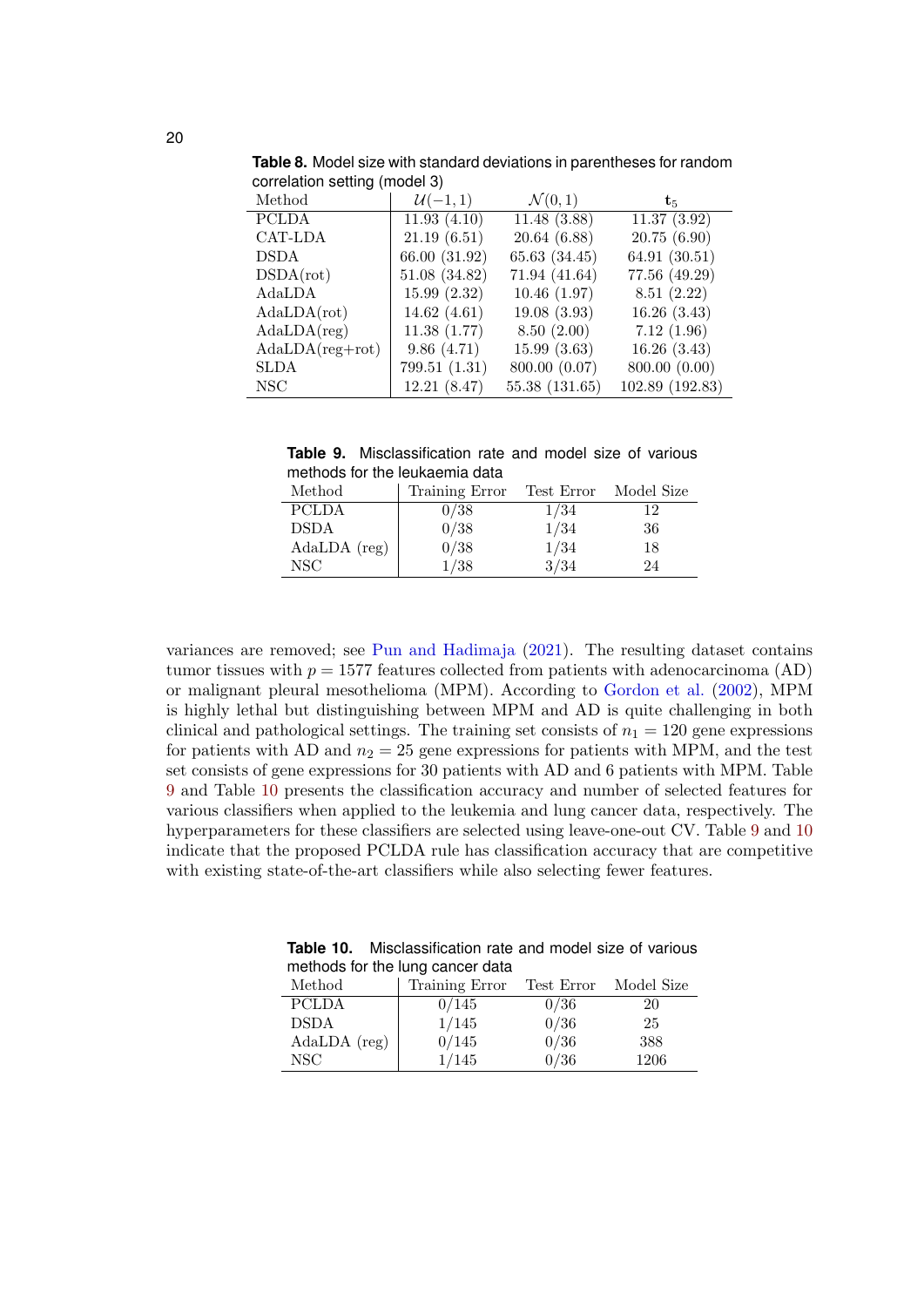## <span id="page-20-0"></span>**5. Extensions**

#### *5.1. Extending PCLDA to non-normal distribution*

A random vector  $X \in \mathbb{R}^p$  is said to have an elliptical distribution with mean  $\mu$  and covariance matrix  $\Sigma$  if the probability density function for X is of the form

<span id="page-20-2"></span>
$$
f(\boldsymbol{x}) = C_f |\Sigma|^{-1/2} h((\boldsymbol{x} - \mu)^\top \Sigma^{-1} (\boldsymbol{x} - \mu)), \quad \text{for all } \boldsymbol{x} \in \mathbb{R}^p.
$$
 (5.1)

Here  $\mathcal{C}_f$  is a normalization constant,  $|\Sigma|$  is the determinant of  $\Sigma$  and h is a monotone function on  $[0, \infty)$ . The class of elliptical distributions is analytically tractable and many results that hold for multivariate normal distributions can be extended to general elliptical distributions. In particular [Fang and Anderson](#page-26-12) [\(1992\)](#page-26-12) showed that Fisher's LDA rule in Eq.  $(1.1)$  is also Bayes optimal whenever the feature vectors X are sampled from a mixture of two elliptical distributions with known covariance matrix  $\Sigma$  and known class conditional means  $\mu_1$  and  $\mu_2$ . [Shao et al.](#page-27-1) [\(2011\)](#page-25-4) and [Cai and Liu](#page-25-4) (2011) leveraged this fact to show that, under certain conditions on the sparsity of either  $\mu_1 - \mu_2$  and Σ or the sparsity of  $\Sigma^{-1}(\mu_1 - \mu_2)$ , the SLDA and AdaLDA classifier also achieves the Bayes error rate for elliptical distributions with unknown  $\Sigma$ ,  $\mu_1$  and  $\mu_2$ . Analogously, the theoretical properties for the PCLDA rule in section [3](#page-11-0) can also be extended to elliptical distributions, provided that these distributions have sub-Gaussian tails as define below.

**Definition 1.** Let  $\Psi : [0, \infty) \to [0, \infty)$  be a non-decreasing and non-zero convex function with  $\Psi(0) = 0$ . Let Z be a mean 0 random variable. The Birnbaum-Orlicz  $\Psi$ -norm of Z is then defined as

$$
||Z||_{\Psi} = \inf \left\{ s \ge 0 : \mathbb{E}\Psi\left(\frac{Z}{s}\right) \le 2 \right\}.
$$
 (5.2)

Similarly, let  $Z$  be a mean 0 random vector taking values in  $\mathbb{R}^p$ . The Birnbaum-Orlicz  $\Psi$ -norm for  $Z$  is then defined as

$$
\|Z\|_{\Psi} = \sup_{w \in \Re^p, \|w\|_2 = 1} \|w^\top Z\|_{\Psi}.
$$
\n(5.3)

Let  $\Psi_1(x) = \exp(|x|)$  and  $\Psi_2(x) = \exp(x^2)$ . A mean 0 random vector Z is said to be sub-exponential if  $||\mathbf{Z}||_{\Psi_1} < \infty$  and is said to be sub-Gaussian if  $||\mathbf{Z}||_{\Psi_2} < \infty$ . If  $\mathbf{Z} \in \mathbb{R}^p$ is a mean 0 sub-Gaussian random vector then  $w^{\top}Z$  is a sub-Gaussian random variable for all  $w \in \mathbb{R}^p$ . Furthermore, if Z is a sub-Gaussian random variable then there exists a universal constant K such that for all  $t > 0$ , we have

$$
\mathbb{P}(Z > t) \le 2 \exp(-t^2/(K \|Z\|_{\Psi_2})^2).
$$

In other words the tails of Z decay at a rate similar to that for a Gaussian distribution with variance  $||Z||_{\Psi_2}^2$ . For more on sub-Gaussian random vectors, see Section 2.5 and Section 3.4 of [Vershynin](#page-27-14) [\(2018\)](#page-27-14).

**Remark 2.** If  $Z \in \mathbb{R}^p$  is a mean 0 sub-Gaussian random vector with covariance matrix  $\Sigma$  then  $||w^{\top}\mathbf{V}||_{\Psi_2}^2 \geq w^{\top}\Sigma w$  for all  $w \in \Re^p$ . In this paper we shall assume that a converse inequality also holds, namely that there exist a constant  $c_1 > 0$  such that,

<span id="page-20-1"></span>
$$
w^{\top} \Sigma w \ge c_1 \|w^T \mathbf{Z}\|_{\Psi_2}^2, \qquad \text{for all } w \in \Re^p. \tag{5.4}
$$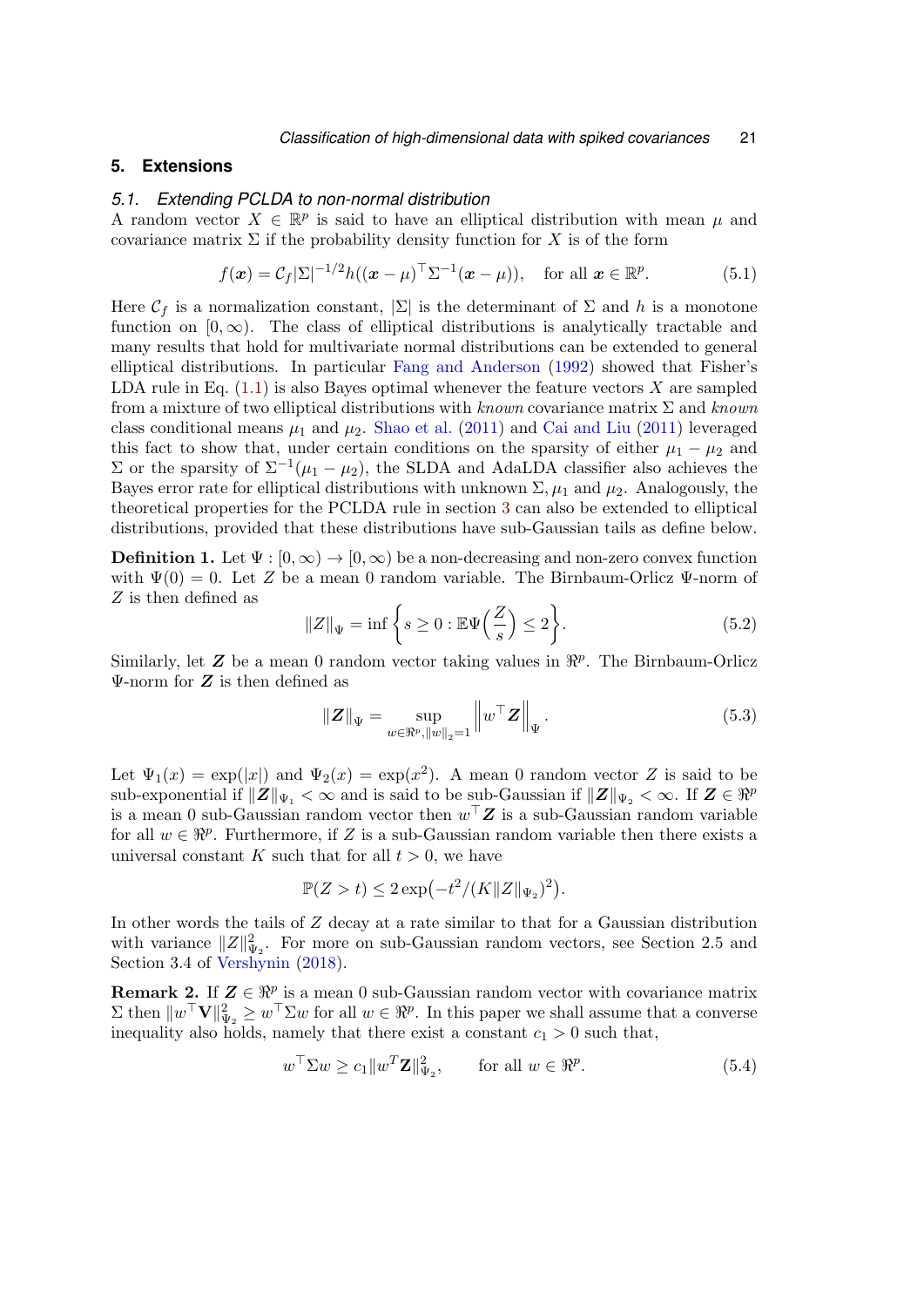### 22

We note that the constant  $c_1$  in Eq. [\(5.4\)](#page-20-1) can depend on  $\mathbf Z$  but does not depend on the choice of  $w \in \mathbb{R}^p$ . If **Z** is multivariate normal then Eq. [\(5.4\)](#page-20-1) always hold. If **Z** is a mean 0 sub-Gaussian random vector but not a multivariate normal then Eq. [\(5.4\)](#page-20-1) allows us to bound the Orlicz norm of  $w^T \mathbf{Z}$  for any  $w \in \mathbb{R}^p$  in terms of its variance. This then allow us to obtain better estimate for  $\Sigma - \Sigma$  in spectral norm, especially in the setting where the spiked eigenvalues could diverge with  $p$ . See for example Theorem 4.7.1 in [Vershynin](#page-27-14) [\(2018\)](#page-27-14) and Theorem 9 in [Koltchinskii and Lounici](#page-26-13) [\(2017\)](#page-26-13).

We can now reformulate the classification problem in the earlier part of this paper to the case of elliptical distributions as follows. Let  $\{\epsilon_{11}, \ldots, \epsilon_{1n_1}\}$  and  $\{\epsilon_{21}, \ldots, \epsilon_{2n_1}\}$  be independently and identically distributed mean 0 random vectors with pdf of the form given in Eq. [\(5.1\)](#page-20-2) and suppose that the training sample is given by

$$
X_{1j} = \mu_1 + \epsilon_{1j_1}, \qquad j_1 \in [n_1], \tag{5.5}
$$

$$
X_{2j} = \mu_2 + \epsilon_{2j_2}, \qquad j_2 \in [n_2]. \tag{5.6}
$$

Given these training samples  $\{X_{ij}\}\$ , let **X** be the  $(n_1 + n_2) \times p$  matrix whose rows are the  $\{X_{ij}\}.$  Then Theorem [1,](#page-12-1) in particular Eq. [\(3.4\)](#page-13-2), also holds for these **X** as long as the  $\{\epsilon_{ij}\}$  satisfy Eq. [\(5.4\)](#page-20-1). Eq. [\(3.4\)](#page-13-2) then implies that Theorem [2,](#page-13-0) in particular Eq.[\(3.5\)](#page-13-3), also holds when the **X** are sub-Gaussian random vectors. The resulting bound for  $\|\hat{\zeta} - \zeta\|_{\infty}$ allows us to recover  $S_{\zeta}$  by thresholding  $\hat{\zeta}$ , and hence  $\hat{R}_{\text{PCLDA}} \to R_F$ . In summary, the PCLDA rule is asymptotically Bayes optimal whenever the feature vectors  $\{X_{ij}\}$  are sampled from a mixture of elliptical distributions with sub-Gaussian tails.

### <span id="page-21-0"></span>*5.2. Extending PCLDA to multi-class classification*

The PCLDA rule can also be extended to the setting for  $K \geq 3$  classes. Let us assume that we are given training data from  $K$  classes where, for each class, the training samples are independently and identically distributed according to a  $p$ -dimensional multivariate normal distribution, i.e.,

$$
X_{i1}, \ldots, X_{in_i} \sim \mathcal{N}_p(\mu_i, \Sigma), \qquad i \in [K].
$$

Here  $n_i$  denote the number of training data points from class  $i \in [K]$ . The testing data point  $Z$  is drawn from a mixture of  $K$  multivariate normal distributions namely,  $\mathbf{Z} \sim \sum_{i=1}^{K} \pi_i \mathcal{N}_p(\mu_i, \Sigma)$  with  $\pi_i \geq 0$  and  $\sum_{i=1}^{K} \pi_i = 1$ . Note that, for ease of exposition, the  $\{X_{ij}\}\$ are assumed to be multivariate normals but the following results also hold when  ${X_{ij}}$  are elliptically distributed as in Section [5.1.](#page-20-0)

Now define, for  $2 \leq i \leq K$ , the whitened direction  $\zeta^{(i)}$  and the corresponding whitened indices  $\mathcal{S}_i$ , via

$$
\zeta^{(i)} = \mathcal{W}(\mu_i - \mu_1), \qquad \mathcal{S}_i = \{j : \zeta_j^{(i)} \neq 0\}.
$$

Define the global whitened set as the union  $\mathcal{S}_{\zeta} = \bigcup_{i=2}^{K} \mathcal{S}_i$ . The set  $\mathcal{S}_{\zeta}$  is the target that we wish to recover from feature selection.

The K-class PCLDA rule  $\hat{\Upsilon}_{\text{PCLDA}}$  can now be described as follows.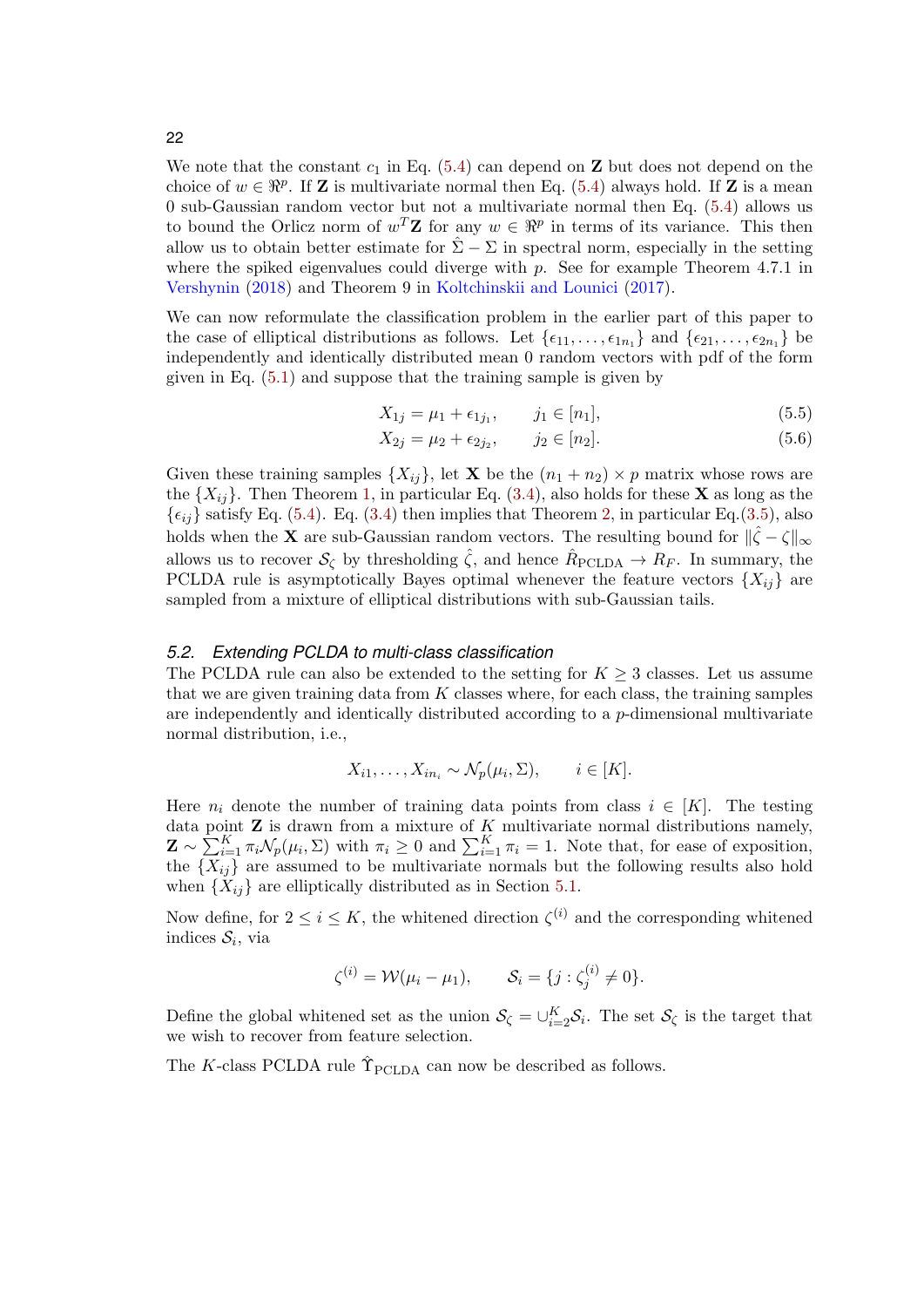| Algorithm 2: K-class PCLDA rule |  |  |  |  |
|---------------------------------|--|--|--|--|
|---------------------------------|--|--|--|--|

**Input:**  $\bar{X}_i$ ,  $i \in [K]$ ,  $\hat{\Sigma}$  and the test sample **Z** 

# Output:  $\hat{\Upsilon}_{\text{PCLDA}}(\mathbf{Z})$

- **Step 1:** Perform PCA on the feature vectors for the training data. Extract the d largest principal components to obtain  $\hat{W}$ .
- **Step** 2: For  $2 \le i \le K$ , let  $\tilde{X}_i = \hat{\mathcal{W}} \bar{X}_i$  and  $\hat{\zeta}^{(i)} = \tilde{X}_i \tilde{X}_1$ . Also let  $\hat{\mathcal{S}}_i$  be the set of indices corresponding to the  $s_i$  largest elements of  $\hat{\zeta}^{(i)}$  in absolute values. The value of  $s_i$  is, in general, a user-specified or tuning parameter. Nevertheless, under certain conditions, we can also estimate  $s_i$ ; see Eq.  $(5.10)$  below.
- **Step** 3: Given the test data point **Z**, let  $\tilde{\mathbf{Z}} = \hat{\mathcal{W}} \mathbf{Z}$  and denote by  $\hat{\zeta}^{(i)}_{\hat{\sigma}}$  $\hat{\mathcal{S}}_i^{(i)}$  the vector obtained from  $\hat{\zeta}^{(i)}$  by keeping only those coordinates belonging to  $\hat{\mathcal{S}}_i$ .
- **Step** 4: Set  $D_1 = 0$  and calculate, for  $2 \leq i \leq K$ , the discriminant score for class i relative to class 1 as

$$
\tilde{D}_i = \left[\tilde{\mathbf{Z}} - \left(\frac{\tilde{X}_i + \tilde{X}_1}{2}\right)\right]_{\hat{\mathcal{S}}_i}^T \hat{\zeta}_{\hat{\mathcal{S}}_i}^{(i)} + \ln \frac{n_i}{n_1}.\tag{5.7}
$$

**Step** 5: Assign the label of  $\mathbf{Z}$  to the class that maximizes the discriminant score, i.e.,

$$
\hat{\Upsilon}_{\text{PCLDA}}(\mathbf{Z}) = \underset{i \in [K]}{\arg \max} \tilde{D}_i. \tag{5.8}
$$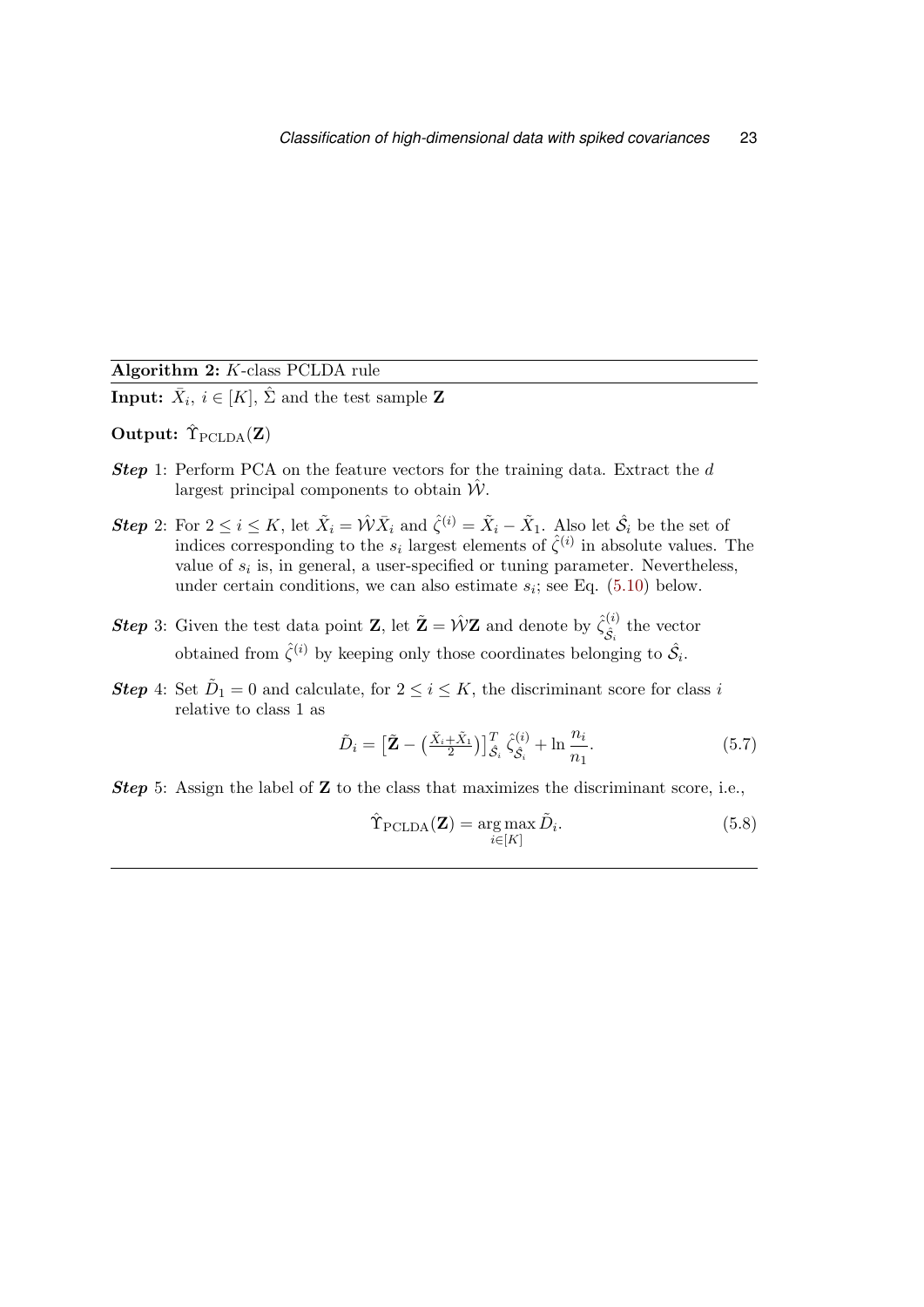We now assume that the whitened directions  $\{\zeta^{(i)}\}\,$ , the whitened indices  $\{\mathcal{S}_i\}\,$ , and the covariance matrix  $\Sigma$  satisfy the following two conditions; these conditions are natural generalizations of Condition [2](#page-11-1) and Condition [3](#page-11-2) to the multi-class setting.

<span id="page-23-1"></span>**Condition 5.** Let  $|\mathcal{S}_i| = s_{i0} > 0$  for each  $i = 2, \dots, K$ . Recall that  $\mathcal{S}_i$  is the set of indices j for which  $\zeta_{ij} \neq 0$ . Let  $\mathcal{C}_0 > 0$ ,  $M > 0$  and  $\mathcal{C}_\zeta > 0$  be constants not depending on p such that  $\max_{i=2,\dots,K} s_{i0} \leq M$  and

$$
\min_{i=2,\cdots,K} \min_{j\in\mathcal{S}_i} |\zeta_{ij}| > \mathcal{C}_0, \qquad \max_{i\in[K]} \|\Sigma^{-1/2}\mu_i\|_2 < \mathcal{C}_{\zeta}.
$$

<span id="page-23-2"></span>**Condition 6.** Let  $\sigma > 0$  be fixed and that, for sufficiently large p,  $n_1, \dots, n_K$  and p satisfy

$$
\frac{n_i}{n_j} = \Theta(1), \ i \neq j, \ i, j \in [K]; \quad \ln p = \mathcal{O}(n).
$$

Furthermore, for sufficiently large p, the spiked eigenvalues  $\lambda_1, \ldots, \lambda_d$  satisfy

$$
\lambda_k = \mathcal{O}(p), \qquad \text{for all } k \in [d].
$$

Given the above conditions, the following result generalizes Theorem [2](#page-13-0) and provides an  $\ell_{\infty}$  bound for  $\zeta_i - \zeta_i$  for  $i \geq 2$ .

**Theorem 4.** Under Condition [1,](#page-7-0) [4,](#page-12-0) [5](#page-23-1) and [6,](#page-23-2) there exists a constant  $C > 0$  such that with probability at least  $1 - \mathcal{O}(p^{-1}),$ 

$$
\max_{i=2,\cdots,K} \|\hat{\zeta}^{(i)} - \zeta^{(i)}\|_{\infty} \le C\sqrt{\frac{\ln p}{n}}.\tag{5.9}
$$

We now consider a hard thresholding estimate  $\tilde{\zeta}^{(i)}$  for recovering  $\zeta^{(i)}$  as follows. For a given  $i \geq 2$ , let

<span id="page-23-0"></span>
$$
\tilde{\zeta}_j^{(i)} = \hat{\zeta}_j^{(i)} \mathbf{1}(|\hat{\zeta}_j^{(i)}| > t_n), \qquad j \in [p] \tag{5.10}
$$

where  $t_n = C(\ln p/n)^{\alpha}$  for some constant  $C > 0$  and  $0 < \alpha < \frac{1}{2}$ . Here we assume, for simplicity, that C and  $\alpha$  are the same for all classes. Given  $\tilde{\zeta}^{(i)}$ , define the associated active set  $\tilde{S}_i = \{j : \tilde{\zeta}_i^{(i)}\}$  $j^{(i)} \neq 0$ . The next result extends Theorem [3](#page-13-1) and show that the PCLDA rule is also asymptotically Bayes-optimal in the multi-class setting.

**Theorem 5.** Suppose that  $\mathbf{Z} \sim \sum_{i=1}^{K} \pi_i \mathcal{N}_p(\mu_i, \Sigma)$  where  $\pi_i \geq 0$  and  $\sum_{i=1}^{K} \pi_i = 1$ . Suppose Condition [1,](#page-7-0)  $\frac{1}{4}$ , [5](#page-23-1) and [6](#page-23-2) are satisfied. We then have

$$
\max_{i=2,\cdots,K} \Pr(\tilde{S}_i \neq S_i) = \mathcal{O}(p^{-2}).\tag{5.11}
$$

Furthermore, suppose that  $\ln p = \mathcal{O}(n)$ . We then have

$$
|\hat{R}_{\text{PCLDA}} - R_F| \longrightarrow 0 \tag{5.12}
$$

almost surely as  $n, p \rightarrow \infty$ .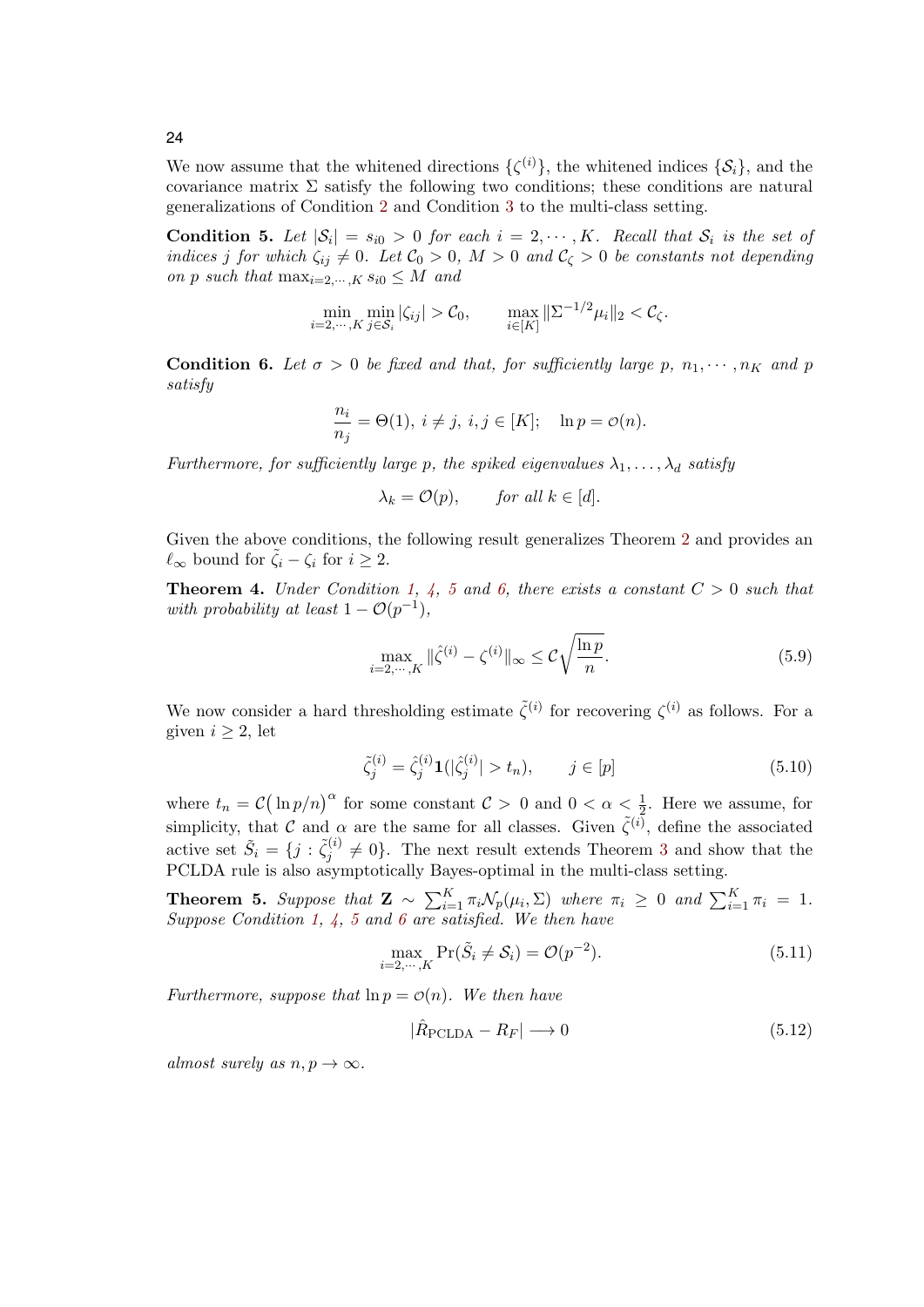# **6. Discussion**

In this paper we addressed the classification problem for high-dimensional data by proposing the PCLDA classifier that first performs dimension reduction on the feature vectors prior to classification in the dimensionally reduced space. We show that, under a spiked eigenvalues structure for  $\Sigma$ , the PCLDA classifier is asymptotically Bayes optimal whenever  $n \to \infty$  and  $n^{-1} \ln p \to 0$ . While the consistency property of PCLDA is similar to other classifiers based on estimating the discriminant direction  $\beta$ , the underlying assumptions and motivations for this paper are substantially different. Indeed, the focus on PCA and the whitening matrix leads to the natural assumption that  $\Sigma$ has spiked/diverging eigenvalues while earlier results that focus on estimation of  $\beta$  had generally assumed that  $\Sigma$  is sparse or that the eigenvalues of  $\Sigma$  are bounded. Numerical experiments indicate that the classification accuracy of PCLDA is competitive with other existing state-of-the-art classifiers, such as DSDA and AdaLDA, while also selecting a smaller number of features.

We now mention two interesting issues for future research. The first issue is to extend the theoretical results in this paper for LDA  $\circ$  PCA to other, possibly non-linear, dimension reduction techniques such as (classical) multidimensional scaling, kernel PCA, and Laplacian eigenmaps [\(Belkin and Niyogi,](#page-24-2) [2003\)](#page-24-2), followed by learning a classifier (such as LDA) in the dimensionally reduced space. The second issue concerns the spiked covariance structure in Condition [1.](#page-7-0) In particular while Condition [1](#page-7-0) is widely used in earlier papers, see e.g., [Birnbaum et al.](#page-25-8) [\(2012\)](#page-25-8); [Cai et al.](#page-25-9) [\(2013\)](#page-25-9); [Hao et al.](#page-26-7) [\(2015\)](#page-26-7); [Johnstone](#page-26-5) [\(2001\)](#page-26-5), its assumption on the non-spiked eigenvalues might be somewhat restrictive. We can relax Condition [1](#page-7-0) by assuming that  $\Sigma$  arises from an approximate factor model [\(Fan](#page-25-11) [et al.,](#page-25-11) [2013\)](#page-25-11) or that  $\Sigma$  can be decomposed into a low-rank plus sparse matrix structure [\(Agarwal et al.,](#page-24-3) [2011\)](#page-24-3). We surmise that, due to the focus on the whitening matrix  $\Sigma^{-1/2}$ , theoretical analysis of PCLDA under these more general covariance structure also leads to interesting technical developments; e.g., while perturbation results for  $\hat{\Sigma}^{-1} - \Sigma^{-1}$  given  $\hat{\Sigma} - \Sigma$  are well-studied, much less is known about perturbation bounds for  $\hat{\Sigma}^{-1/2} - \bar{\Sigma}^{-1/2}$ given  $\hat{\Sigma} - \Sigma$ .

## **References**

- <span id="page-24-3"></span>Agarwal, A., Negahban, S. and Wainwright, M. (2011) Noisy matrix decomposition via convex relaxation: Optimal rates in high dimensions. Annals of Statistics, 40, 1171– 1197.
- <span id="page-24-0"></span>Belhumeur, P. N., Hespanha, J. P. and Kriegman, D. J. (1997) Eigenfaces vs fisherfaces: recognition using class specific linear projection. IEEE Transactions on Pattern Analysis and Machine Intelligence, 19, 711–720.
- <span id="page-24-2"></span>Belkin, M. and Niyogi, P. (2003) Laplacian eigenmaps for dimensionality reduction and data representation. Neural Computation, 15, 1373–1396.
- <span id="page-24-1"></span>Berthet, Q. and Rigollet, P. (2012) Optimal detection of sparse principal components in high dimension. The Annals of Statistics, 41, 1780–1815.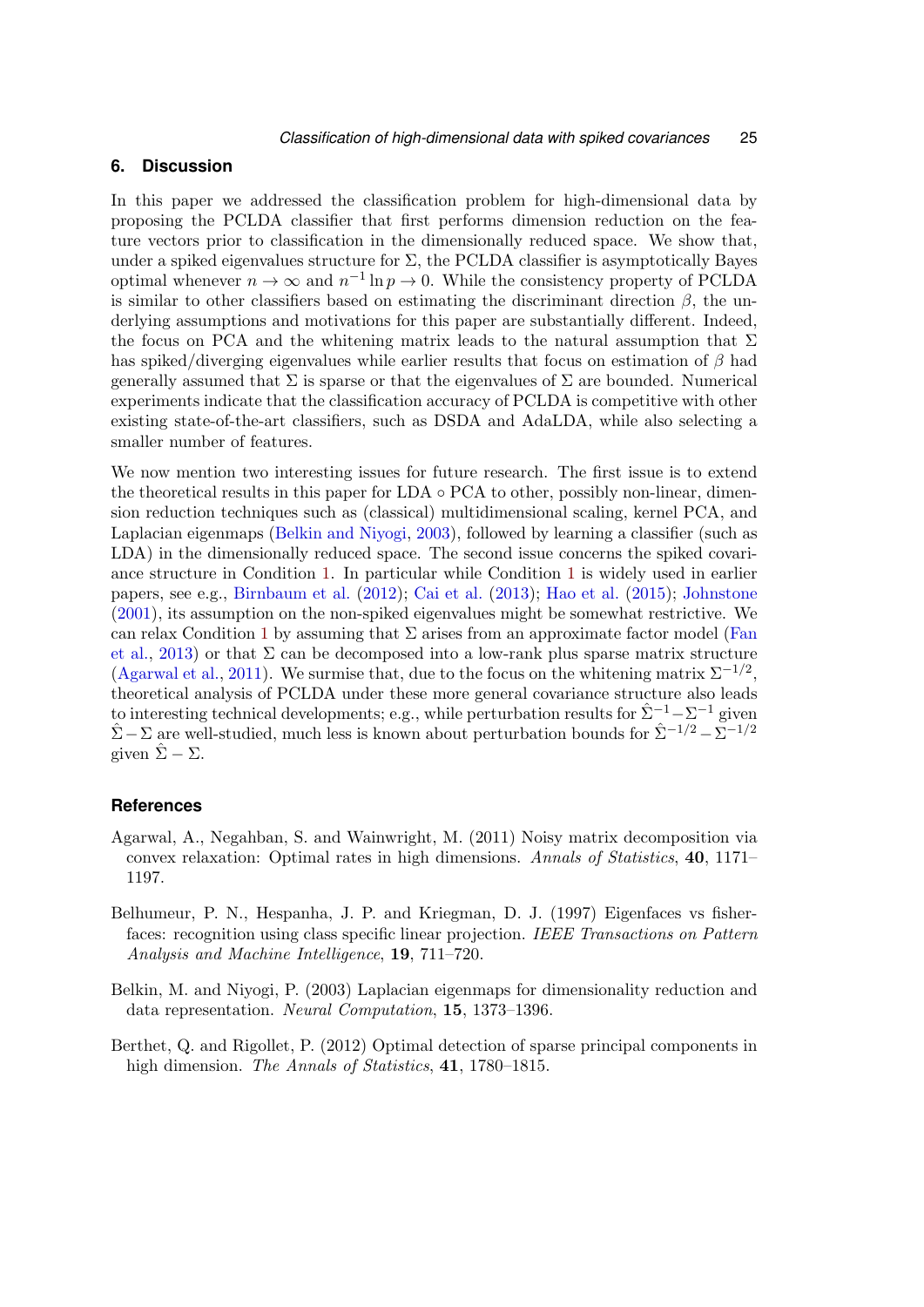- <span id="page-25-0"></span>Bickel, P. and Levina, E. (2004) Some theory for Fisher's linear discriminant function, 'naive Bayes', and some alternatives when there are many more variables than observations. Bernoulli, 10, 989–1010.
- <span id="page-25-3"></span> $-(2009)$  Covariance regularization by thresholding. The Annals of Statistics, 36, 2577– 2604.
- <span id="page-25-8"></span>Birnbaum, A., Johnstone, I., Nadler, B. and Paul, D. (2012) Minimax bounds for sparse PCA with noisy high-dimensional data. The Annals of Statistics, 41, 1055–1084.
- <span id="page-25-13"></span>Bloemendal, A., Erdős, L., Knowles, A., Yau, H.-T. and Yin, J. (2014) Isotropic local laws for sample covariance and generalized wigner matrices. Electronic Journal of Probability,  $19, 1-53$ .
- <span id="page-25-4"></span>Cai, T. and Liu, W. (2011) A direct estimation approach to sparse linear discriminant analysis. Journal of the American Statistical Association, 106, 1566–1577.
- <span id="page-25-9"></span>Cai, T., Ma, Z. and Wu, Y. (2013) Optimal estimation and rank detection for sparse spiked covariance matrices. Probability Theory and Related Fields, 161, 781–815.
- <span id="page-25-14"></span>Cai, T. and Zhang, A. (2016) Rate-optimal perturbation bounds for singular subspaces with applications to high-dimensional statistics. The Annals of Statistics, 46, 60–89.
- <span id="page-25-5"></span>Cai, T. and Zhang, L. (2019) High-dimensional linear discriminant analysis: Optimality, adaptive algorithm, and missing data. Journal of the Royal Statistical Society. Series B, Statistical methodology, 81, 675–705.
- <span id="page-25-6"></span>Candes, E. and Tao, T. (2005) The Dantzig selector: Statistical estimation when  $p$  is much larger than *n*. The Annals of Statistics, **35**, 2313–2351.
- <span id="page-25-12"></span>Candès, E. and Recht, B. (2009) Exact matrix completion via convex optimization. Communications of the ACM, 9, 717–772.
- <span id="page-25-10"></span>Cape, J., Tang, M. and Priebe, C. (2019) The two-to-infinity norm and singular subspace geometry with applications to high-dimensional statistics. The Annals of Statistics, 47, 2405–2439.
- <span id="page-25-7"></span>Eldar, Y. C. and Oppenheim, A. V. (2003) MMSE whitening and subspace whitening. IEEE Transactions on Information Theory, 49, 1846–1851.
- <span id="page-25-1"></span>Fan, J. and Fan, Y. (2008) High dimensional classification using features annealed independence rules. Annals of Statistics, 36, 2605–2637.
- <span id="page-25-2"></span>Fan, J., Feng, Y. and Tong, X. (2012) A road to classification in high dimensional space. Journal of the Royal Statistical Society, Series B, 74, 745–771.
- <span id="page-25-11"></span>Fan, J., Liao, Y. and Mincheva, M. (2013) Large covariance estimation by thresholding principal orthogonal complements. Journal of the Royal Statistical Society, Series B, 75, 603–680.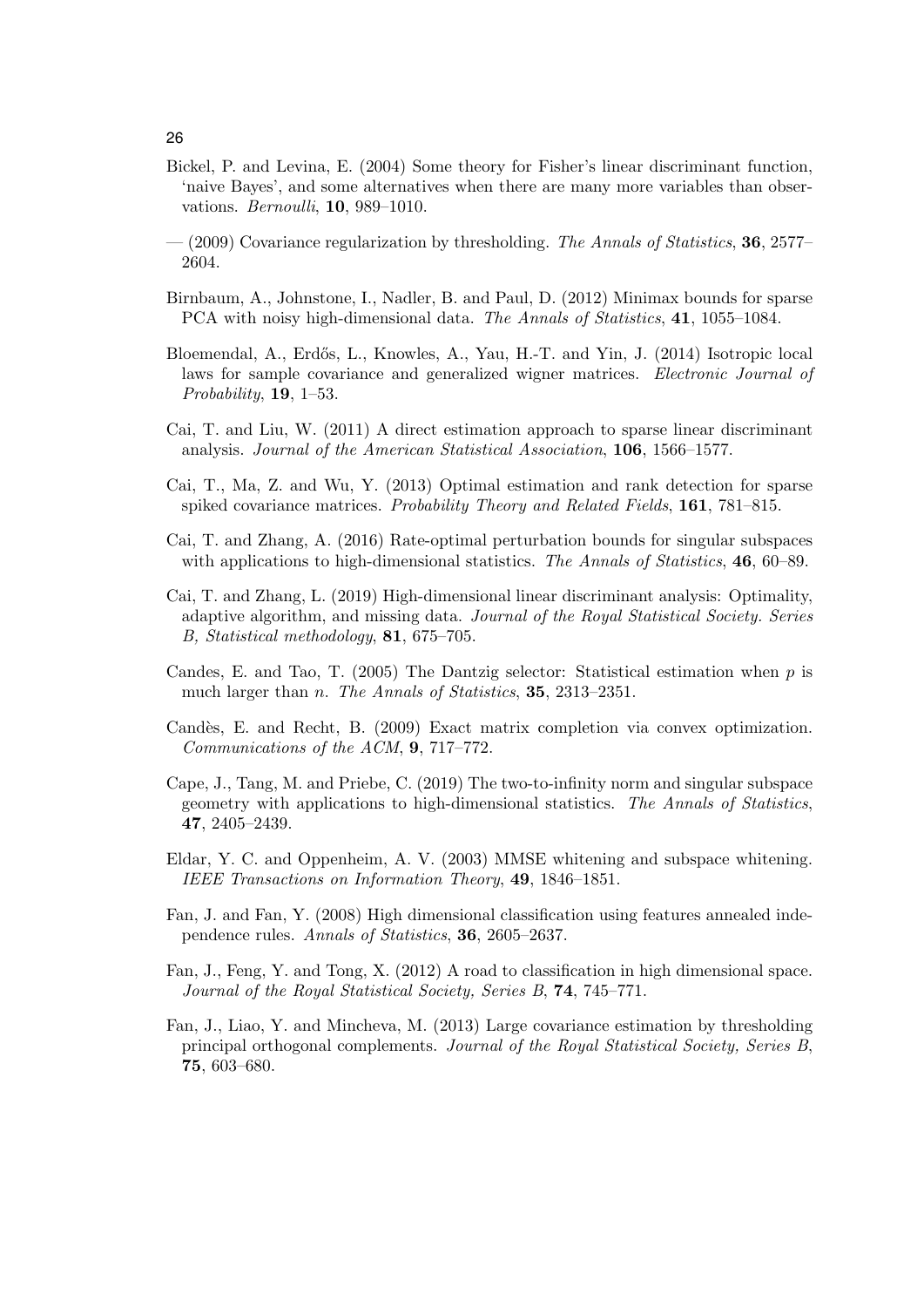- <span id="page-26-6"></span>Fan, J., Wang, W. and Zhong, Y. (2018) An  $\ell_{\infty}$  eigenvector perturbation bound and its application to robust covariance estimation. Journal of Machine Learning Research, 18, 1–42.
- <span id="page-26-12"></span>Fang, K.-T. and Anderson, T. (1992) Statistical inference in elliptically contoured and related distributions. Journal of the American Statistical Association, 87, 253–254.
- <span id="page-26-10"></span>Golub, T., Slonim, D., Tamayo, P., Huard, C., Gaasenbeek, M., Mesirov, J., Coller, H., Loh, M., Downing, J., Caligiuri, M., Bloomfield, C. and Lander, E. (1999) Molecular classification of cancer: class discovery and class prediction by gene monitoring. Science, 286, 531–7.
- <span id="page-26-11"></span>Gordon, G., Jensen, R., Hsiao, L.-L., Gullans, S., Blumenstock, J., Ramaswamy, S., Richards, W., Sugarbaker, D. and Bueno, R. (2002) Translation of microarray data into clinically relevant cancer diagnostic tests using gene expression ratios in lung cancer and mesothelioma. Cancer research, 62, 4963–7.
- <span id="page-26-7"></span>Hao, N., Dong, B. and Fan, J. (2015) Sparsifying the Fisher linear discriminant by rotation. Journal of the Royal Statistical Society, Series B, 827–851.
- <span id="page-26-15"></span>Horn, R. A. and Johnson, C. R. (1991) Topics in Matrix Analysis. Cambridge University Press.
- <span id="page-26-5"></span>Johnstone, I. (2001) On the distribution of the largest eigenvalue in principal components analysis. Annals of Statistics, 29, 295–327.
- <span id="page-26-1"></span>Jolliffe, I. (2002) Principal component analysis. New York: Springer Verlag.
- <span id="page-26-4"></span>Kessy, A., Lewin, A. and Strimmer, K. (2015) Optimal whitening and decorrelation. The American Statistician, 72, 309–314.
- <span id="page-26-13"></span>Koltchinskii, V. and Lounici, K. (2017) Concentration inequalities and moment bounds for sample covariance operators. *Bernoulli*, **23**, 110–133.
- <span id="page-26-14"></span>Lounici, K. (2014) High-dimensional covariance matrix estimation with missing observations. Bernoulli, 20, 1029–1058.
- <span id="page-26-8"></span>Mai, Q., Yang, Y. and Zou, H. (2015) Multiclass sparse discriminant analysis. Statistica Sinica, 29, 97–111.
- <span id="page-26-9"></span>Mai, Q. and Zou, H. (2013) A note on the connection and equivalence of three sparse linear discriminant analysis methods. Technometrics, 55, 243–246.
- <span id="page-26-0"></span>Mai, Q., Zou, H. and Yuan, M. (2012) A direct approach to sparse discriminant analysis in ultra-high dimensions. Biometrika, 99, 29–42.
- <span id="page-26-2"></span>Niu, Y., Hao, N. and Dong, B. (2015) A new reduced-rank linear discriminant analysis method and its applications. Statistica Sinica, 28, 189–202.
- <span id="page-26-3"></span>Prasad, M. M., Sukumar, M. and Ramakrishnan, A. G. (2010) Orthogonal LDA in PCA transformed subspace. In Twelfth International Conference on Frontiers in Handwriting Recognition, 172–175.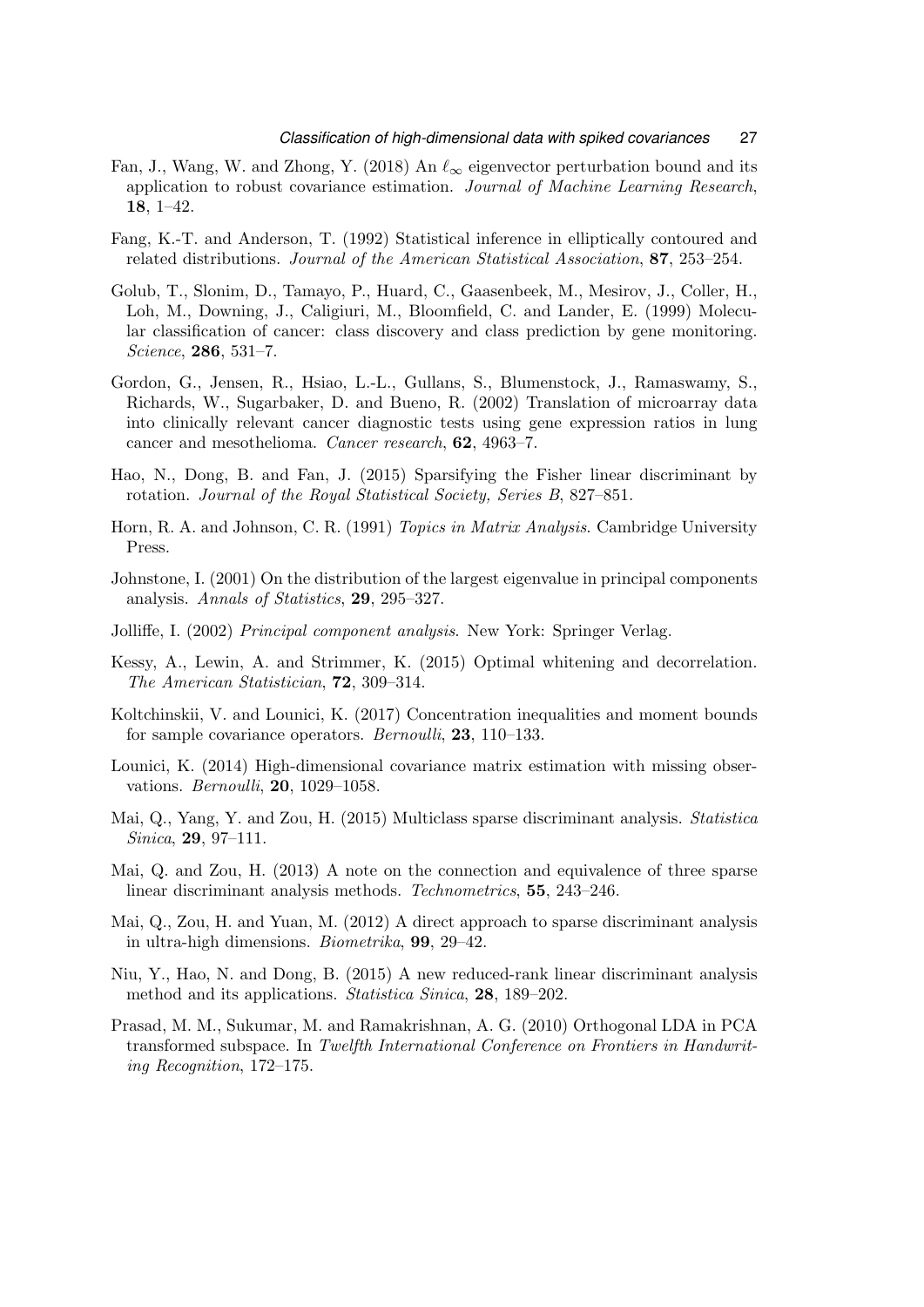- <span id="page-27-13"></span>Pun, C. S. and Hadimaja, M. (2021) A self-calibrated direct approach to precision matrix estimation and linear discriminant analysis in high dimensions. Computational Statistics and Data Analysis, 155, 107105.
- <span id="page-27-10"></span>Ripley, B. D. (1996) Pattern Recognition and Neural Networks. Cambridge University Press.
- <span id="page-27-11"></span>Rudelson, M. and Vershynin, R. (2016) No-gaps delocalization for general random matrices. Geometric and Functional Analysis, 26, 1716–1776.
- <span id="page-27-1"></span>Shao, J., Wang, Y., Deng, X. and Wang, S. (2011) Sparse linear discriminant analysis with high dimensional data. Annals of Statistics, **39**, 1241–1265.
- <span id="page-27-3"></span>Tibshirani, R. (1996) Regression shrinkage and selection via the lasso. Journal of the Royal Statistical Society, Series B, 58, 267–288.
- <span id="page-27-0"></span>Tibshirani, R., Hastie, T., Narasimhan, B. and Chu, G. (2002) Diagnosis of multiple cancer types by shrunken centroids of gene expression. Proceedings of National Academic Science (PNAS), 99, 6567–6572.
- <span id="page-27-6"></span>Vershynin, R. (2012) Compressed Sensing: Theory and Applications, chap. Introduction to the non-asymptotic analysis of random matrices, 210–268. Cambridge University Press.
- <span id="page-27-14"></span>— (2018) High-Dimensional Probability: An Introduction with Applications in Data Science. Cambridge University Press.
- <span id="page-27-8"></span>Vu, V. and Lei, J. (2012) Minimax rates of estimation for sparse pca in high dimensions. In Proceedings of the Fifteenth international conference on artificial intelligence and statistics, 1276–1286.
- <span id="page-27-5"></span>Wang, W. and Fan, J. (2017) Asymptotics of empirical eigenstructure for high dimensional spiked covariance. Annals of Statistics, 45, 1342–1374.
- <span id="page-27-2"></span>Witten, D. and Tibshirani, R. (2011) Penalized classification using fisher's linear discriminant. Journal of the Royal Statistical Society, Series B, 73, 753–772.
- <span id="page-27-7"></span>Yao, J., Zheng, S. and Bai, Z. (2015) Large Sample Covariance Matrices and High-Dimensional Data Analysis. Cambridge University Press.
- <span id="page-27-12"></span>Zhao, P. and Yu, B. (2006) On model selection consistency of lasso. Journal of Machine Learning Research, 7, 2541–2563.
- <span id="page-27-4"></span>Zhao, W., Chellappa, R. and Krishnaswamy, A. (1998) Subspace linear discriminant analysis for face recognition. In *Proceedings of the third international IEEE conference* on automatic face and gesture recognition, 336–341.
- <span id="page-27-9"></span>Zuber, V. and Strimmer, K. (2009) Gene ranking and biomarker discovery under correlation. Bioinformatics, 25, 2700–2707.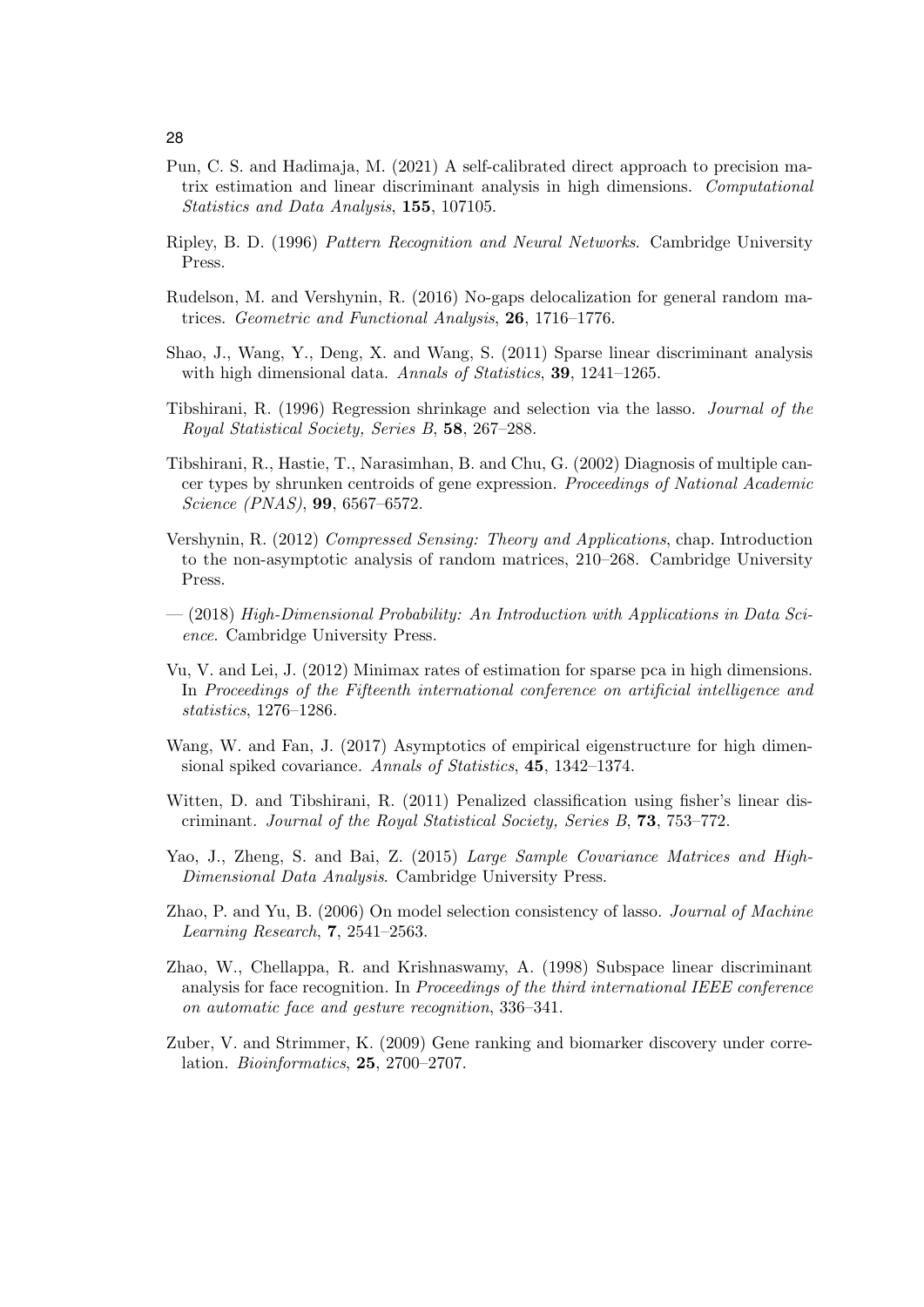#### <span id="page-28-1"></span>*Classification of high-dimensional data with spiked covariances* 29

|              | <u>atorian a annoual annoual annoual dia adam annoual annoual annoual (indeed il</u> |                |             |             |             |
|--------------|--------------------------------------------------------------------------------------|----------------|-------------|-------------|-------------|
|              | 0.50                                                                                 | $0.60^{\circ}$ | 0.70        | 0.80        | 0.90        |
| <b>PCLDA</b> | 9.59(0.82)                                                                           | 9.42(0.85)     | 8.53(1.41)  | 8.53(1.41)  | 3.68(0.98)  |
| DSDA         | 10.00(0.00)                                                                          | 9.99(0.07)     | 9.99(0.07)  | 9.99(0.07)  | 10.00(0.00) |
| AdaLDA       | 9.95(0.22)                                                                           | 9.93(0.26)     | 9.95(0.23)  | 10.00(0.07) | 10.00(0.07) |
| <b>SLDA</b>  | 9.98(0.22)                                                                           | 9.98(0.28)     | 10.00(0.00) | 10.00(0.00) | 10.00(0.00) |
|              |                                                                                      |                |             |             |             |

**Table 11.** Average number of strong discriminative and whitened variable with standard deviations in parentheses for equal correlation setting (model 1)

<span id="page-28-2"></span>**Table 12.** Average number of weak discriminative and whitened variable with standard deviations in parentheses for equal correlation setting (model 1)

|              | $0.50^{\circ}$  | $0.60\,$       | 0.70          | 0.80          | 0.90          |
|--------------|-----------------|----------------|---------------|---------------|---------------|
| <b>PCLDA</b> | 2.44(4.22)      | 1.90(3.73)     | 0.98(3.35)    | 0.98(3.35)    | 0.00(0.00)    |
| DSDA         | 86.20 (31.06)   | 96.42(32.57)   | 107.16(30.53) | 107.06(29.96) | 86.48 (8.66)  |
| ADaLDA       | 36.59(5.94)     | 35.91 (5.22)   | 36.78(6.36)   | 37.86 (5.88)  | 38.65(5.02)   |
| SLDA         | 718.86 (226.57) | 778.18 (95.53) | 789.96 (0.21) | 789.96 (0.21) | 789.96 (0.21) |

### **Appendix A: Supplementary Numerical Results**

We provide here several tables that supplement the simulation results in Section [4.](#page-14-0) Table [11](#page-28-1) and [12](#page-28-2) reports the average number of strong signals and weak signals captured by PCLDA, DSDA, AdaLDA and SLDA under Model 1. Looking at Table [12](#page-28-2) we see that PCLDA generally includes only a few features corresponding to the weak signals and thus selects only a small number of features compared to the other classifiers. We also report in Table [13](#page-28-0) the summary statistics for the condition numbers of the covariance matrix  $\Sigma$  in Model 3; these summary statistics indicate that the classification accuracy of could be adversely impacted since AdaLDA finds an estimate of  $\beta$  by solving a linear programming problem and this optimization problem can be numerically unstable when  $\hat{\Sigma}$  have large condition numbers.

<span id="page-28-0"></span>**Table 13.** Summary statistics of condition numbers of generated  $\Sigma$  from uniform, normal and student distributions

| <b>Statistics</b> | $(-1,1)$ | $\mathcal{N}(0,1)$ | ts.    |
|-------------------|----------|--------------------|--------|
| Mean              | 415.3    | 688.0              | 1059.2 |
| SD.               | 102.4    | 195.2              | 400.0  |
| Median            | 391.5    | 658.5              | 966.3  |
| IQR               | 108.0    | 205.9              | 314.1  |
| Max               | 849.9    | 1622.1             | 3708.4 |
| Min               | 266.3    | 396.9              | 536.0  |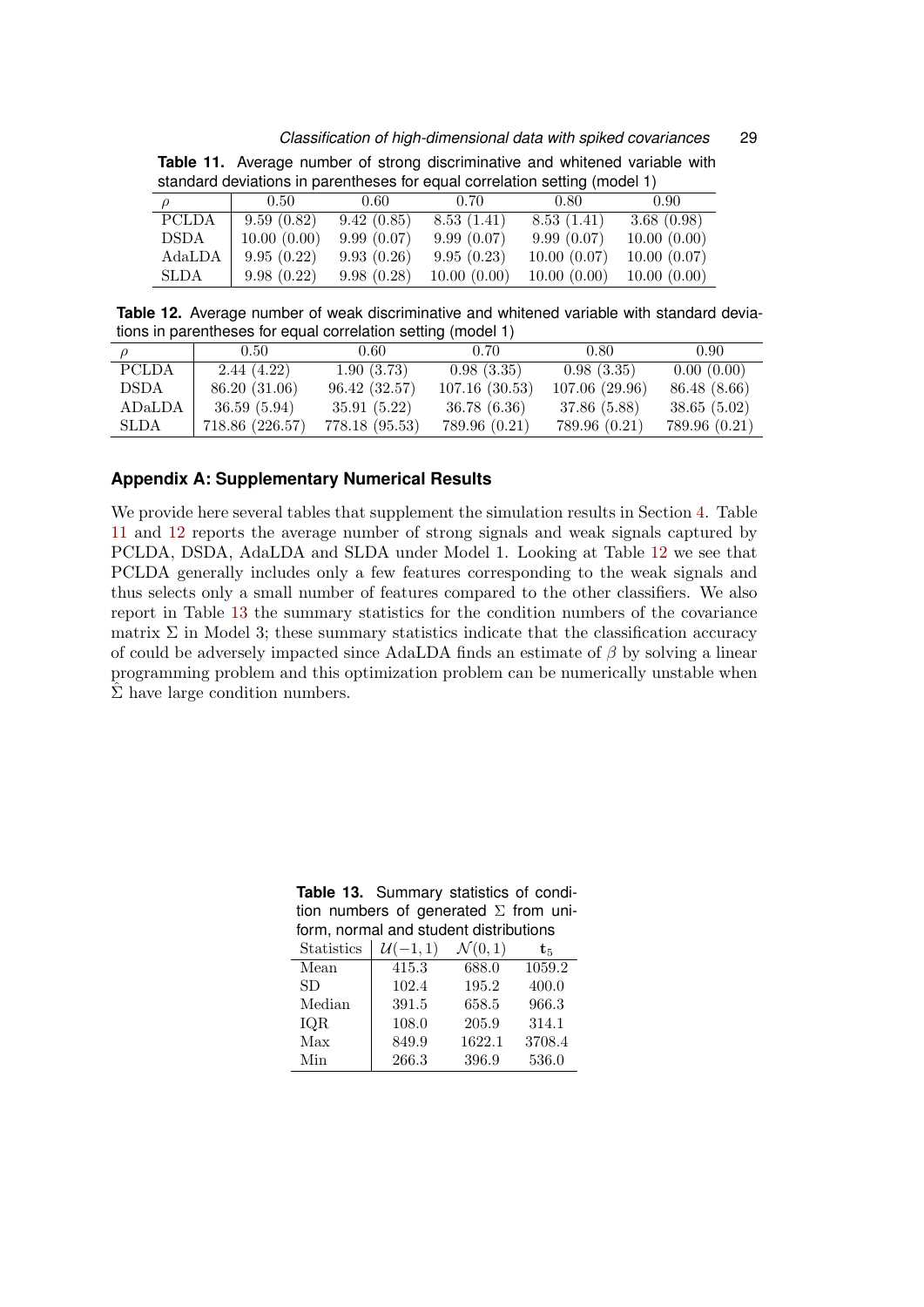### **Appendix B: Proofs of Stated Results**

This section contains the proofs of Theorem [1](#page-12-1) through Theorem [3.](#page-13-1) We will present the proofs under the more general assumption that the feature vectors  $\{X_{ii}\}\$ are sub-Gaussian random vectors; see also the discussion in Section [5.1.](#page-20-0)

### *B.1. Preliminary results*

We start by listing some elementary but useful facts about the  $2 \rightarrow \infty$  norm and its relationships with other matrix norms.

<span id="page-29-0"></span>**Proposition 1.** Let  $A \in \mathbb{R}^{p_1 \times p_2}$  and  $B \in \mathbb{R}^{p_2 \times p_3}$  be arbitrary matrices. Let  $x \in \mathbb{R}^{p_2}$  be an arbitrary vector. We then have

<span id="page-29-1"></span>
$$
||A||_{2 \to \infty} = \max_{i \in [p_1]} ||A^T \mathbf{e}_i^{(p_1)}||_2;
$$
 (B.1)

<span id="page-29-2"></span>
$$
||Ax||_{\infty} \le ||A||_{2 \to \infty} ||x||_2 ; \tag{B.2}
$$

$$
||AB||_{2\to\infty} \le ||A||_{2\to\infty} ||B||_2.
$$
 (B.3)

Eq.  $(B.1)$  states that the two-to-infinity norm of a matrix A is equivalent to the maximum  $\ell_2$  norm of the rows of A. Eq. [\(B.2\)](#page-29-2) provides a bound for  $||Ax||_{\infty}$  that is tighter than the naive bound  $||Ax||_{\infty} \le ||Ax||_2 \le ||A||_2 ||x||_2$ ; prior works that bound  $||Ax||_{\infty} \le ||A||_2 ||x||_2$ generally have to assume that the eigenvalues or singular values of A are bounded.

Let  $\xi_i = \bar{X}_i - \mu_i$  and  $E_i = \xi_i \xi_i^T$ ,  $i = 1, 2$ . Recall that  $\eta_k = (\lambda_k + \sigma^2)^{-1/2}$ ,  $k \in [d]$  and  $\sigma^2 = (\text{tr}(\Sigma) - \text{tr}(\Lambda))/((p - d))$ , simply the eigenvalues of W. The next lemma provides several concentration inequalities for  $\hat{\Sigma} - \Sigma$ ,  $\hat{\eta}_k - \eta_k$  and  $\sigma^2 - \hat{\sigma}^2$ .

<span id="page-29-8"></span>**Lemma 1.** Assume that the random variables  $\{X_i\}$  satisfy Eq. [\(5.4\)](#page-20-1) and the covariance matrix  $\Sigma$  satisfies Condition [3](#page-11-2) and Condition [4.](#page-12-0) Then the following bounds hold simultaneously with probability at least  $1 - \mathcal{O}(p^{-1}),$ 

$$
\left\|\hat{\Sigma}_0 - \Sigma\right\|_2 = \mathcal{O}(p\sqrt{n^{-1}\ln p}),\tag{B.4}
$$

<span id="page-29-6"></span><span id="page-29-5"></span><span id="page-29-4"></span><span id="page-29-3"></span>
$$
\|\xi_i\|_2^2 = \mathcal{O}(p \, n^{-1} \ln p),\tag{B.5}
$$

$$
\left\|\hat{\Sigma} - \Sigma\right\|_2 = \mathcal{O}(p\sqrt{n^{-1}\ln p}),\tag{B.6}
$$

$$
|\hat{\eta}_k - \eta_k| = \mathcal{O}(\sqrt{p^{-1}n^{-1}\ln p}),\tag{B.7}
$$

<span id="page-29-7"></span>
$$
|\sigma^2 - \hat{\sigma}^2| = \mathcal{O}(\sqrt{n^{-1} \ln p}).
$$
\n(B.8)

Eq. [\(B.4\)](#page-29-3) is given in [Lounici](#page-26-14) [\(2014\)](#page-26-14) and [Koltchinskii and Lounici](#page-26-13) [\(2017\)](#page-26-13) while Eq. [\(B.5\)](#page-29-4) follows from an application of Bernstein inequality; see Section 2.8 of [Vershynin](#page-27-14) [\(2018\)](#page-27-14). Eq. [\(B.6\)](#page-29-5) follows from Eq. [\(B.4\)](#page-29-3) and Eq. [\(B.5\)](#page-29-4) together with the observation that  $\|\xi_i\|_2^2 =$  $\left\|E_i\right\|_2$  and  $\hat{\Sigma}_0 - \hat{\Sigma} = n_1/n \ E_1 + n_2/n \ E_2$ . Finally, Eq. [\(B.7\)](#page-29-6) and Eq. [\(B.8\)](#page-29-7) follow from Eq. [\(B.6\)](#page-29-5) and Weyl's inequality.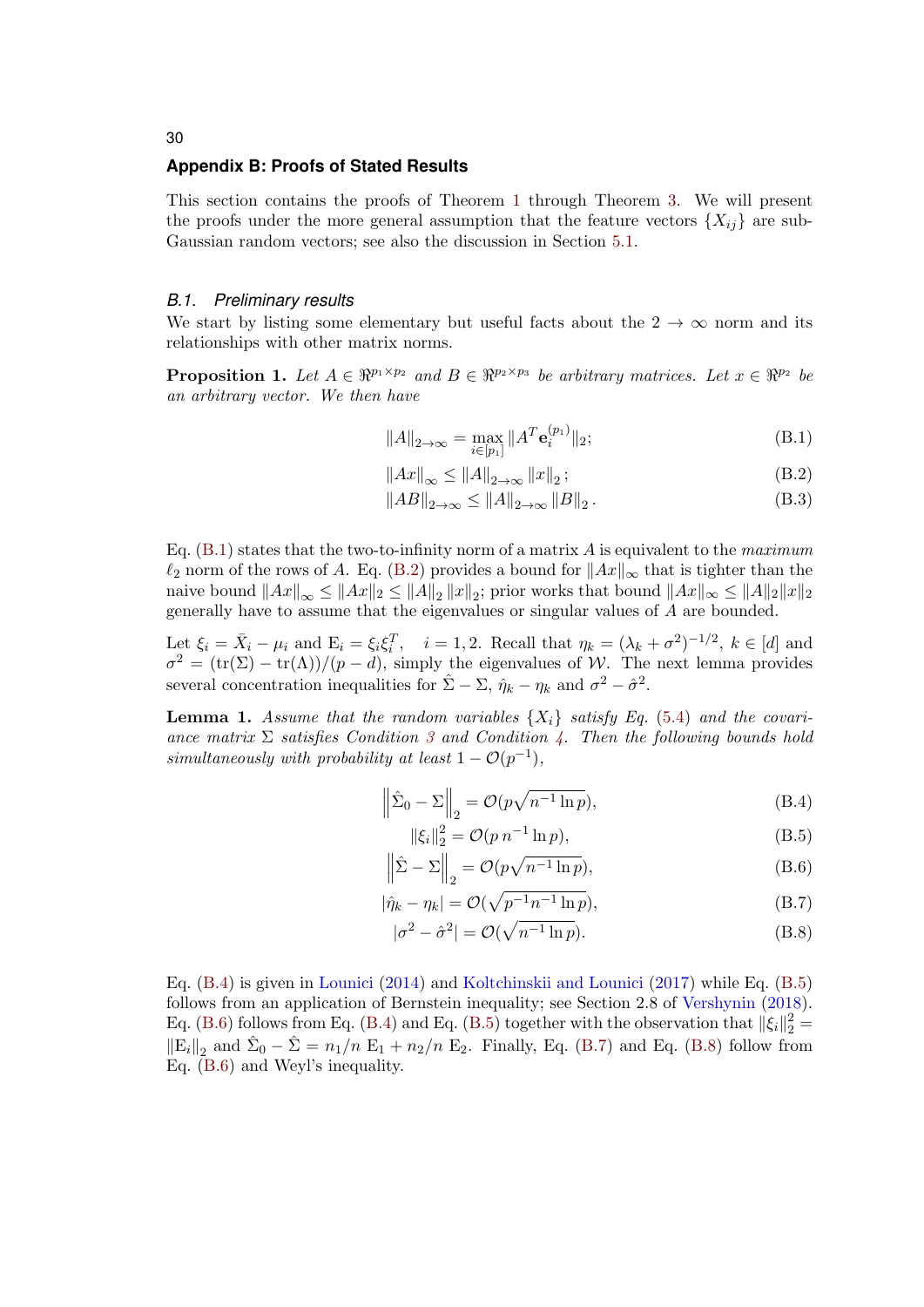## *B.2. Proof of Theorem [1](#page-12-1)*

Recall that U and U denote the  $p \times d$  matrices whose columns are the eigenvectors corresponding to the d largest eigenvalues of  $\Sigma$  and the *pooled* sample covariance matrix  $\Sigma$ , respectively. Now let  $\mathcal{U}_{\perp}$  and  $\mathcal{U}_{\perp}$  be the  $p \times (p - d)$  matrices whose columns are the remaining eigenvectors of  $\Sigma$  and  $\hat{\Sigma}$ , respectively, i.e.,  $\mathcal{I}_p - \mathcal{U}\mathcal{U}^\top = \mathcal{U}_\perp \mathcal{U}_\perp^\top$  and  $\mathcal{I}_p - \hat{\mathcal{U}}\hat{\mathcal{U}}^\top =$  $\hat{\mathcal{U}}_\perp \hat{\mathcal{U}}_\perp^\top.$ 

Let  $\Xi$  be the  $d \times d$  orthogonal matrix that minimizes

$$
\min_W \|W - \mathcal{U}^\top\hat{\mathcal{U}}\|_F
$$

among all orthogonal matrices. Let  $\mathcal{E}_n = \hat{\Sigma} - \Sigma$ . We bound  $\|\hat{\mathcal{U}} - \mathcal{U}\Xi\|_{2\to\infty}$  using following expansion.

$$
\left\| \hat{\mathcal{U}} - \mathcal{U} \Xi \right\|_{2 \to \infty} \leq \mathcal{C} \left\| (\mathcal{U}_{\perp} \mathcal{U}_{\perp}^T) \mathcal{E}_n (\mathcal{U} \mathcal{U}^T) \right\|_{2 \to \infty} / (\lambda_d + \sigma^2)
$$
\n
$$
+ \mathcal{C} \left\| (\mathcal{U}_{\perp} \mathcal{U}_{\perp}^T) \mathcal{E}_n (\mathcal{U}_{\perp} \mathcal{U}^T_{\perp}) \right\|_{2 \to \infty} \left\| \sin \Theta(\hat{\mathcal{U}}, \mathcal{U}) \right\|_2 / (\lambda_d + \sigma^2)
$$
\n
$$
+ \mathcal{C} \left\| (\mathcal{U}_{\perp} \mathcal{U}^T_{\perp}) \Sigma (\mathcal{U}_{\perp} \mathcal{U}^T_{\perp}) \right\|_{2 \to \infty} \left\| \sin \Theta(\hat{\mathcal{U}}, \mathcal{U}) \right\|_2 / (\lambda_d + \sigma^2)
$$
\n
$$
+ \|\sin \Theta(\hat{\mathcal{U}}, \mathcal{U})\|^2 \left\| \mathcal{U} \right\|
$$
\n
$$
(a - 3)
$$
\n
$$
(a - 4)
$$

$$
+ \|\sin\Theta(\hat{U}, U)\|_2^2 \|U\|_{2\to\infty}.
$$
\n
$$
(a-4)
$$

See also Theorem 3.7 in [Cape et al.](#page-25-10) [\(2019\)](#page-25-10). Now recall the matrix  $\hat{\Sigma}_0$  from Eq. [\(2.4\)](#page-3-2). We then have

$$
\hat{\Sigma} - \Sigma = \hat{\Sigma}_0 - \Sigma - \frac{n_1}{n} \underbrace{(\bar{x}_1 - \mu_1)(\bar{x}_1 - \mu_1)^T}_{E_1} - \frac{n_2}{n} \underbrace{(\bar{x}_2 - \mu_2)(\bar{x}_2 - \mu_2)^T}_{E_2}.
$$

Using the same argument as that for the proof of Theorem 1.1 in [Cape et al.](#page-25-10) [\(2019\)](#page-25-10), there exists a constant  $C > 0$  such that, with probability at least  $1 - \mathcal{O}(p^{-2})$ ,

<span id="page-30-1"></span><span id="page-30-0"></span>
$$
\left\| \mathcal{U}_{\perp} \mathcal{U}_{\perp} E_n \mathcal{U} \mathcal{U}^T \right\|_{2 \to \infty} \leq C d \sqrt{\max_{i \in [p]} \Sigma_{ii}} \sqrt{\lambda_1 + \sigma^2} \sqrt{\frac{\max \{ \mathbf{r}(\Sigma), \ln p \}}{n}}
$$
(B.9)

$$
\left\| \mathcal{U}_{\perp} \mathcal{U}_{\perp}^T E_n \mathcal{U}_{\perp} \mathcal{U}_{\perp}^T \right\|_{2 \to \infty} \leq \mathcal{C} \sigma \sqrt{\lambda_1 + \sigma^2} \sqrt{\frac{\max\{r(\Sigma), \ln p\}}{n}}.
$$
\n(B.10)

Therefore to complete the proof of Theorem [1,](#page-12-1) it suffices to show that for  $j \in \{1,2\}$ , the terms  $\|\mathcal{U}_{\perp}\mathcal{U}_{\perp}E_j\mathcal{U}\mathcal{U}^T\|_{2\to\infty}$  and  $\|\mathcal{U}_{\perp}\mathcal{U}_{\perp}^TE_j\mathcal{U}_{\perp}\mathcal{U}^T\|_{2\to\infty}$  is of the same order or smaller order than the terms in Eq. [\(B.9\)](#page-30-0) and Eq. [\(B.10\)](#page-30-1), respectively.

We now analyze  $\|\mathcal{U}_{\perp}\mathcal{U}_{\perp}E_j\mathcal{U}\mathcal{U}^T\|_{2\to\infty}$  and  $\|\mathcal{U}_{\perp}\mathcal{U}^T_{\perp}E_j\mathcal{U}_{\perp}\mathcal{U}^T\|_{2\to\infty}$  for  $j=1$ . The case where  $j = 2$  is identical. From Condition [4](#page-12-0) and Proposition [1,](#page-29-0) we have

<span id="page-30-2"></span>
$$
\|\mathcal{U}_{\perp}\mathcal{U}_{\perp}^T\|_{\infty} \leq C\sqrt{d}, \text{ and } \|\mathcal{U}_{\perp}\mathcal{U}_{\perp}^T\big)E_1(\mathcal{U}\mathcal{U}^T)\|_{2\to\infty} \leq C\sqrt{d} \|\mathcal{E}_1\mathcal{U}\|_{2\to\infty}.
$$
 (B.11)

Furthermore, we also have

$$
\|\mathbf{E}_1\mathcal{U}\|_{2\to\infty} \leq \sqrt{d} \max_{i\in[p],j\in[d]} |\langle \mathbf{E}_1\mathbf{e}_i^{(p)}, \mathbf{u}_j \rangle| = \sqrt{d} \max_{i\in[p],j\in[d]} |[(\bar{X}_1 - \mu_1)^T\mathbf{e}_i^{(p)}] \cdot [(\bar{X}_1 - \mu_1)^T\mathbf{u}_j]|.
$$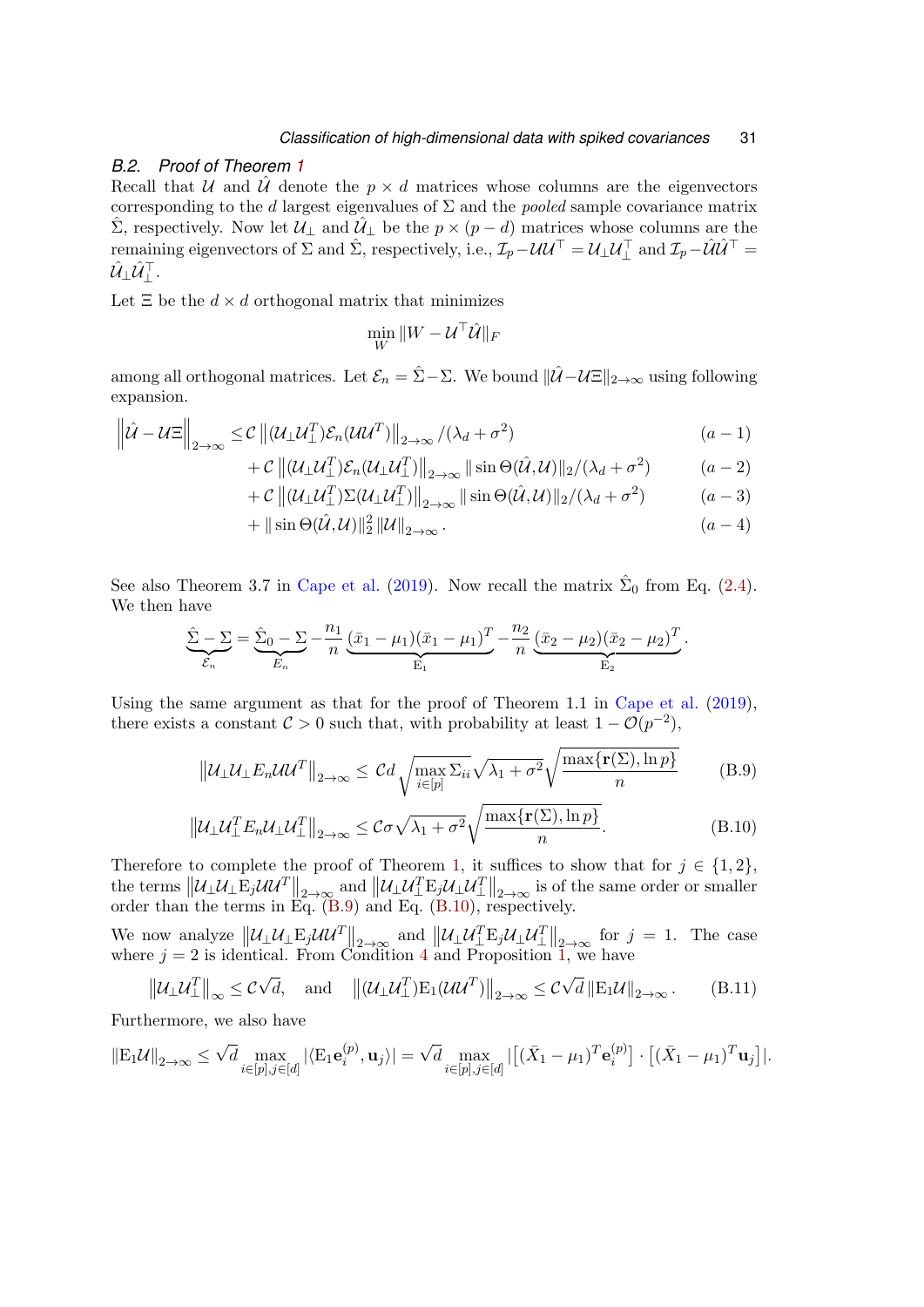Since  $X_i$  is sub-Gaussian, by the properties of Orlicz norms we have

$$
\left\| \left[ (\bar{X}_1 - \mu_1)^T \mathbf{e}_i^{(p)} \right] \cdot \left[ (\bar{X}_1 - \mu_1)^T \mathbf{u}_j \right] \right\|_{\Psi_1} \leq \left\| (\bar{X}_1 - \mu_1)^T \mathbf{e}_i^{(p)} \right\|_{\Psi_2} \left\| (\bar{X}_1 - \mu_1)^T \mathbf{u}_j \right\|_{\Psi_2}
$$

Eq. [\(5.4\)](#page-20-1) implies that there exists a constant  $C > 0$  such that for any  $i \in [p]$  and  $j \in [d]$ ,

$$
\begin{aligned}\n\|(\bar{X}_1 - \mu_1)^T \mathbf{e}_i^{(p)}\|_{\Psi_2} &\leq \mathcal{C} \sqrt{\frac{\Sigma_{ii}}{n_1}} \leq \frac{\mathcal{C}}{\sqrt{n_1}} \sqrt{\max_{i \in [p]} \Sigma_{ii}}, \\
\|(\bar{X}_1 - \mu_1)^T \mathbf{u}_j\|_{\Psi_2} &\leq \mathcal{C} \sqrt{\mathrm{Var}(\mathbf{u}_j^\top (\bar{X}_1 - \mu_1))} \leq \mathcal{C} \sqrt{\mathbf{u}_j^\top n^{-1} \Sigma \mathbf{u}_j} \leq \mathcal{C} \sqrt{\frac{\lambda_1 + \sigma^2}{n_1}}.\n\end{aligned}
$$

Now fix an arbitrary pair  $(i, j)$  with  $i \in [p]$  and  $j \in [d]$ . Then from Condition [4](#page-12-0) and Bernstein inequality for sub-Gaussian random variables [\(Vershynin,](#page-27-14) [2018\)](#page-27-14), there exists a constant  $C > 0$  such that with probability at least  $1 - \mathcal{O}(p^{-3})$ ,

$$
|\mathbb{E}[\langle \mathcal{E}_1 \mathbf{e}_i^{(p)}, \mathbf{u}_j \rangle] \leq C \frac{\lambda_1 + \sigma^2}{n_1} \sqrt{\frac{d}{p}}
$$
(B.12)

$$
|\langle \mathbf{E}_1 \mathbf{e}_i^{(p)}, \mathbf{u}_j \rangle| \leq |\mathbb{E}[\langle \mathbf{E}_1 \mathbf{e}_i^{(p)}, \mathbf{u}_j \rangle| + C \frac{\max\{\mathbf{r}(\Sigma), \ln p\}}{n_1} \sqrt{\max_{i \in [p]} \Sigma_{ii}} \sqrt{\lambda_1 + \sigma^2}.
$$
 (B.13)

Now recall Eq. [\(B.11\)](#page-30-2). Then by Eq. [\(B.13\)](#page-31-0) together with a union bound over all  $i \in [p]$ and  $j \in [d]$ , we have, with probability at least  $1 - \mathcal{O}(p^{-2})$ ,

<span id="page-31-1"></span>
$$
\|\mathcal{U}_{\perp}\mathcal{U}_{\perp}E_1\mathcal{U}\mathcal{U}\|_{2\to\infty} \leq C\sqrt{d}\|E_1\mathcal{U}\|_{2\to\infty} \leq C d \max_{i,j} |\langle E_1 \mathbf{e}_i^{(p)}, \mathbf{u}_j \rangle| \leq C \frac{d\sqrt{p}\ln p}{n}.
$$
 (B.14)

An almost identical argument also yields

<span id="page-31-2"></span><span id="page-31-0"></span>
$$
\|\mathcal{U}_\perp\mathcal{U}_\perp E_2 \mathcal{U}\mathcal{U}\|_{2\to\infty}\leq \mathcal{C}\frac{d\sqrt{p}\ln p}{n}.
$$

with probability at least  $1 - \mathcal{O}(p^{-2})$ . The above two bounds are all of smaller order than that in Eq. [\(B.9\)](#page-30-0), as desired. Under Condition [3,](#page-11-2) there exist  $C > 0$  such that  $\lambda_1 + \sigma^2 \leq C(\lambda_d + \sigma^2)$  for sufficiently large enough p and n and with probability at least  $1 - \mathcal{O}(p^{-2})$ , we bound the term  $(a-1)$  as

$$
\begin{split} & \left\| (\mathcal{U}_{\perp} \mathcal{U}_{\perp}^T) \mathcal{E}_n (\mathcal{U} \mathcal{U}^T) \right\|_{2 \to \infty} / (\lambda_d + \sigma^2) \\ & \leq \mathcal{C} \left( \sqrt{\frac{\max \{ \mathbf{r}(\Sigma), \ln p \}}{n}} + \frac{\max \{ \mathbf{r}(\Sigma), \ln p \}}{n} \right) \frac{d \sqrt{\max_{i \in [p]} \Sigma_{ii}}}{\sqrt{\lambda_d + \sigma^2}} \\ & = \mathcal{O}(\frac{\ln p}{n} \frac{1}{\sqrt{p}}). \end{split} \tag{B.15}
$$

We next consider  $\|\mathcal{U}_{\perp}\mathcal{U}_{\perp}^T\mathbb{E}_1\mathcal{U}_{\perp}\mathcal{U}_{\perp}^T\|_{2\to\infty}$ . Then for  $j > d$ , we have

$$
\|(\bar{X}_1 - \mu_1)^\top \mathbf{u}_j\|_{\Psi_2} \leq C \sqrt{\mathbf{u}_j^\top n^{-1} \Sigma \mathbf{u}_j} \leq C n^{-1/2} \sigma.
$$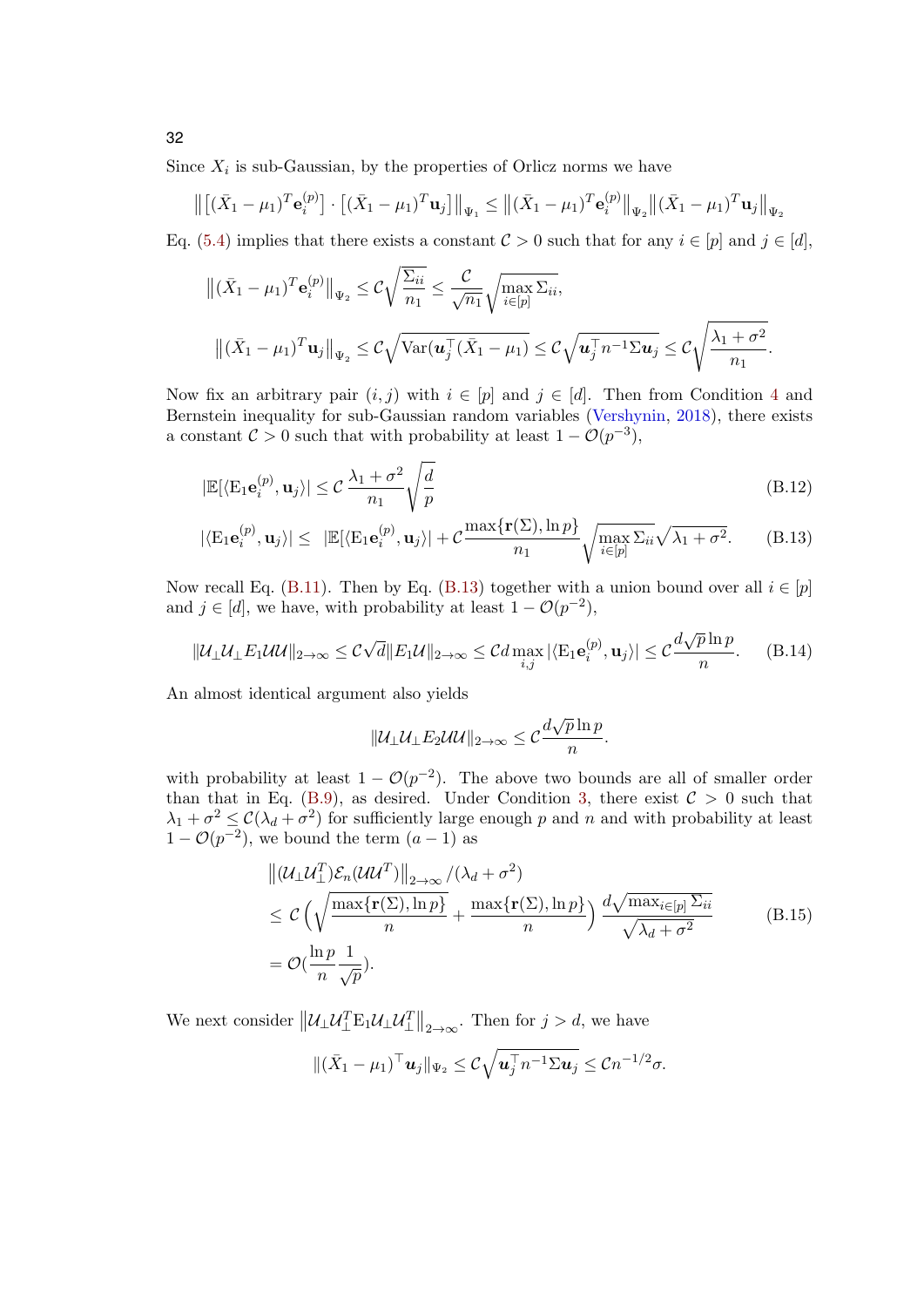### *Classification of high-dimensional data with spiked covariances* 33

Then following the same argument as that used for showing Eq. [\(B.14\)](#page-31-1), we have

$$
\left\| (\mathcal{U}_{\perp} \mathcal{U}_{\perp}^T) E_1 \mathcal{U}_{\perp} \mathcal{U}_{\perp}^T \right\|_{2 \to \infty} \leq \mathcal{C} \sqrt{pd} \sigma \sqrt{\max_{i \in [p]} \Sigma_{ii} \frac{\max\{r(\Sigma), \ln p\}}{n_1}} \leq \mathcal{C} \sigma \sqrt{pd} \frac{\ln p}{n} \quad (B.16)
$$

with probability at least  $1-\mathcal{O}(p^{-2})$ , and similarly for  $(\mathcal{U}_{\perp}\mathcal{U}_{\perp}^T)\mathbb{E}_2\mathcal{U}_{\perp}\mathcal{U}_{\perp}^T\|_{2\to\infty}$ . The above bounds for  $\| (\mathcal{U}_\perp \mathcal{U}_\perp^T) E_j \mathcal{U}_\perp \mathcal{U}_\perp^T \|_{2 \to \infty}$  imply Eq. [\(B.10\)](#page-30-1).

We then have, by the Davis-Kahan theorem and Lemma [1,](#page-29-8) that

<span id="page-32-1"></span><span id="page-32-0"></span>
$$
\|\sin\Theta(\hat{U}, U)\|_2 \le \frac{\|\mathcal{E}_n\|_2}{\sigma^2} \le C\sqrt{\frac{\max\{\mathbf{r}(\Sigma), \ln p\}}{n}}\tag{B.17}
$$

for some  $C > 0$  with probability at least  $1 - \mathcal{O}(p^{-1})$ . We now bound the term in Eq.  $(a - 2)$ . From Eq.[\(B.17\)](#page-32-0) and Eq.[\(B.10\)](#page-30-1), together with a similar argument as that for showing Eq. $(B.15)$ , we have

$$
\|U_{\perp}U_{\perp}^T \mathcal{E}_n U_{\perp}U_{\perp}^T\|_{2\to\infty} \| \sin \Theta(\hat{U}, U) \|_2 / (\lambda_d + \sigma^2)
$$
  
\n
$$
\leq C \frac{\sigma}{\sqrt{\lambda_d + \sigma^2}} \frac{\max\{\mathbf{r}(\Sigma), \ln p\}}{n} + \leq C \sqrt{\max_{i \in [p]} \Sigma_{ii}} \frac{\sqrt{p d \sigma}}{\lambda_d + \sigma^2} \left(\frac{\max\{\mathbf{r}(\Sigma), \ln p\}}{n}\right)^{3/2} \quad (B.18)
$$
  
\n
$$
= \mathcal{O}(\frac{\ln p}{n} \frac{1}{\sqrt{p}}).
$$

with probability at least  $1 - \mathcal{O}(p^{-2})$ . This then imply, by Eq.[\(B.17\)](#page-32-0) and the bounded coherence assumption for  $U$ , a bound for the term in Eq.  $(a - 4)$  of the form

<span id="page-32-2"></span>
$$
\|\sin\Theta(\hat{U},\mathcal{U})\|_{2}^{2}\|\mathcal{U}\|_{2\to\infty} \leq C \frac{\max\{\mathbf{r}(\Sigma),\ln p\}}{n} \sqrt{\frac{d}{p}} = \mathcal{O}(\frac{\ln p}{n}\frac{1}{\sqrt{p}}). \tag{B.19}
$$

with probability at least  $1-\mathcal{O}(p^{-2})$ . Note that  $\Sigma \mathcal{U}_{\perp} = \sigma^2 \mathcal{U}_{\perp}$  and  $\left\|(\mathcal{U}_{\perp} \mathcal{U}_{\perp}^T) \Sigma(\mathcal{U}_{\perp} \mathcal{U}_{\perp}^T)\right\|_{2\to\infty} =$  $\sigma^2$ . Therefore, with probability at least  $1-\mathcal{O}(p^{-2})$ , we can bound the term in Eq.  $(a-3)$ by

<span id="page-32-3"></span>
$$
\| (\mathcal{U}_{\perp} \mathcal{U}_{\perp}^T) \Sigma (\mathcal{U}_{\perp} \mathcal{U}_{\perp}^T) \|_{2 \to \infty} \leq \| \sin \Theta(\hat{\mathcal{U}}, \mathcal{U}) \|_2 / (\lambda_d + \sigma^2) \leq C \sqrt{\frac{\max \{ \mathbf{r}(\Sigma), \ln p \}}{n}} = \mathcal{O}(\frac{\ln p}{n} \frac{1}{\sqrt{p}}).
$$
\n(B.20)

Upon combining the bounds for the terms  $(a-1)$ ,  $(a-2)$ ,  $(a-3)$  and  $(a-4)$  in Eq.[\(B.15\)](#page-31-2), Eq.[\(B.18\)](#page-32-1), Eq.[\(B.19\)](#page-32-2) and Eq.[\(B.20\)](#page-32-3), we then have, with probability at least  $1 - \mathcal{O}(p^{-2})$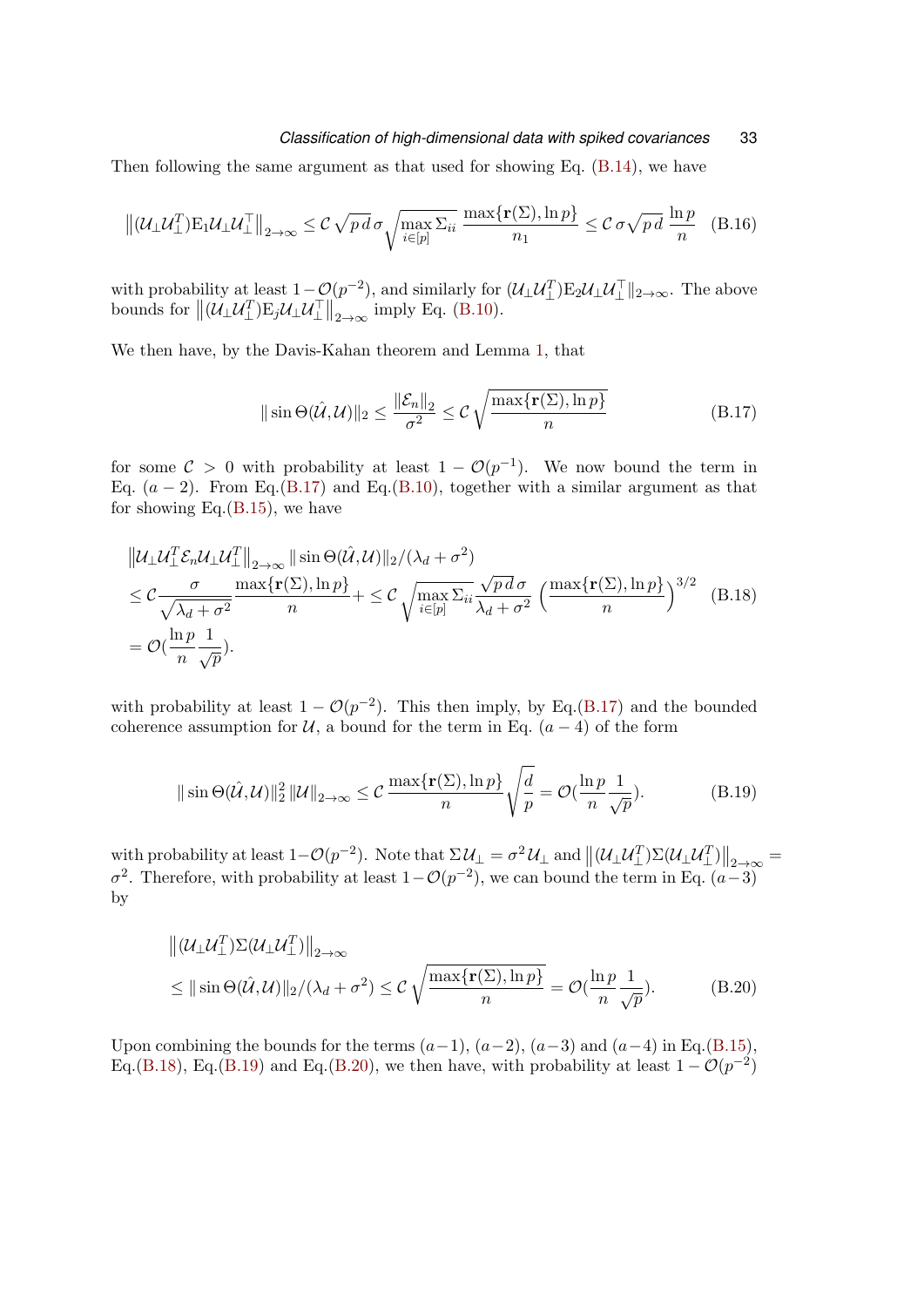and for some constant  $\mathcal{C} > 0$ , that

$$
\|\hat{U} - \mathcal{U}\Xi\|_{2\to\infty} \leq C\left(\sqrt{\frac{\max\{\mathbf{r}(\Sigma), \ln p\}}{n}} + \frac{\max\{\mathbf{r}(\Sigma), \ln p\}}{n}\right) \frac{d\sqrt{\max_{i\in[p]}\Sigma_{ii}}}{\sqrt{\lambda_d + \sigma^2}}
$$
  
+  $C\frac{\sigma}{\sqrt{\lambda_d + \sigma^2}} \frac{\max\{\mathbf{r}(\Sigma), \ln p\}}{n} + \leq C\sqrt{\max_{i\in[p]}\Sigma_{ii}} \frac{\sqrt{p d \sigma}}{\lambda_d + \sigma^2} \left(\frac{\max\{\mathbf{r}(\Sigma), \ln p\}}{n}\right)^{3/2}$   
+  $C\sqrt{\frac{\max\{\mathbf{r}(\Sigma), \ln p\}}{n}}$   
+  $C\frac{\max\{\mathbf{r}(\Sigma), \ln p\}}{n} \sqrt{\frac{d}{p}}$   
 $\leq C\sqrt{\frac{\max\{\mathbf{r}(\Sigma), \ln p\}}{n} \frac{1}{\sqrt{p}}}$ 

as desired.

### *B.3. Proof of Theorem [2](#page-13-0)*

First recall that  $\hat{\zeta} = \hat{\mathcal{W}}(\bar{X}_2 - \bar{X}_1)$  and  $\zeta = \mathcal{W}(\mu_2 - \mu_1)$  where the whitening matrix  $\mathcal{W}$ and its estimate  $\hat{W}$  are given by Eq. [\(3.2\)](#page-12-2) and Eq. [\(3.3\)](#page-12-3), respectively. We now consider the decomposition

$$
\hat{\zeta} - \zeta = \mathcal{W}\Big[ (\bar{X}_2 - \bar{X}_1) - (\mu_2 - \mu_1) \Big] \tag{A}
$$

$$
+(\hat{\mathcal{W}}-\mathcal{W})\Big[(\bar{X}_2-\bar{X}_1)-(\mu_2-\mu_1)\Big]
$$
\n(B)

$$
+(\hat{\mathcal{W}}-\mathcal{W})(\mu_2-\mu_1)\tag{C}
$$

We will now bound each of the term in the right hand side of the above display. We start with the term in (A). Let  $\delta = (\bar{X}_2 - \bar{X}_1) - (\mu_2 - \mu_1)$  and let  $\xi = \mathcal{W}\delta$ . We then have  $\mathbb{E}[\xi] = \mathbf{0}$  and  $\text{Var}[\xi] = c \, n^{-1} \mathcal{I}_p$  for some  $c > 0$  and  $c = \mathcal{O}(1)$ . Since  $\delta$  satisfies Eq. [\(5.4\)](#page-20-1),  $\xi$ also satisfies Eq. [\(5.4\)](#page-20-1). Hence, by Bernstein inequality for sub-Gaussian random vectors, there exists a constant  $C > 0$  such that with probability at least  $1 - \mathcal{O}(p^{-2})$ ,

$$
\|\mathcal{W}((\bar{X}_2 - \bar{X}_1) - (\mu_2 - \mu_1))\|_{\infty} = \|\xi\|_{\infty} \leq C\sqrt{\frac{\ln p}{n}}.
$$

We now bound the terms in  $(B)$  and  $(C)$ . Let  $\hat{\mathcal{D}}$  and  $\mathcal{D}$  be diagonal matrices where

$$
\hat{\mathcal{D}} = \left(\hat{\Lambda} + \hat{\sigma}^2 \mathcal{I}_d\right)^{-1/2}, \quad \mathcal{D} = \left(\Lambda + \sigma^2 \mathcal{I}_d\right)^{-1/2}.
$$

We start by decomposing  $\hat{W} - \hat{W}$  as

<span id="page-33-0"></span>
$$
\hat{\mathcal{W}} - \mathcal{W} = \underbrace{\hat{\mathcal{U}} \hat{\mathcal{D}} \hat{\mathcal{U}}^{\top} - \mathcal{U} \mathcal{D} \mathcal{U}^T}_{(I)} + \underbrace{(\hat{\sigma}^{-1} - \sigma^{-1})(\mathcal{I}_p - \mathcal{U} \mathcal{U}^T)}_{(II)} + \underbrace{\hat{\sigma}^{-1} (\hat{\mathcal{U}} \hat{\mathcal{U}}^T - \mathcal{U} \mathcal{U}^T)}_{(III)}.
$$
 (B.21)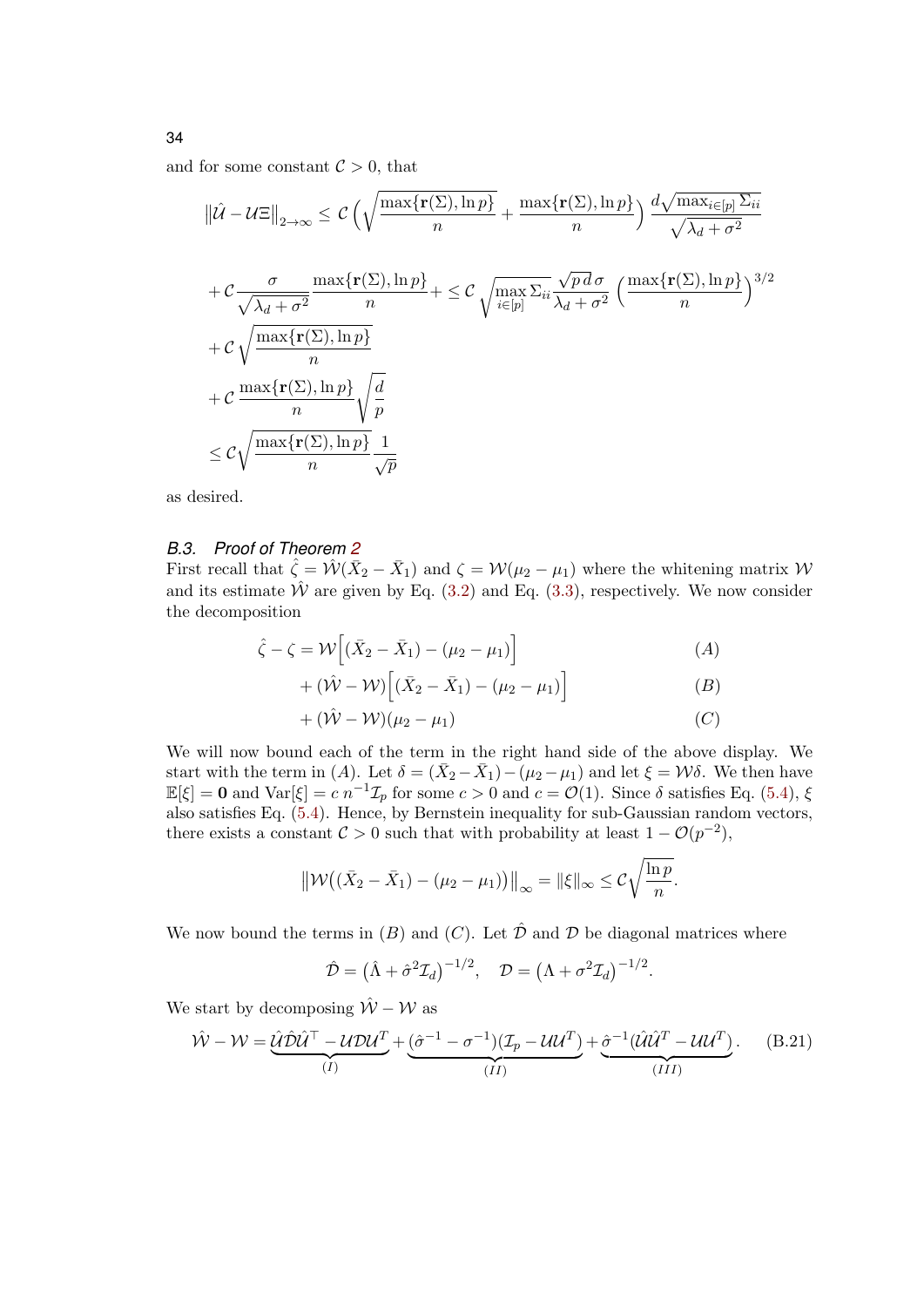Now consider the term  $(\hat{\sigma}^{-1} - \sigma^{-1})(\mathcal{I}_p - \mathcal{U}\mathcal{U}^{\top})\delta$  obtained by combining the expressions in (B) and (II). The covariance matrix for  $\delta$  is  $n^{-1}\Sigma$  and hence  $(\mathcal{I}_p - \mathcal{U}\mathcal{U})^{\top}\delta$  satisfies Eq. [\(5.4\)](#page-20-1) with covariance matrix  $n^{-1}(\mathcal{I}_p - \mathcal{U}\mathcal{U}^{\top})$ . Therefore, by Bernstein inequality, there exists a constant  $C > 0$  such that with probability at least  $1 - \mathcal{O}(p^{-2})$ ,

$$
\|(\mathcal{I}_p - \mathcal{U}\mathcal{U}^\top)\delta\|_{\infty} \leq C\sigma\sqrt{\frac{\ln p}{n}}.
$$

Furthermore, from Lemma [1,](#page-29-8) we have with probability at least  $1 - \mathcal{O}(p^{-2})$  that

$$
|\hat{\sigma}^{-1} - \sigma^{-1}| = \frac{|\hat{\sigma}^2 - \sigma^2|}{\hat{\sigma}\sigma(\hat{\sigma} + \sigma)} \le C\sqrt{\frac{\ln p}{n}}.
$$
 (B.22)

Combining the above bounds, we obtain

<span id="page-34-4"></span>
$$
\|(\hat{\sigma}^{-1} - \sigma^{-1})(\mathcal{I} - \mathcal{U}\mathcal{U}^{\top})\delta\|_{\infty} \le \frac{C \ln p}{n}.
$$
 (B.23)

with probability at least  $1 - \mathcal{O}(p^{-2})$ .

We next consider the term  $(\hat{\sigma}^{-1} - \sigma^{-1})(\mathcal{I}_p - \mathcal{U}\mathcal{U}^\top)(\mu_2 - \mu_1)$ . Recall that if U has bounded coherence as in Condition [4](#page-12-0) then  $\|\mathcal{I}_p - \mathcal{U}\mathcal{U}^\top\|_{\infty} \leq (1 + \mathcal{C}_{\mathcal{U}})\sqrt{d}$  where  $\mathcal{C}_{\mathcal{U}}$  is the constant appearing in Condition [4.](#page-12-0) We therefore have, by Lemma [1,](#page-29-8) that

$$
\begin{aligned} \|(\hat{\sigma}^{-1} - \sigma^{-1})(\mathcal{I}_p - \mathcal{U}\mathcal{U}^\top)(\mu_2 - \mu_1)\|_{\infty} &= \|(\hat{\sigma}^{-1} - \sigma^{-1})(\mathcal{I}_p - \mathcal{U}\mathcal{U}^\top)\Sigma^{1/2}\mathcal{W}(\mu_2 - \mu_1)\|_{\infty} \\ &= \|(\hat{\sigma}^{-1} - \sigma^{-1})\sigma(\mathcal{I}_p - \mathcal{U}\mathcal{U})^\top\zeta\|_{\infty} \\ &\le |(\hat{\sigma}^{-1} - \sigma^{-1})| \times \sigma(1 + \mathcal{C}_U)\sqrt{d} \times \|\zeta\|_{\infty} \\ &\le \mathcal{C}\sqrt{\frac{\ln p}{n}} \times \|\zeta\|_{\infty}, \end{aligned}
$$

with probability at least  $1 - \mathcal{O}(p^{-2})$ .

We now focus our effort on the terms involving  $\hat{\mathcal{U}} \hat{\mathcal{D}} \hat{\mathcal{U}}^T - \mathcal{U} \mathcal{D} \mathcal{U}^T$ . Recall the definition of the orthogonal matrix  $\Xi$  which minimizes  $\|\tilde{W} - \mathcal{U}^\top \hat{\mathcal{U}}\|_F$  among all  $d \times d$  orthogonal matrices  $W$ . We then have

<span id="page-34-0"></span>
$$
\hat{\mathcal{U}}\hat{\mathcal{U}}\hat{\mathcal{U}}^T - \mathcal{U}\mathcal{D}\mathcal{U}^T = (\hat{\mathcal{U}} - \mathcal{U}\mathcal{U}^T\hat{\mathcal{U}})\hat{\mathcal{D}}\hat{\mathcal{U}}^T + \mathcal{U}\mathcal{U}^T\hat{\mathcal{U}}\hat{\mathcal{D}}\hat{\mathcal{U}}^T - \mathcal{U}\mathcal{D}\mathcal{U}^T
$$

$$
= \underbrace{[(\hat{\mathcal{U}} - \mathcal{U}\Xi) - \mathcal{U}(\mathcal{U}^T\hat{\mathcal{U}} - \Xi)]\hat{\mathcal{D}}\hat{\mathcal{U}}^T}_{\text{Part 1}} + \underbrace{\mathcal{U}\mathcal{U}^T\hat{\mathcal{U}}\hat{\mathcal{D}}\hat{\mathcal{U}}^T - \mathcal{U}\mathcal{D}\mathcal{U}^T}_{\text{Part 2}}
$$

We first recall a few elementary but useful algebraic facts that are used frequently in the subsequent derivations.

# Fact 1.

$$
\|\mathcal{U}^T \hat{\mathcal{U}} - \Xi\|_2 \le \|\sin \Theta(\hat{\mathcal{U}}, \mathcal{U})\|_2^2, \tag{B.24}
$$

<span id="page-34-1"></span>
$$
\|\mathcal{U}\mathcal{U}^T\hat{\mathcal{U}}_\perp\hat{\mathcal{U}}_\perp^T\|_2 = \|\hat{\mathcal{U}}\hat{\mathcal{U}}^T\mathcal{U}_\perp\mathcal{U}_\perp^T\|_2 = \|\mathcal{U}^T\hat{\mathcal{U}}_\perp\hat{\mathcal{U}}_\perp^T\|_2 = \|\hat{\mathcal{U}}^T\mathcal{U}_\perp\mathcal{U}_\perp^T\|_2 = \|\sin\Theta(\hat{\mathcal{U}},\mathcal{U})\|_2, \tag{B.25}
$$

<span id="page-34-2"></span>
$$
\|\sin\Theta(\mathcal{U},\hat{\mathcal{U}})\|_2 \le \|\hat{\mathcal{U}}\hat{\mathcal{U}}^T - \mathcal{U}\mathcal{U}^T\|_2 \le 2\|\sin\Theta(\hat{\mathcal{U}},\mathcal{U})\|_2,\tag{B.26}
$$

<span id="page-34-3"></span>
$$
\|\mathcal{U}^T \hat{\mathcal{U}} \hat{\mathcal{D}} - \mathcal{D} \mathcal{U}^T \hat{\mathcal{U}}\|_2 \le \|\mathcal{U}^T (\Sigma - \hat{\Sigma}) \hat{\mathcal{U}}\|_2 \|\mathbb{H}\|_2.
$$
\n(B.27)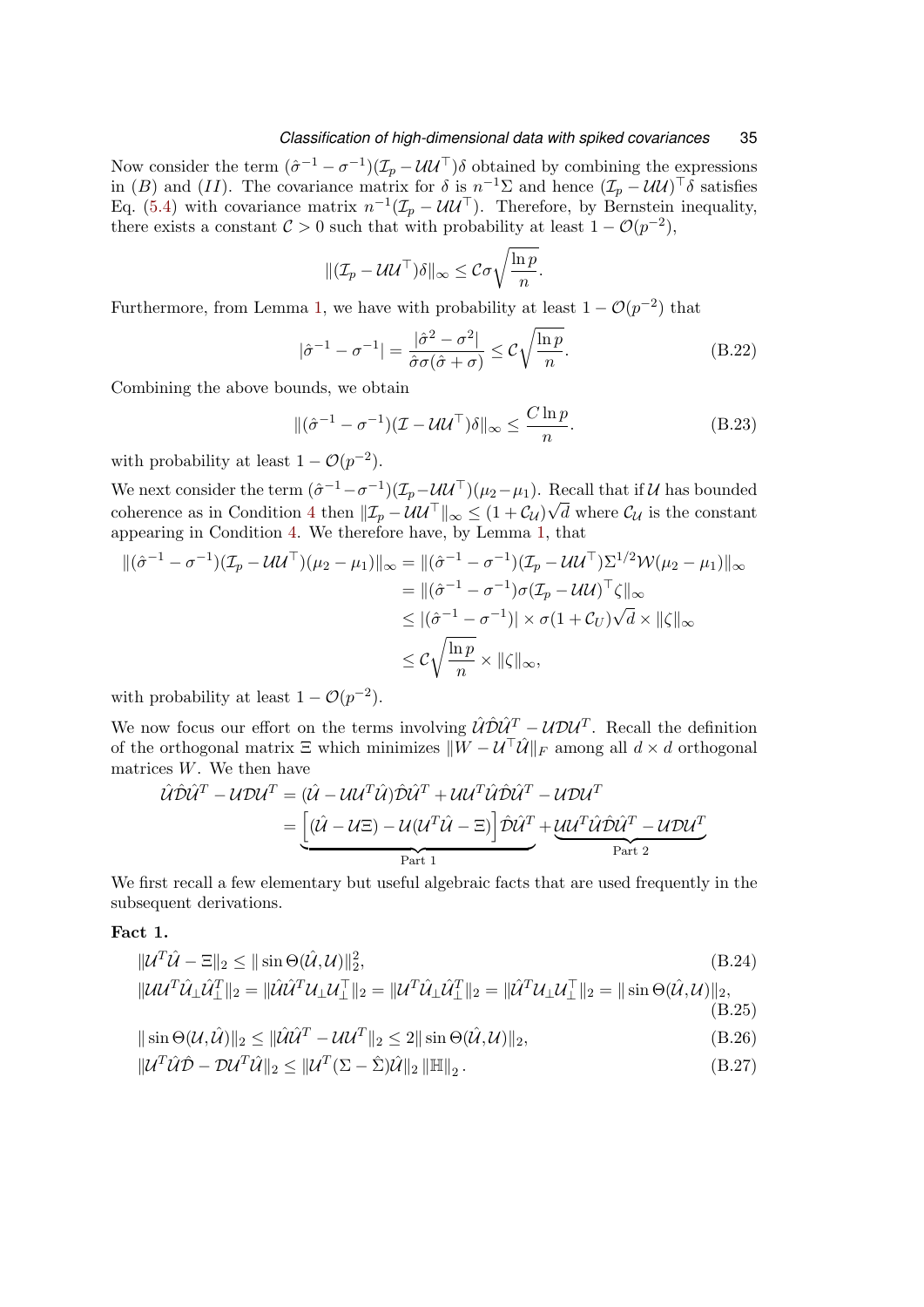where  $\mathbb{H} = (\mathbb{H}_{ij})$  is a  $d \times d$  matrix with entries

$$
\mathbb{H}_{ij} = (\hat{\lambda}_j + \hat{\sigma}^2)^{-1/2} (\lambda_i + \sigma^2)^{-1/2} ((\hat{\lambda}_j + \hat{\sigma}^2)^{1/2} + (\lambda_i + \sigma^2)^{1/2})^{-1}.
$$

Eq.[\(B.24\)](#page-34-0) is from Lemma 6.7 in [Cape et al.](#page-25-10) [\(2019\)](#page-25-10) while Eq.[\(B.25\)](#page-34-1) and Eq. [\(B.26\)](#page-34-2) are standard results for the sin-Θ distance between subspaces; see for example Lemma 1 in [Cai and Zhang](#page-25-14) [\(2016\)](#page-25-14). Eq. [\(B.27\)](#page-34-3) follows from the following observation

$$
(\mathcal{U}^T \hat{\mathcal{U}} \hat{\mathcal{D}} - \mathcal{D} \mathcal{U}^T \hat{\mathcal{U}})_{ij} = (\mathcal{U}^T \hat{\mathcal{U}})_{i,j} (\hat{\mathcal{D}}_{jj} - \mathcal{D}_{ii})
$$
  
\n
$$
= (\mathcal{U}^T \hat{\mathcal{U}})_{ij} \frac{(\lambda_i + \sigma^2) - (\hat{\lambda}_j + \hat{\sigma}^2)}{(\hat{\lambda}_j + \hat{\sigma}^2)^{1/2} (\lambda_i + \sigma^2)^{1/2} ((\hat{\lambda}_j + \hat{\sigma}^2)^{1/2} + (\lambda_i + \sigma^2)^{1/2})}
$$
  
\n
$$
= (\Lambda \mathcal{U}^T \hat{\mathcal{U}} - \mathcal{U}^T \hat{\mathcal{U}} \hat{\Lambda})_{ij} \mathbb{H}_{ij} = (\mathcal{U}^T (\Sigma - \hat{\Sigma}) \hat{\mathcal{U}})_{ij} \mathbb{H}_{ij}
$$

We thus have  $\mathcal{U}^T\hat{\mathcal{U}}\hat{\mathcal{D}} - \mathcal{D}\mathcal{U}^T\hat{\mathcal{U}} = (\mathcal{U}^T(\Sigma - \hat{\Sigma})\hat{\mathcal{U}}) \circ \mathbb{H}$ . Therefore, by Schur inequality for Hadamard product (see e.g., Theorem 5.5.1 of [Horn and Johnson](#page-26-15) [\(1991\)](#page-26-15)), we have

$$
\|(\mathcal{U}^T(\Sigma - \hat{\Sigma})\hat{\mathcal{U}}) \circ \mathbb{H}\|_2 \leq \|(\mathcal{U}^T(\Sigma - \hat{\Sigma})\hat{\mathcal{U}})\|_2 \times \|\mathbb{H}\|_2.
$$

We next state a technical lemma for bounding several terms that appears frequently in our analysis.

**Lemma 2.** Suppose that Condition [1](#page-7-0) through Condition [4](#page-12-0) are satisfied. Then with probability at least  $1 - \mathcal{O}(p^{-1})$ , the following bounds hold simultaneously

<span id="page-35-4"></span><span id="page-35-3"></span><span id="page-35-2"></span><span id="page-35-1"></span><span id="page-35-0"></span>
$$
\|\mathbb{H}\|_{2} = \mathcal{O}(d^{3/2}p^{-3/2}),\tag{B.28}
$$

$$
\|\mathcal{U}^T(\Sigma - \hat{\Sigma})\mathcal{U}\|_2 = \mathcal{O}(p\sqrt{n^{-1}\ln p}),\tag{B.29}
$$

$$
\|\mathcal{U}^T(\Sigma - \hat{\Sigma})\hat{\mathcal{U}}\|_2 = \mathcal{O}(p\sqrt{n^{-1}\ln p}),\tag{B.30}
$$

$$
\|\mathcal{U}^T \hat{\mathcal{U}} \hat{\mathcal{D}} - \mathcal{D} \mathcal{U}^T \hat{\mathcal{U}}\|_2 = \mathcal{O}(n^{-1/2} p^{-1/2} \ln p),\tag{B.31}
$$

$$
\|\hat{\mathcal{U}}\hat{\mathcal{U}}^T - \mathcal{U}\mathcal{U}^T\|_2 = \mathcal{O}(\sqrt{n^{-1}\ln p}).
$$
\n(B.32)

Eq. [\(B.29\)](#page-35-0) and Eq. [\(B.30\)](#page-35-1) follows from the sub-multiplicativity of the spectral norm together with bounds for  $\|\hat{\Sigma}_0 - \Sigma\|$  from [Lounici](#page-26-14) [\(2014\)](#page-26-14) and [Koltchinskii and Lounici](#page-26-13) [\(2017\)](#page-26-13). Eq. [\(B.32\)](#page-35-2) is a consequence of Eq. [\(B.26\)](#page-34-2) and the Davis-Kahan theorem. Eq. [\(B.28\)](#page-35-3) follows from Weyl's inequality and the bound for  $\|\hat{\Sigma} - \Sigma\|$ . Finally, Eq. [\(B.27\)](#page-34-3), Eq. [\(B.28\)](#page-35-3), and Eq. [\(B.30\)](#page-35-1) together imply Eq. [\(B.31\)](#page-35-4).

With the above preparations in place, we now resume our proof of Theorem [2.](#page-13-0) For part 1 of the term  $(B)-(I)$ , we have, with probability at least  $1 - \mathcal{O}(p^{-2})$ ,

<span id="page-35-5"></span>
$$
\begin{split}\n\left\| \left( (\hat{U} - U\Xi) - \mathcal{U}(\mathcal{U}^T \hat{U} - \Xi) \right) \hat{\mathcal{D}} \hat{\mathcal{U}}^T \delta \right\|_{\infty} \\
&\leq (\|\hat{U} - U\Xi\|_{2 \to \infty} + \|\mathcal{U}\|_{2 \to \infty} \|\mathcal{U}^T \hat{U} - \Xi\|_2) (\|\mathcal{D}\|_2 + \|\hat{D} - \mathcal{D}\|_2) \|\hat{\mathcal{U}}^T \delta\|_2 \\
&\leq \mathcal{C} \Big( \sqrt{\frac{\ln p}{n}} \frac{d^3}{p} + \sqrt{\frac{d}{p}} \frac{\ln p}{n} \Big) \Big( \frac{1}{\sqrt{\lambda_1 + \sigma^2}} + \frac{1}{\sqrt{p}} \sqrt{\frac{\ln p}{n}} \Big) \sqrt{p \left( \frac{1}{n_1} + \frac{1}{n_2} \right) \ln p} \n\end{split}
$$
\n(B.33)\n
$$
= \mathcal{O} \Big( \frac{1}{\sqrt{p}} \frac{\ln p}{n} \Big)
$$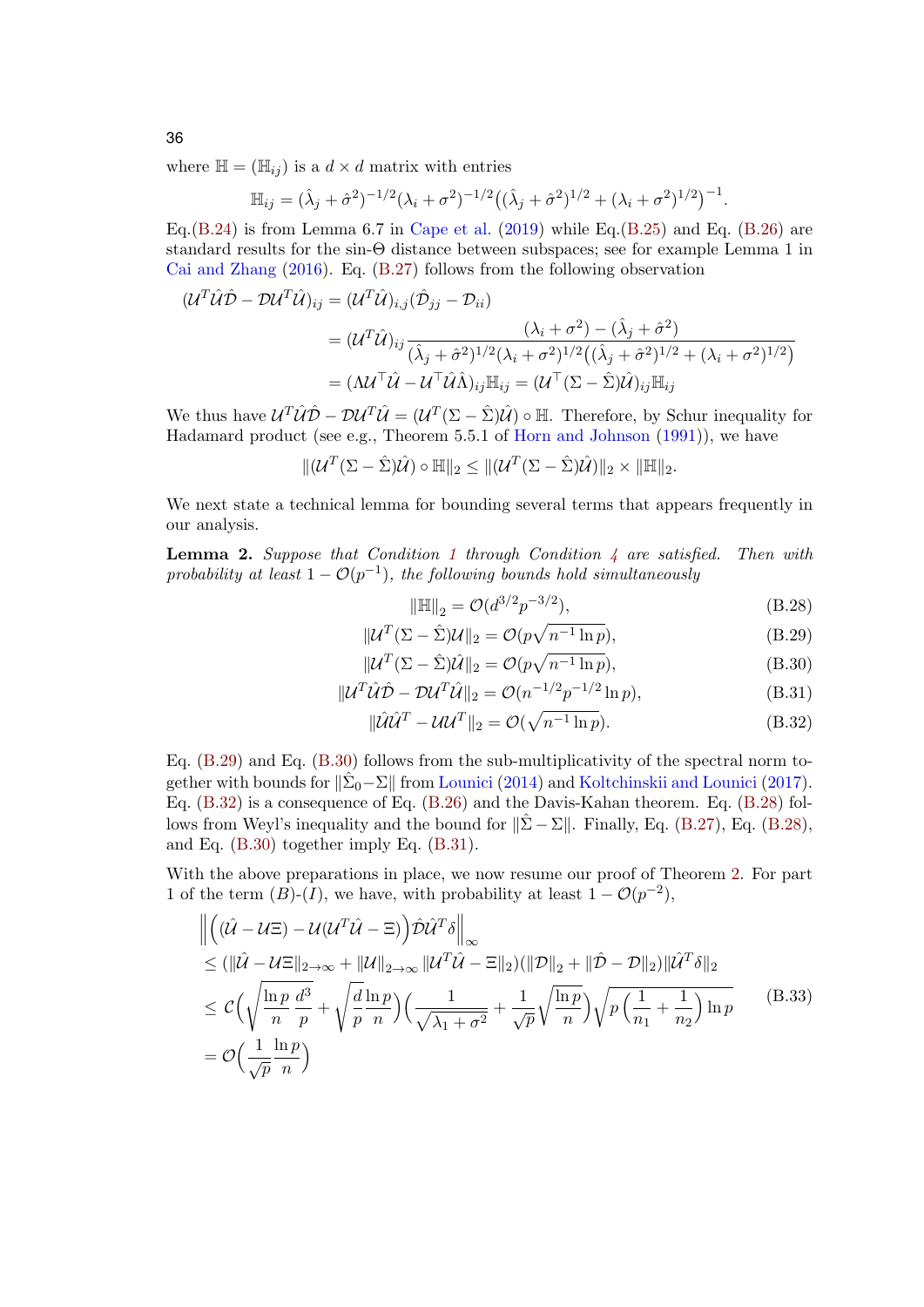For the above inequality, we have used Lemma [1](#page-12-1) to bound  $\|\hat{\mathcal{D}}-\mathcal{D}\|_2$  and used Theorem 1 to bound  $\|\hat{U} - U\mathbf{E}\|_{2\to\infty}$ . Finally we used Eq. [\(B.24\)](#page-34-0), Eq. [\(B.26\)](#page-34-2) and Eq. [\(B.32\)](#page-35-2) to bound  $\|\widehat{U}^\top \mathcal{U} - \Xi\|_2.$ 

For Part 2 of the term  $(B) - (I)$ , we have, with probability at least  $1 - \mathcal{O}(p^{-2})$ ,

<span id="page-36-0"></span>
$$
\|U(U^T\hat{U}\hat{D} - DU^T\hat{U})\hat{U}^T\delta + UDU^T(\hat{U}\hat{U}^T - \mathcal{I}_p)\delta\|_{\infty} \n\leq \|U(U^T\hat{U}\hat{D} - DU^T\hat{U})\hat{U}^T\delta\|_{\infty} + \|UDU^T(\hat{U}\hat{U}^T - \mathcal{I}_p)\delta\|_{\infty} \n\leq \|U\|_{2\to\infty} \|U^T\hat{U}\hat{D} - DU^T\hat{U}\|_{2}\|\hat{U}^T\delta\|_{2} + \|U\|_{2\to\infty} \|D\|_{2}\|U^T(\hat{U}\hat{U}^T - \mathcal{I}_p)\|_{2}\|\delta\|_{2} \n\leq C\sqrt{\frac{d}{p}}\left(\frac{1}{\sqrt{p}}\frac{\ln p}{n}\right)\sqrt{p\left(\frac{1}{n_1} + \frac{1}{n_2}\right)\ln p} + C\sqrt{\frac{d}{p}}\frac{1}{\sqrt{p}}\sqrt{\frac{\ln p}{n}}\sqrt{p\left(\frac{1}{n_1} + \frac{1}{n_2}\right)\ln p} \n= \mathcal{O}\left(\frac{1}{\sqrt{p}}\frac{\ln p}{n}\right)
$$
\n(B.34)

In the above derivations, we used eq. [\(B.31\)](#page-35-4) to bound  $\|\mathcal{U}^\top \mathcal{\hat{U}}\hat{\mathcal{D}} - \mathcal{D}\mathcal{U}^\top \mathcal{\hat{U}}\|_2$  and Eq. [\(B.25\)](#page-34-1), Eq. [\(B.26\)](#page-34-2) and Eq. [\(B.32\)](#page-35-2) to bound  $\|\mathcal{U}^\top(\mathcal{I}_p-\hat{\mathcal{U}}\hat{\mathcal{U}}^\top\|_2$ . The bound for  $\|\mathcal{U}\|_{2\to\infty}$  and  $\|\mathcal{D}\|$ follows from bounded coherence in Condition [4](#page-12-0) and the spiked eigenvalues growth rate in Condition [3,](#page-11-2) respectively.

Combining the bounds in Eq. [\(B.33\)](#page-35-5) and Eq. [\(B.34\)](#page-36-0), we obtain  $(B) - (I)$  as

$$
\|(\hat{U}\hat{\mathcal{D}}\hat{U}^T - U\mathcal{D}U^T)\delta\|_{\infty} = \mathcal{O}\left(\frac{1}{\sqrt{p}}\frac{\ln p}{n}\right)
$$
(B.35)

with probability at least  $1 - \mathcal{O}(p^{-2})$ .

For the term in  $(B) - (III)$ , similar arguments to that used in bounding  $(B)-(I)$  yield

<span id="page-36-1"></span>
$$
\|\hat{\sigma}^{-1}(\hat{\mathcal{U}}\hat{\mathcal{U}}^T - \mathcal{U}\mathcal{U}^T)\delta\|_{\infty} \n\leq \|\hat{\sigma}^{-1}((\hat{\mathcal{U}} - \mathcal{U}\Xi) - \mathcal{U}(\mathcal{U}^T\hat{\mathcal{U}} - \Xi))\hat{\mathcal{U}}^T\delta\|_{\infty} + \|\hat{\sigma}^{-1}\mathcal{U}\mathcal{U}^T(\hat{\mathcal{U}}\hat{\mathcal{U}}^T - \mathcal{I}_p)\delta\|_{\infty} \n\leq \mathcal{C}\left(\sqrt{\frac{\ln p}{n}\frac{d^3}{p}} + \sqrt{\frac{d}{p}\frac{\ln p}{n}}\right)\sqrt{p\left(\frac{1}{n_1} + \frac{1}{n_2}\right)\ln p} + \mathcal{C}\sqrt{\frac{d}{p}}\sqrt{\frac{\ln p}{n}}\sqrt{p\left(\frac{1}{n_1} + \frac{1}{n_2}\right)\ln p} \n= \mathcal{O}\left(\frac{\ln p}{n}\right)
$$
\n(B.36)

with probability at least  $1 - \mathcal{O}(p^{-2})$  $1 - \mathcal{O}(p^{-2})$ . In the above derivations we have used Lemma 1 to show that  $\hat{\sigma}^{-1}$  is bounded away from 0 by some constant not depending on p and n.

Recall that  $\Delta \mu = \mu_2 - \mu_1 = \Sigma^{1/2} \zeta$ . We now replace  $\delta$  with  $\Sigma^{1/2} \zeta$  in the arguments to derive Eq. [\(B.33\)](#page-35-5), Eq. [\(B.34\)](#page-36-0) and Eq. [\(B.36\)](#page-36-1), the terms  $(C) - (I)$  and  $(C) - (III)$  are obtained as

$$
\|(\hat{U}\hat{D}\hat{U}^T - U\hat{D}U^T)\Sigma^{1/2}\zeta\|_{\infty} = \mathcal{O}\left(\frac{1}{\sqrt{p}}\sqrt{\frac{\ln p}{n}}\left\|\zeta\right\|_2\right)
$$
(B.37)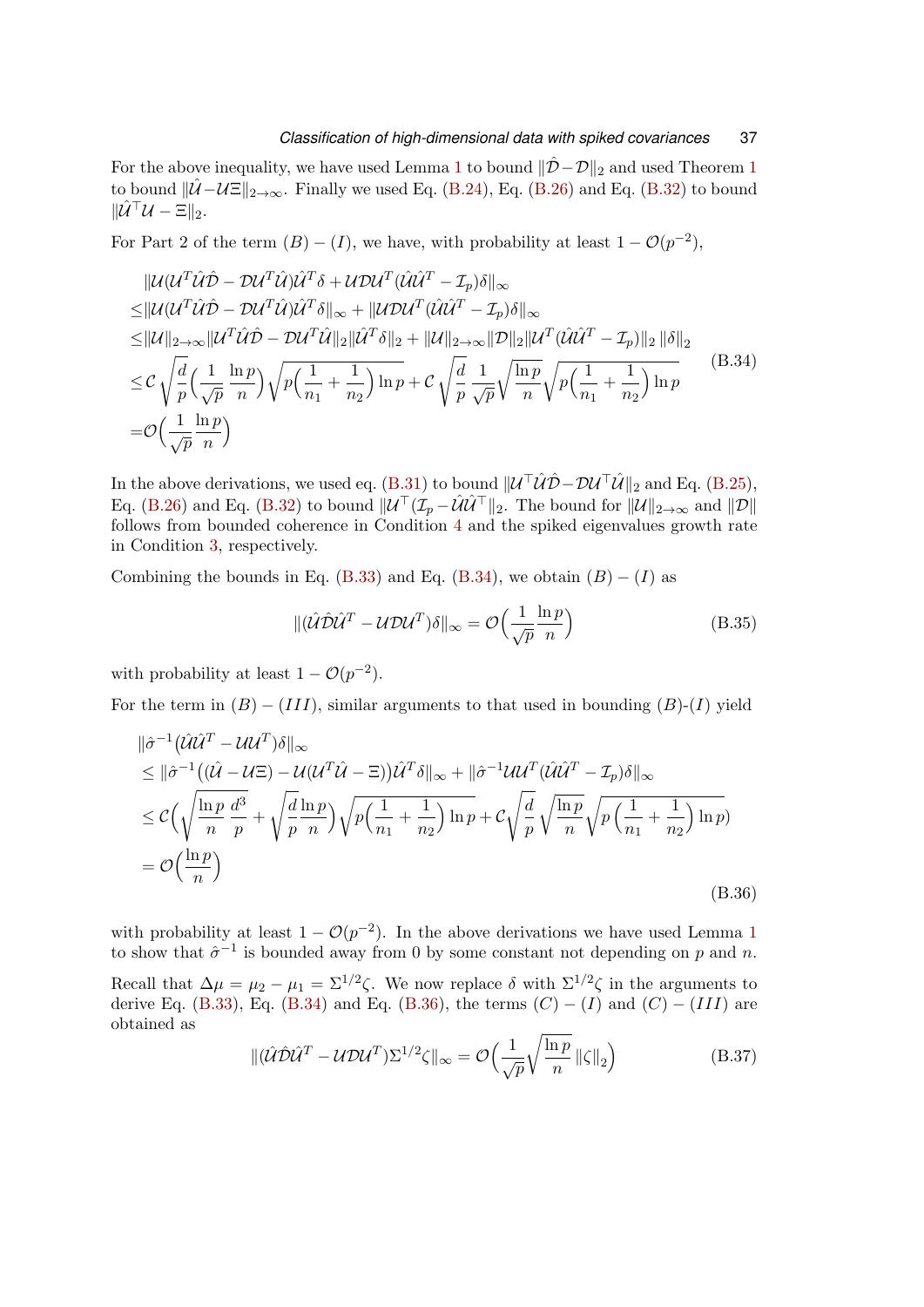38

<span id="page-37-0"></span>**Table 14.** Asymptotic Order of Each Term:

| Expression                                                                                                                                            | $\mathbf{v} = \delta$               | $\mathbf{v} = \Sigma^{1/2} \overline{\zeta}$              | Corresponding Terms         |
|-------------------------------------------------------------------------------------------------------------------------------------------------------|-------------------------------------|-----------------------------------------------------------|-----------------------------|
| $\ \mathcal{W}v\ _{\infty}$                                                                                                                           | $\frac{\ln p}{n}$                   | n.a.                                                      | (A)                         |
| $\left\  \left[ \hat{\mathcal{U}} \hat{\mathcal{D}} \hat{\mathcal{U}}^T - \mathcal{U} \mathcal{D} \mathcal{U}^T \right] \mathbf{v} \right\ _{\infty}$ | $\frac{1}{\sqrt{p}}\frac{\ln p}{n}$ | $\frac{1}{\sqrt{p}}\sqrt{\frac{\ln p}{n}}$ $\ \zeta\ _2$  | $(B)-(I)$ and $(C)-(I)$     |
| $\left\ (\hat{\sigma}^{-1}-\sigma^{-1})(\mathcal{I}_p-\mathcal{U}\mathcal{U}^T)\mathbf{v}\right\ _{\infty}$                                           | $rac{\ln p}{n}$                     | $\sqrt{\frac{\ln p}{n}}$ $\ \zeta\ _{\infty}$             | $(B)-(II)$ and $(C)-(II)$   |
| $\ \hat{\sigma}^{-1}(\hat{\mathcal{U}}\hat{\mathcal{U}}^T - \mathcal{U}\mathcal{U}^T)\mathbf{v}\ _{\infty}$                                           | $\frac{\ln p}{n}$                   | $\left\langle \frac{\ln p}{n} \right\rVert \zeta \Vert_2$ | $(B)-(III)$ and $(C)-(III)$ |

and

$$
|\hat{\sigma}^{-1}(\hat{\mathcal{U}}\hat{\mathcal{U}}^T - \mathcal{U}\mathcal{U}^T)\Sigma^{1/2}\zeta\|_{\infty} = \mathcal{O}\left(\sqrt{\frac{\ln p}{n}} \left\|\zeta\right\|_2\right)
$$
(B.38)

with probability at least  $1 - \mathcal{O}(p^{-2})$ . A brief summary of the asymptotic order for the terms  $(A)$ ,  $(B)-(I)$  through  $(B)-(III)$  and  $(C)-(I)$  through  $(C)-(III)$  are provided in Table [B.3.](#page-37-0)

<span id="page-37-1"></span>**Corollary [1](#page-7-0).** Suppose that Condition 1 through Condition  $\frac{1}{4}$  $\frac{1}{4}$  $\frac{1}{4}$  are satisfied. Let **v** be either a fixed vector in  $\mathbb{R}^p$  or a p-variate sub-Gaussian random vector with  $\mathbb{E}[\mathbf{v}] = \mathbf{0}$ . We then have

$$
\left\| (\hat{\mathcal{W}} - \mathcal{W}) \mathbf{v} \right\|_{\infty} = \begin{cases} \mathcal{O}\Big(\ln p \sqrt{n^{-1} \max_i [\text{Var}[\mathbf{v}]]_{ii}}\Big) & \text{if } \mathbf{v} \text{ is a sub-Gaussian vector} \\ \mathcal{O}\Big(\sqrt{n^{-1} \ln p} \left\| \Sigma^{-1/2} \mathbf{v} \right\|_2\Big) & \text{if } \mathbf{v} \text{ is a constant vector} \end{cases}
$$

with probability at least  $1 - \mathcal{O}(p^{-2})$ , where  $[\text{Var}[\mathbf{v}]]_{ii}$  is the variance of the i<sup>th</sup> coordinate of v.

<span id="page-37-2"></span>**Corollary 2.** Suppose that Condition [1](#page-7-0) through Condition [4](#page-12-0) are satisfied. Let v be a p-variate sub-Gaussian random vector with  $Var[\mathbf{v}] = c n^{-1} \Sigma$  for some finite  $c > 0$ . We then have

$$
\left\|\hat{\mathcal{W}}\mathbf{v} - \mathcal{W}\mathbb{E}[\mathbf{v}]\right\|_{\infty} = \mathcal{O}\left(\sqrt{n^{-1}\ln p}\right)
$$

with probability at least  $1 - \mathcal{O}(p^{-2})$ .

Corollary [1](#page-37-1) and Corollary [2](#page-37-2) summarize the results in the proof of Theorem [2](#page-13-0) for more general sub-Gaussian vector. The proofs follow analogously.

### *B.4. Proof of Theorem [3](#page-13-1)*

For simplicity of notation we will write S instead of  $S_{\zeta}$  since Theorem [3](#page-13-1) only depends on the whitened vector  $\zeta$ . Now recall the definition of  $\tilde{\mathcal{S}}$  as

$$
\tilde{\mathcal{S}} = \{j : |\hat{\zeta}_j| > t_n\}
$$

where  $t_n$  satisfies  $t_n = \mathcal{C}(n^{-1} \ln p)^{\alpha}$  for some constants  $\mathcal{C} > 0$  and  $0 < \alpha < \frac{1}{2}$ . We first show that  $\tilde{\mathcal{S}} = \mathcal{S}$  asymptotically almost surely.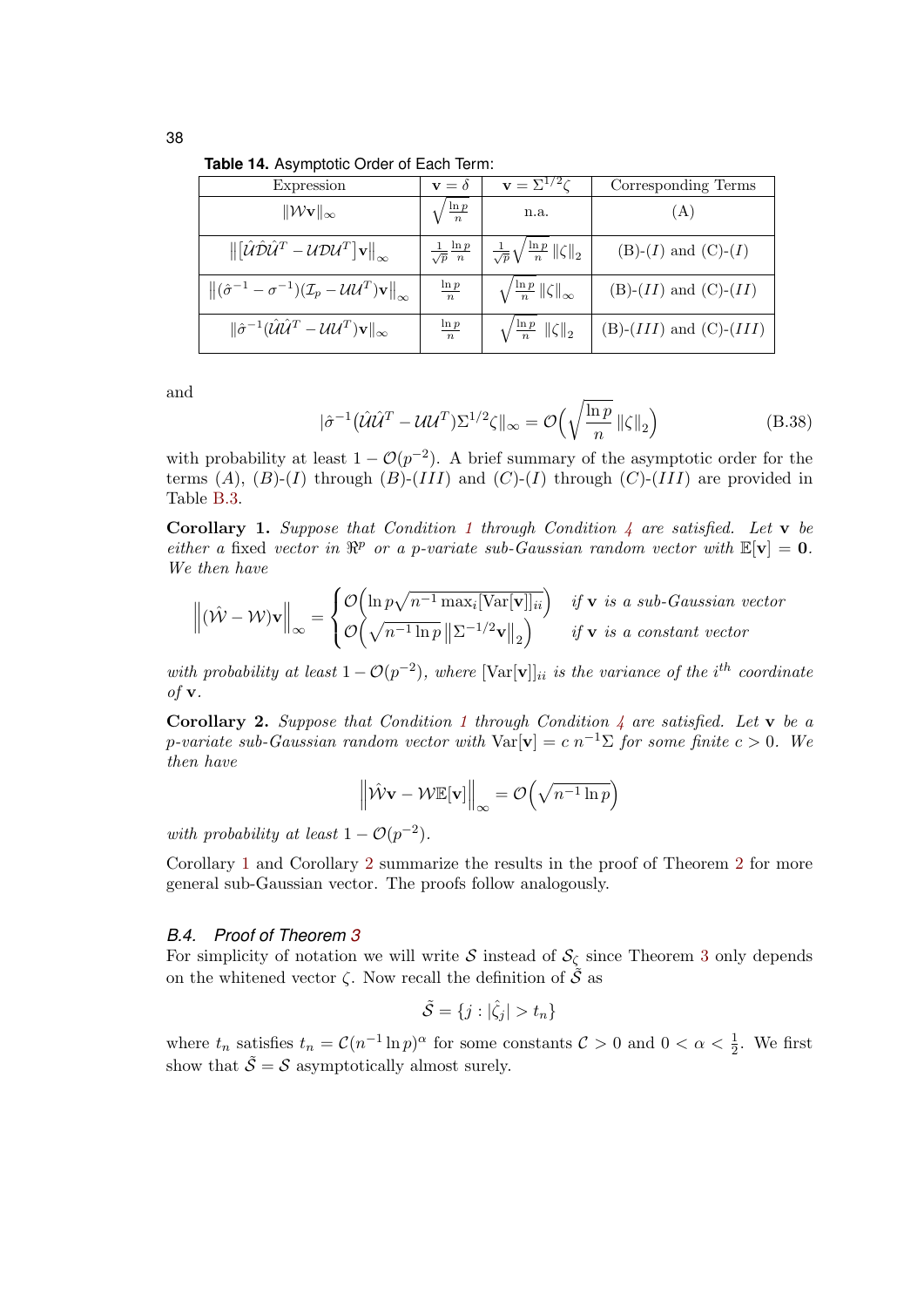By Theorem [2](#page-13-0) there exists a choice of  $\mathcal C$  such that if  $\beta_n = \mathcal{C}\sqrt{n^{-1}\ln p}$  then

$$
\Pr\Bigl(\bigcup_{j=1}^p \{|\zeta_j - \hat{\zeta}_j| > \beta_n\}\Bigr) = \mathcal{O}(p^{-2}).
$$

Now suppose  $\mathcal{S}^c \cap \tilde{\mathcal{S}} \neq \emptyset$ . Then there exists a j such that  $\zeta_j = 0$  and  $|\hat{\zeta}_j| > t_n$  and for this j we have  $|\zeta_i - \hat{\zeta}_i| > t_n > \beta_n$ , provided that n is sufficiently large. We thus have

<span id="page-38-0"></span>
$$
\Pr(\mathcal{S}^c \cap \tilde{\mathcal{S}} \neq \emptyset) \le \Pr\Big(\bigcup_{j=1}^p \{|\zeta_j - \hat{\zeta}_j| > \beta_n\Big) = \mathcal{O}(p^{-2}).\tag{B.39}
$$

Similarly, if  $S \cap \tilde{S}^c \neq \emptyset$  then there exist a j such that  $|\zeta_j| > C_0$  and  $|\hat{\zeta_j}| \leq t_n$ . Recall that  $C_0 > 0$  is the constant appearing in Condition [2;](#page-11-1) in particular K does not depend on n and p. By the reverse triangle inequality,  $|\zeta_j - \hat{\zeta_j}| > C_0 - t_n > \beta_n$  for some j and hence

<span id="page-38-1"></span>
$$
\Pr(\mathcal{S} \cap \tilde{\mathcal{S}}^c \neq \emptyset) \le \Pr\Big(\bigcup_{j=1}^p \{|\zeta_j - \hat{\zeta}_j| > \beta_n\Big) = \mathcal{O}(p^{-2}).\tag{B.40}
$$

Combining Eq. [\(B.39\)](#page-38-0) and Eq. [\(B.40\)](#page-38-1) yields  $Pr(S \neq \tilde{S}) = \mathcal{O}(p^{-2})$  and hence, as  $p \to \infty$ ,  $S = \tilde{S}$  asymptotically almost surely.

We now show that the error rate for the PCLDA rule converges to the Bayes error rate  $R_F$  asymptotically almost surely. Recall the definition of the PCLDA rule in Eq. [\(2.8\)](#page-9-0). Then to show that  $R_{\text{PCLDA}} \rightarrow R_F$ , it is sufficient to show that

$$
\hat{\zeta}_{\tilde{S}}^{\top} \left[ \hat{\mathcal{W}} \left( \mathbf{Z} - \frac{\bar{X}_1 + \bar{X}_2}{2} \right) \right]_{\tilde{S}} - \zeta_{\mathcal{S}}^{\top} \left[ \mathcal{W} \left( \mathbf{Z} - \frac{\mu_1 + \mu_2}{2} \right) \right]_{\mathcal{S}} \longrightarrow 0, \tag{B.41}
$$

<span id="page-38-6"></span><span id="page-38-5"></span><span id="page-38-4"></span><span id="page-38-3"></span><span id="page-38-2"></span>
$$
\ln \frac{n_1}{n_2} \longrightarrow \ln \frac{\pi_1}{1 - \pi_1}.\tag{B.42}
$$

Here the convergence in Eq. [\(B.41\)](#page-38-2) is with respect to a random testing data point  $\mathbf{Z} \sim \pi_1 \mathcal{N}(\mu_1, \Sigma) + (1 - \pi_1) \mathcal{N}(\mu_2, \Sigma)$  together with the training data and the convergence in Eq.[\(B.42\)](#page-38-3) is with respect to the training data only. Note that Eq. [\(B.42\)](#page-38-3) follows directly from the strong law of large numbers. We thus focus our effort on showing Eq. [\(B.41\)](#page-38-2).

Let us now condition on the event  $\tilde{S} = S$ . We then have

$$
\left| \hat{\zeta}_{\tilde{S}}^{\top} \left[ \hat{\mathcal{W}} \left( \mathbf{Z} - \frac{\bar{X}_1 + \bar{X}_2}{2} \right) \right]_{\tilde{S}} - \zeta_{\mathcal{S}}^{\top} \left[ \mathcal{W} \left( \mathbf{Z} - \frac{\mu_1 + \mu_2}{2} \right) \right]_{\mathcal{S}} \right| \tag{B.43}
$$

$$
\leq s_0 \|\left[\hat{\mathcal{W}}\left(\mathbf{Z} - \frac{\bar{X}_1 + \bar{X}_2}{2}\right) - \mathcal{W}\left(\mathbf{Z} - \frac{\mu_1 + \mu_2}{2}\right)\right]_{\mathcal{S}}\|_{\infty} \|\zeta\|_{\infty}
$$
(B.44)

$$
+ s_0 \left\| \left[ \mathcal{W} \left( \mathbf{Z} - \frac{\mu_1 + \mu_2}{2} \right) \right]_{\mathcal{S}} \right\|_{\infty} \| \hat{\zeta} - \zeta \|_{\infty}
$$
\n(B.45)

$$
+ s_0 \|\left[\hat{\mathcal{W}}\left(\mathbf{Z} - \frac{\bar{X}_1 + \bar{X}_2}{2}\right) - \mathcal{W}\left(\mathbf{Z} - \frac{\mu_1 + \mu_2}{2}\right)\right]_{\mathcal{S}}\|_{\infty}\|\hat{\zeta} - \zeta\|_{\infty}.
$$
 (B.46)

The bounds for  $\ell_{\infty}$  norm of  $\zeta$  and  $\hat{\zeta} - \zeta$  have been addressed in Condition [2](#page-11-1) and it suffices to bound two pieces

$$
(D) = \left\| \left[ \hat{\mathcal{W}} \left( \mathbf{Z} - \frac{\bar{X}_1 + \bar{X}_2}{2} \right) - \mathcal{W} \left( \mathbf{Z} - \frac{\mu_1 + \mu_2}{2} \right) \right]_{\mathcal{S}} \right\|_{\infty}
$$
  

$$
(E) = \left\| \left[ \mathcal{W} \left( \mathbf{Z} - \frac{\mu_1 + \mu_2}{2} \right) \right]_{\mathcal{S}} \right\|_{\infty}
$$